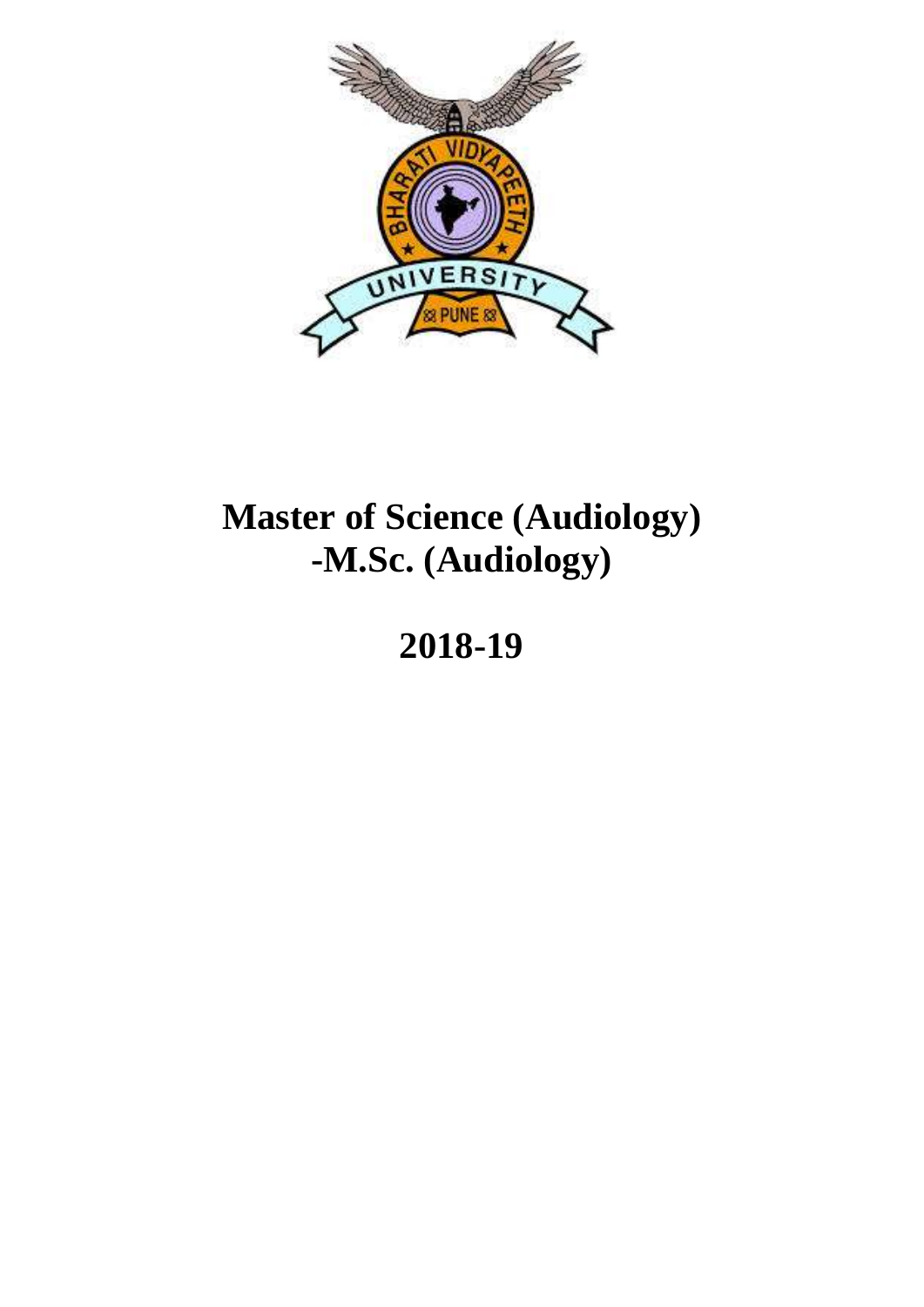#### **Master of Science (Audiology)**

#### **Regulations, Norms, Scheme of Examination and Curriculum (Semester Scheme)**

## **Name of the course offered**

The nomenclature of the program shall be Master of Science (Audiology). M.Sc. (Aud) shall be the short form.

#### **Objectives of the M.Sc. (Audiology) program:**

The general objective of the M.Sc. (Audiology) program is to impart in - depth knowledge regarding assessment and management of disorders related to hearing and balance.

## **Specific objectives of the M.Sc. (Audiology) program:**

The objectives of the M.Sc. (Audiology) program are to equip the students with knowledge and skills to

- function as teachers and researchers in institutions of higher learning,
- diagnose and manage disorders of hearing and balance across life span,
- counsel and guide persons with disorders of hearing and balance as well as their family members,
- implement rehabilitation programs for persons with hearing and balance disorders,
- to function as the disability certification authority in the field,
- liaise with professionals in allied fields and other stake holders,
- implement prevention and public education programs,
- undertake advocacy measures on behalf of and for persons with hearing and balance disorders,
- advise government and other institutions on legal and policy issues related to persons with hearing and balance disorders, and
- to establish and administer institutions of higher learning in the area.

#### **Program structure: Duration of the program**

- a) The program shall be of 4 semesters (2 academic years) and should be completed within 4 years from the date of admission.
- b) An academic year consists of two semesters, and each semester shall extend over a minimum period of sixteen weeks excluding examination days. The semesters shall be spread out as follows:

| Odd semesters $-1 & 3$  | $July - November$ |
|-------------------------|-------------------|
| Even semesters $-2 & 4$ | $January - May$   |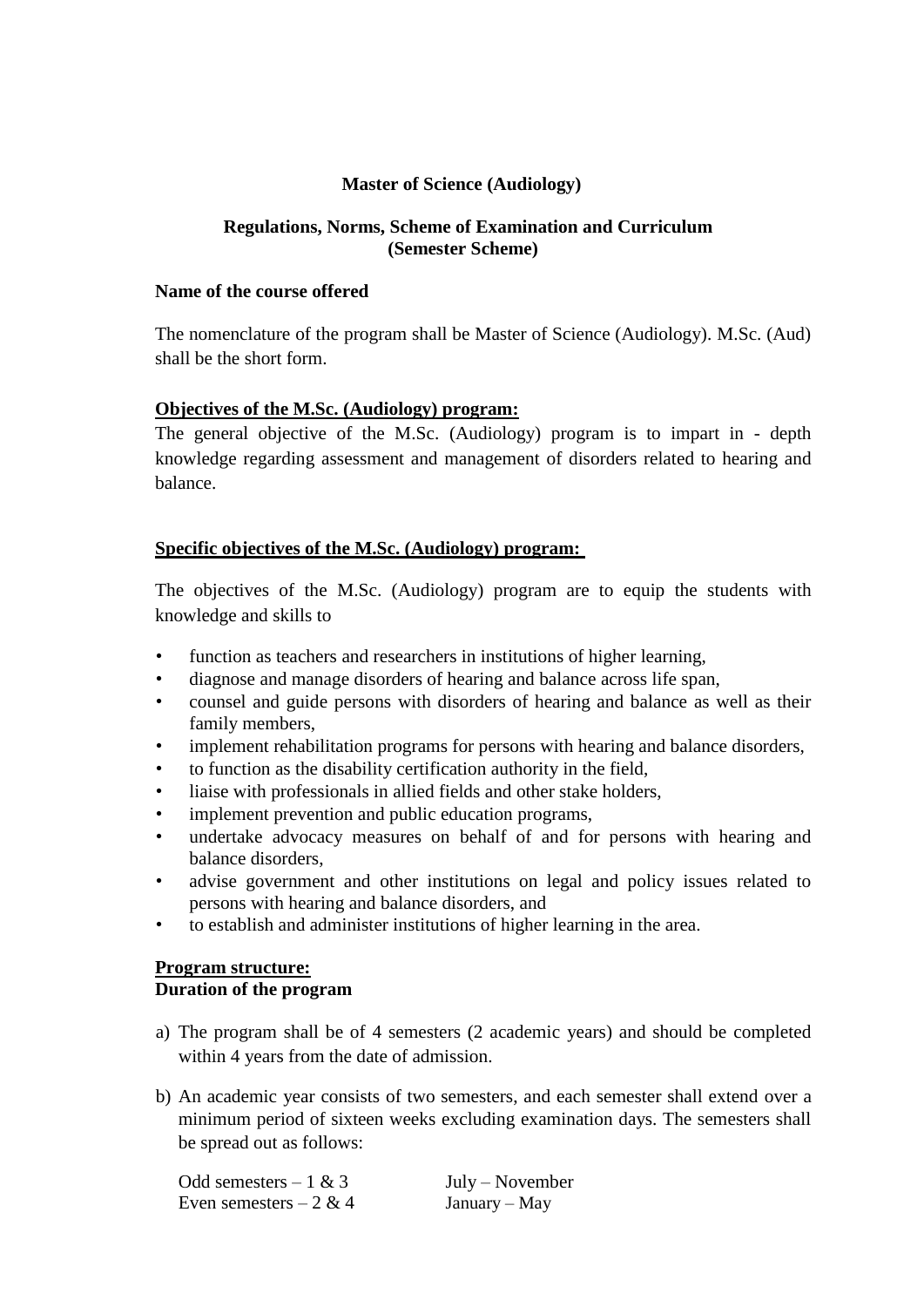c) There shall be examination at the end of each semester. There shall be a vacation of minimum 2 weeks after the examinations at the end of odd semesters and 4 weeks after the examinations at the end of even semesters.

#### **Medium of instruction**

Medium of instruction shall be English **.**

#### **Eligibility for admission**

- a. Candidates with a B.ASLP or B.Sc (Speech & Hearing) degree of any University recognized by the Rehabilitation Council of India or any other degree considered as equivalent thereto and having an average of not less than 55% of marks are eligible for admission to M.Sc (Aud). "Average" refers to average of the aggregate marks obtained in all the years/semesters of the qualifying examination.
- b. Relaxation in the qualifying marks for designated categories of students shall be as per rules and regulations of respective University / State / Union Territories or the Central Government.
- c. Applicants shall not be older than 30 years on the  $1<sup>st</sup>$  July of the year of admission.

#### **Program Structure**

Time structure of the program shall be as follows:

| Semesters                                     |                                                                                                | 4  |                      |                                                  |
|-----------------------------------------------|------------------------------------------------------------------------------------------------|----|----------------------|--------------------------------------------------|
| Weeks per Semester                            |                                                                                                | 16 |                      |                                                  |
| Days per week                                 |                                                                                                | 5  | 80 days per semester |                                                  |
| Hours per day                                 |                                                                                                | 7  | 560 hrs per semester |                                                  |
| Semester 1                                    | Theory<br>Clinical<br>Others                                                                   |    | 5 papers x 60 hours  | 300 hours<br>240 hours<br>20 hours               |
| Semester 2                                    | Theory<br>Clinicals<br>Others                                                                  |    | 4 papers x 60 hours  | 240 hours<br>240 hours<br>80 hours               |
| Semester 3                                    | Theory<br>Clinicals<br>Dissertation<br>Others                                                  |    | 5 papers x 60 hours  | 300 hours<br>160 hours<br>80 hours<br>20 hours   |
| Semester 4                                    | Theory<br>Clinicals<br>Dissertation<br>Others                                                  |    | 1 paper x 60 hours   | 60 hours<br>160 hours<br>320 hours<br>20 hours   |
| Theory<br>Clinicals<br>Dissertation<br>Others | $300 + 240 + 300 + 60$<br>$240 + 240 + 160 + 160$<br>$0 + 0 + 80 + 320$<br>$20 + 80 + 20 + 20$ |    |                      | 900 hours<br>800 hours<br>400 hours<br>140 hours |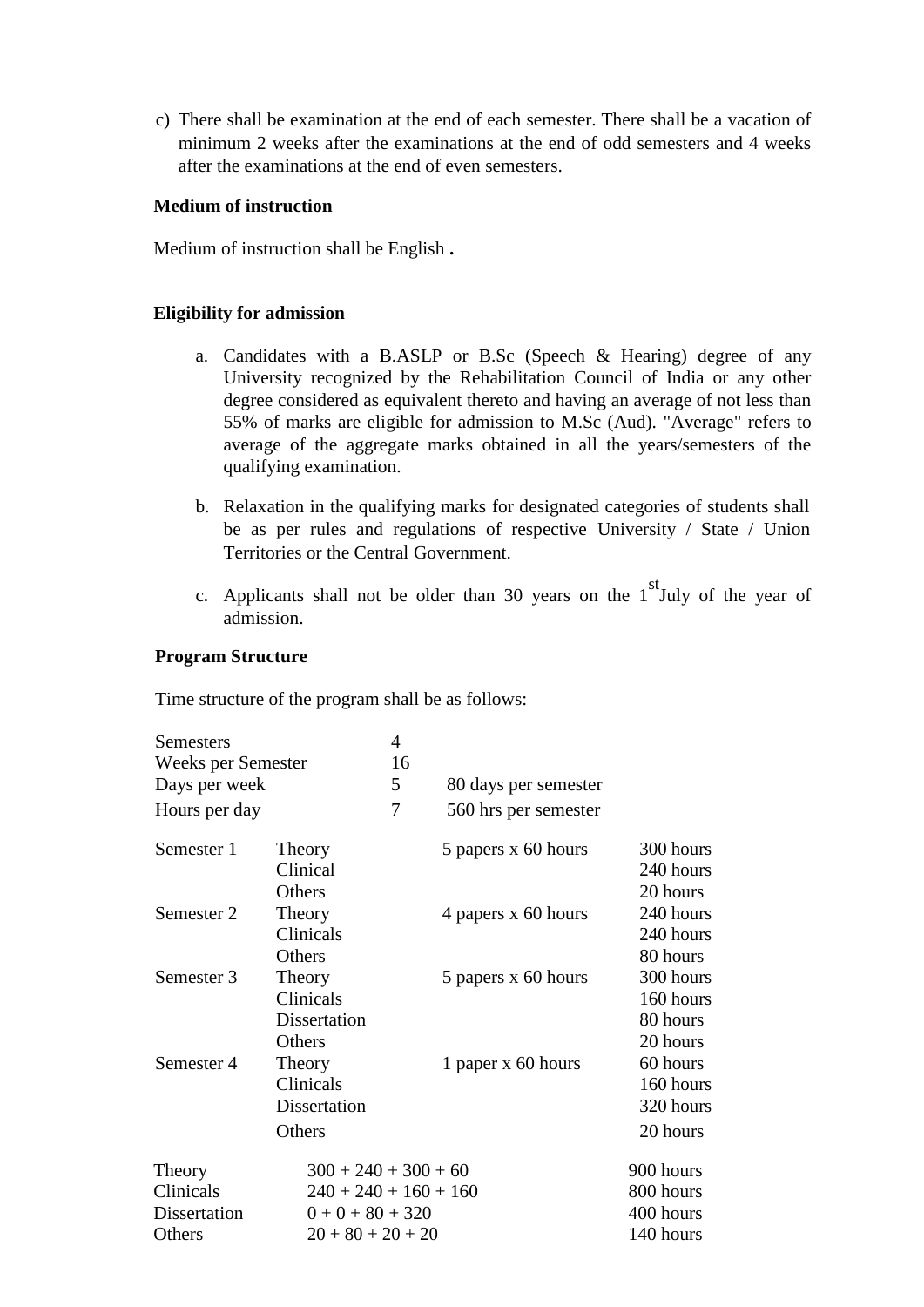#### **Attendance**

- a. Minimum attendance shall be as stipulated by the respective University of the students. However, attendance shall not be less than 80% in theory and 90% in Clinicals in each semester for students to be eligible to appear for examination at the end of each semester.
- b. Candidates who cannot appear for examination for want of attendance will be declared failed and will have to repeat the particular semester to be eligible to appear for exams subsequently.
- c. Condonation of shortage of attendance in genuine cases to a maximum of 5% shall be from the Vice-Chancellor.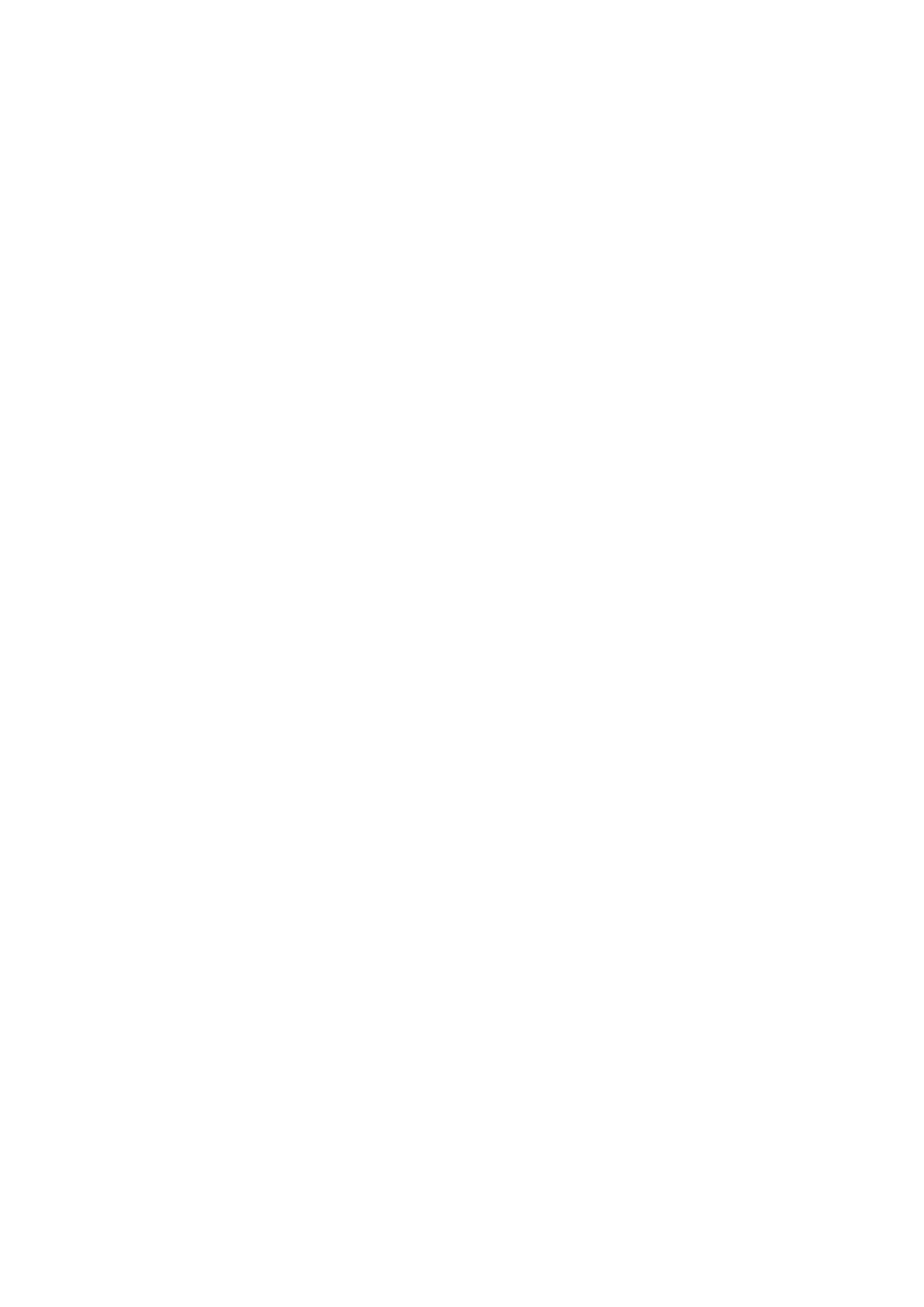## **Examination Pattern**

|      | Subject                                                    |      | <b>Marks</b> |       |
|------|------------------------------------------------------------|------|--------------|-------|
|      |                                                            | Exam | IA           | Total |
| A101 | Research Methods, Epidemiology and                         | 80   | 20           | 100   |
|      | <b>Statistics</b>                                          |      |              |       |
| A102 | Technology in Audiology                                    | 80   | 20           | 100   |
| A103 | <b>Cochlear Physiology</b>                                 | 80   | 20           | 100   |
| A104 | Neurophysiology of Hearing                                 | 80   | 20           | 100   |
| A105 | <b>Hearing Sciences</b>                                    | 80   | 20           | 100   |
| A106 | Clinicals (Internal)                                       | 80   | 20           | 100   |
| A201 | <b>Auditory Perception</b>                                 | 80   | 20           | 100   |
| A202 | <b>Auditory Disorders</b>                                  | 80   | 20           | 100   |
| A203 | <b>Electrophysiological Assessment</b>                     | 80   | 20           | 100   |
| A204 | Advances in the Management of<br>80<br>20                  |      | 100          |       |
|      | <b>Hearing Loss</b>                                        |      |              |       |
| A205 | Clinicals (External)                                       | 100  | 00           | 100   |
| A301 | Genetics of Hearing and Pediatric<br>$\overline{20}$<br>80 |      | 100          |       |
|      | Audiology                                                  |      |              |       |
| A302 | <b>Implantable Auditory Devices</b>                        | 80   | 20           | 100   |
| A303 | <b>Speech Perception</b>                                   | 80   | 20           | 100   |
| A304 | <b>Auditory Processing Disorders</b>                       | 80   | 20           | 100   |
| A305 | Vestibular system & its disorders                          | 80   | 20           | 100   |
| A306 | Clinicals (Internal)                                       | 80   | 20           | 100   |
| A401 | Audiology in Practice                                      | 80   | 20           | 100   |
| A402 | Dissertation                                               | 80   | 20           | 100   |
| A403 | Clinicals (External)                                       | 100  | 00           | 100   |
|      |                                                            | 1640 | 360          | 2000  |

a) The examination pattern and papers shall be as shown in the table below:

b) Course content shall be as in **Annexure** II

- c) Clinical examinations (for A106 and A306) shall be conducted by the designated internal faculty of the department at the end of  $1<sup>st</sup>$  and  $3<sup>rd</sup>$  semester. IA marks shall be awarded by all the faculty of the department on the basis of the assessment of the candidates' work throughout the particular semester.
- d) Clinical examinations for A 205 and A 403 will be conducted by external examiner(s) at the end of the  $2<sup>nd</sup>$  and  $4<sup>th</sup>$  semester, respectively. Clinical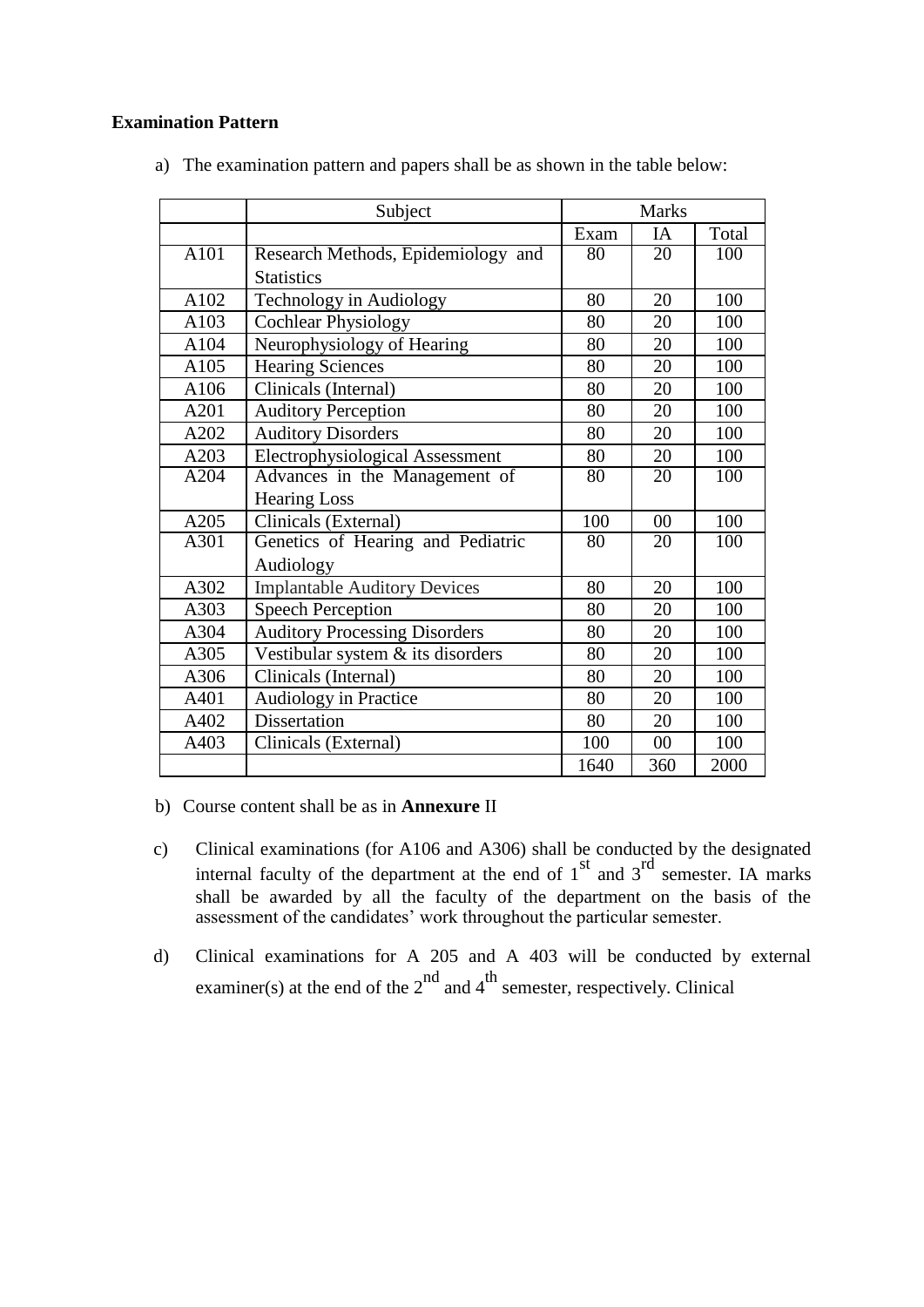examination shall be with clinical population like in medical profession. The examiners shall also evaluate records of clinical and practical work of the students.

e) An internal faculty member can assist the external examiner(s) in A 205 and A403 Clinicals (External), but shall not award marks.

f)Question paper pattern for theory examination shall be as given in Annexure I

#### **Dissertation**

Students shall complete a dissertation in the  $3^{rd}$  and  $4^{th}$  semester of the course and shall submit the same at the end of  $4<sup>th</sup>$  semester before final examination. An external examiner shall assess the dissertation for 80 marks while the guide shall assess the performance of the candidate for 20 marks (internal assessment). The dissertation will be rated for a total of 100 marks  $(80 + 20)$ . Candidates who fail to submit their dissertation on or before the stipulated date shall not be permitted to appear for the final semester examination.

#### **Criteria for passing**

- a. The student is required to obtain a minimum of 50% in each of the theory papers, internal assessment, practical and clinical exams, and dissertation for a pass.
- b. Students will have to pass the clinical examination of the given semester to proceed to the next semester.
- c. Carry-over of papers: There is no limit to the number of theory papers that can be carried over to the next semester. Maximum number of attempts for any paper / clinical practicum / dissertation shall be three inclusive of first attempt.
- d. The award of class will be based on aggregate marks obtained by a student in every year (First, second, third and fourth semester ).

| <b>First Class with Distinction</b> | 75 % and above                    |
|-------------------------------------|-----------------------------------|
| <b>First Class</b>                  | 60% and above but less than 75%   |
| Second Class                        | 50 % and above but less than 60 % |
| Fail                                | Less than 50 $\%$                 |

#### **Board of Examiners**

- a. There shall be a Board of Examiners for scrutinizing and approving the question papers as well as scheme of valuation
- b. Fifty percent of the members in the Board of Examiners shall be from outside the institution.

#### **Award of Degree**

The University shall award the degree and issue certificate only after the candidates successfully complete all the examinations stipulated.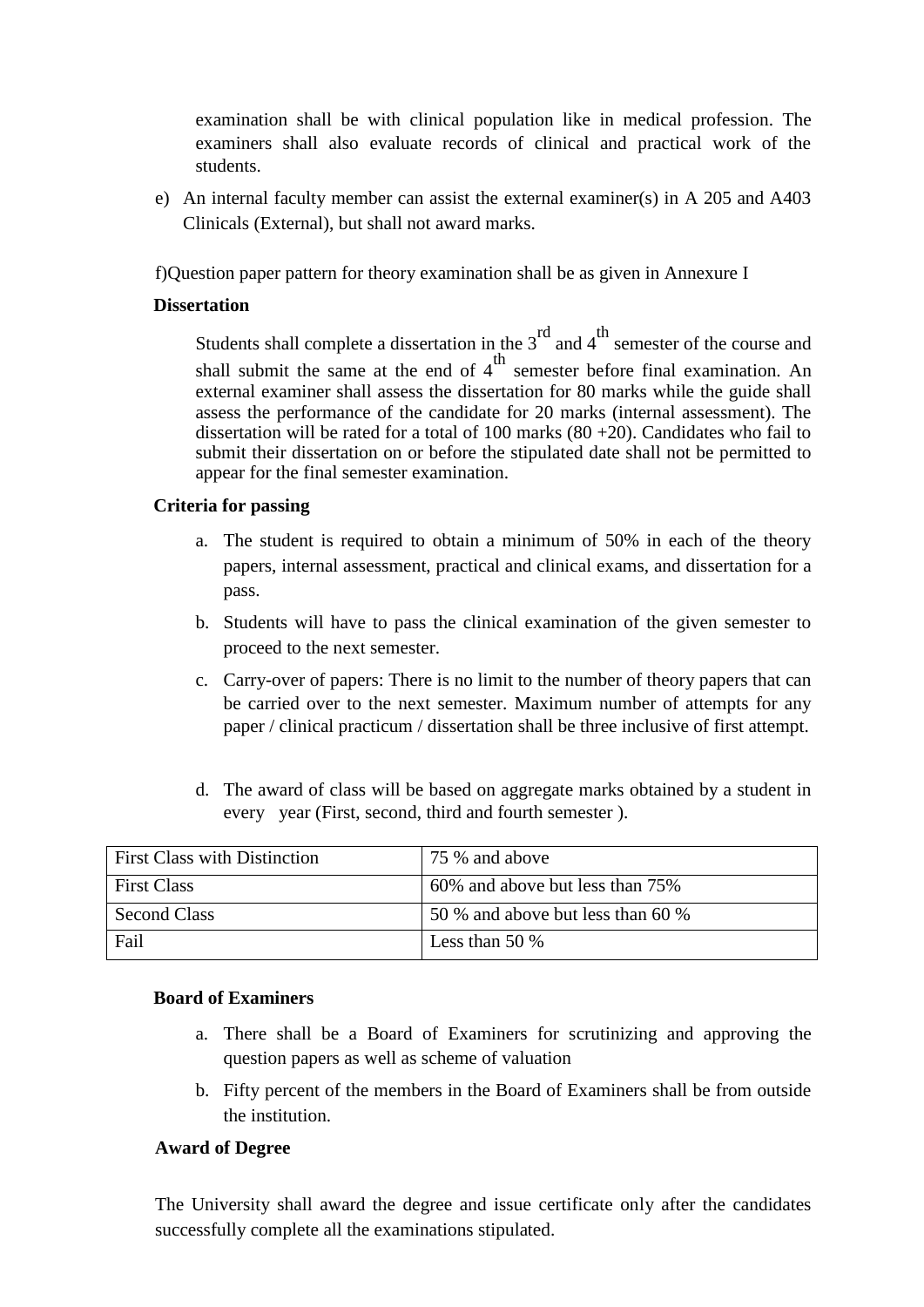# **Others**

 On all other issues not mentioned in these rules and regulations like the pattern of question paper, grading, award of grace marks, and declaration of rank, among others, the rules and regulations of Bharati Vidyapeeth Deemed University shall prevail.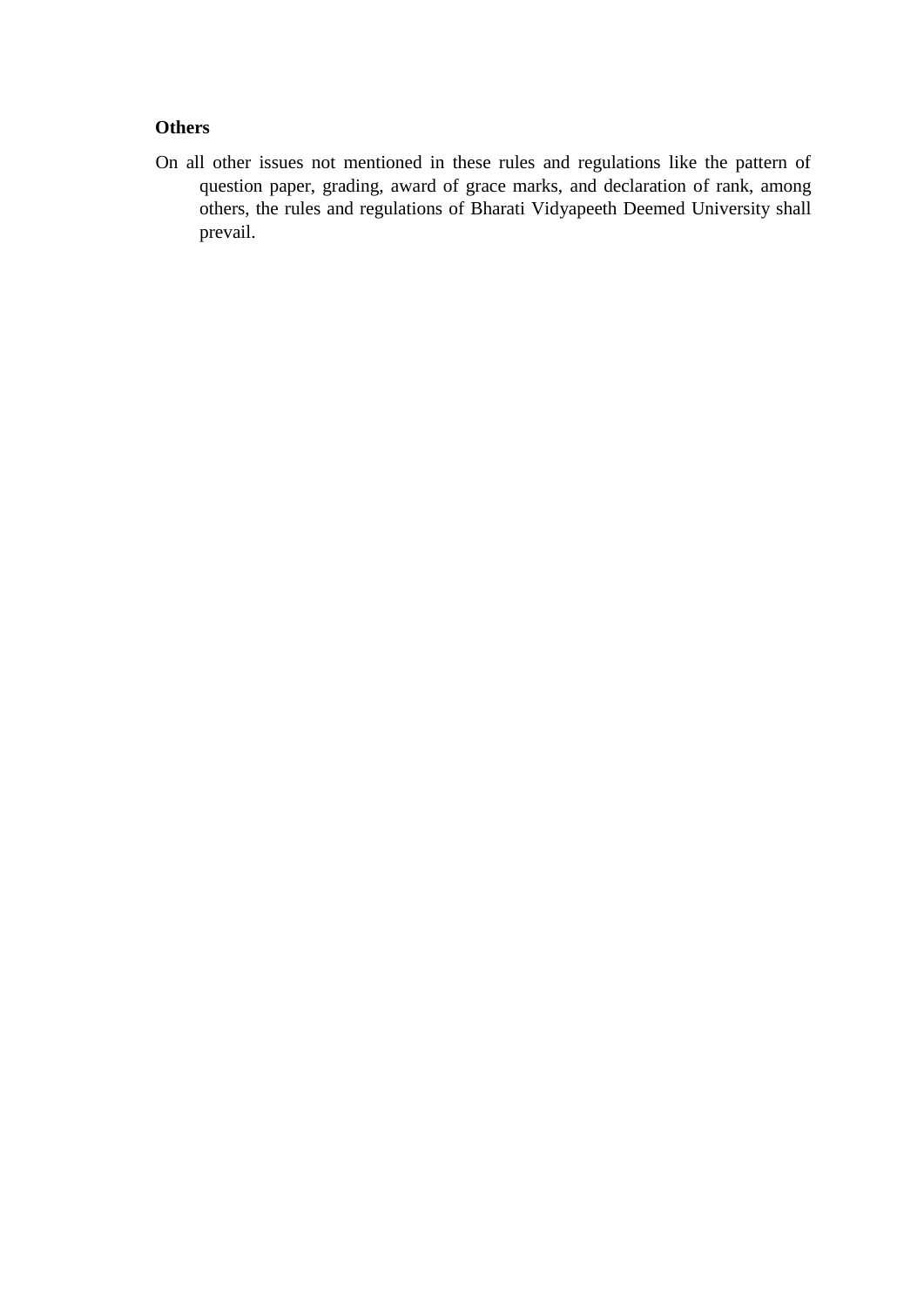#### **Annexure II Course Content (Syllabus)**

#### **M.Sc. (Audiology)**

#### **Semester I**

#### **A 101: Research Methods, Statistics& Epidemiology**

60 hours: 100 marks

**Objectives**: After completing this course, the student will be able to understand

- a) clinical research designs and statistical methods,
- b) epidemiological issues and its relevance in hearing research,
- c) evidence based practice in Audiology, and
- d) ethical practices in research

#### **Unit 1: Experimental Designs and Their Applicability in Hearing Research**

- a) Types of research- post facto research, normative research, standard group comparison, experimental research, clinical and applied research, sample surveys, evaluation research
- b) Methods of observation and measurement, strategies and designs in research
- c) Experimental designs, single subject designs and group designs
- d) Critical analysis of the research methods employed in hearing research.
- e) Documentation and research writing
- f) Ethical considerations in research National and international guidelines

#### **Unit 2: Epidemiology**

- a) Epidemiology: Definition, basic concepts scope and function of epidemiology
- b) Study designs in epidemiology: Cohort studies, case-control studies, cross-sectional studies, clinical trials
- c) Measures in epidemiology Ratios, proportions, rates, relative risk, odds ratio
- c) Identify biases and their consequences in published literature.
- d) Describe criteria for characterizing the causality of associations.
- e) Application of epidemiology in evaluation and screening procedures employed in Speech-language Pathology
- f) Application and impact of epidemiology on national and local policy; influence of epidemiology on ethical and professional issues

#### **Unit 3: Statistical Measures and their Features**

- a) Review of data description and exploratory data analysis (Numerical summaries and graphical summaries)
- b) Probability concepts and models
- c) Statistical Inference Estimation Confidence Intervals
- d) Statistical Inference Basic concepts related to hypothesis testing –null hypothesis, alternative hypothesis, significance level, statistically significant, critical value,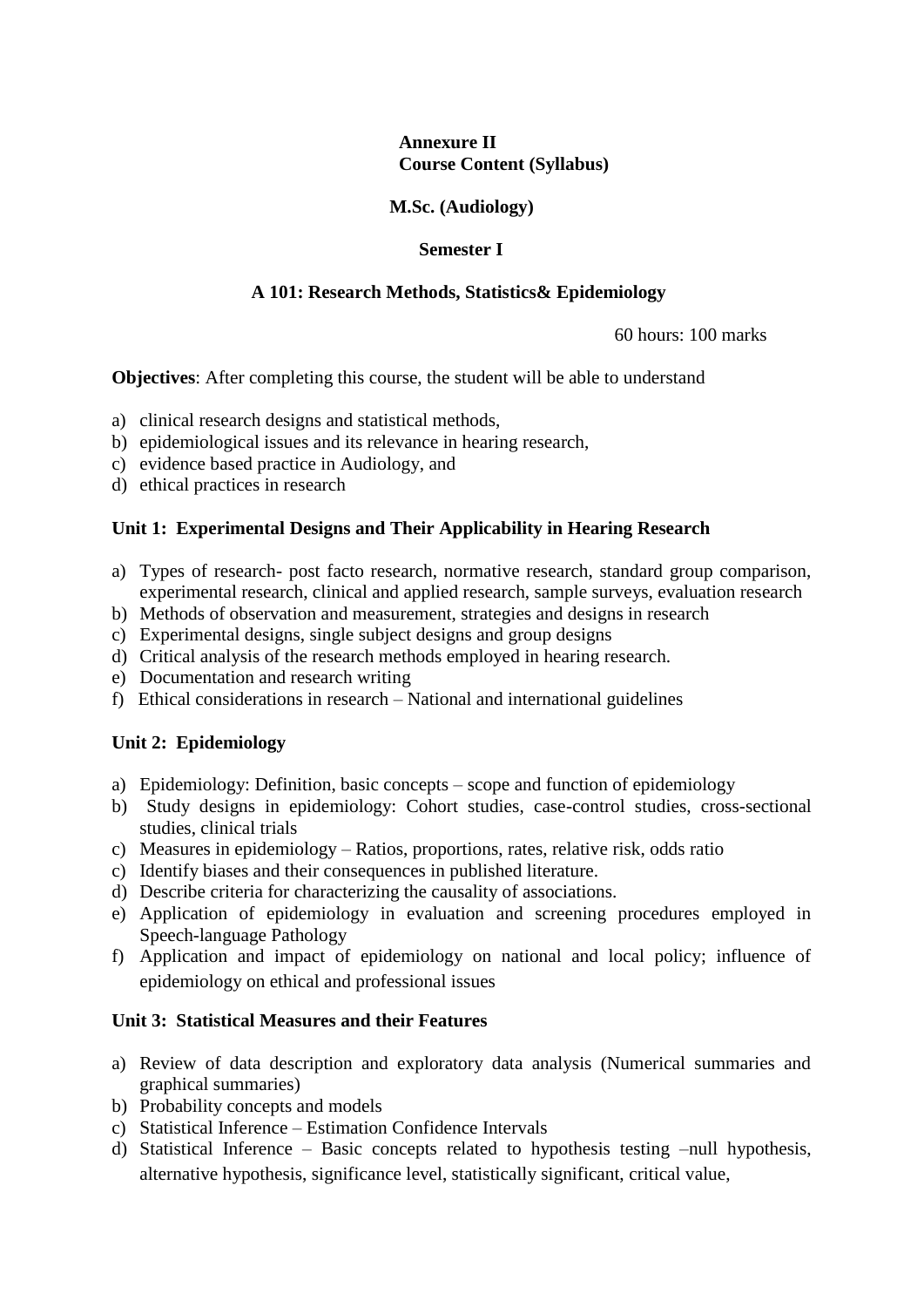acceptance / rejection region, p-value, power, types of errors: Type I  $(\alpha)$ , Type II  $(\beta)$ , one-sided (one-tailed) test, Two-sided (two-tailed) test

- e) Parametric and non-parametric approaches to hypothesis testing
- f) Categorical data analysis contingency tables, Chi-square test for independence of attributes,
- g) Measures of association (Contingency coefficient, Cramer's V), Kappa coefficient

#### **Unit 4: Regression, Univariate and Multivariate Analysis**

- a) Correlation, regression analysis and prediction including multiple regression; logistic regression; path analysis
- b) Analysis of Variance (ANOVA)- Basic models, assumptions, one way and two way ANOVA; Consequence of failure of assumptions underlying ANOVA; Tests for additivity, homogeneity, transformation; Post – hoc tests; Analysis of Covariance (ANOCOVA); Repeated measure ANOVA
- c) Multivariate analysis: Need for multivariate analysis, various methods including MANOVA, MANCOVA
- d) Introduction to principal component analysis, factor analysis, discriminant function, multidimensional scaling
- e) Evaluation of application of statistics to different research designs used in different publications
- f) Critical analysis of research articles in the field: Analysis of research designs in different areas of Speech-language Pathology

#### **Unit 5: Evidence Based Practice**

- a) Introduction to Evidence Based Practice (EBP) and Steps to EBP from formulating foreground question, finding best current evidence, critical appraisal of best current evidence, summarizing evidence, integrating evidence and tracking progress.
- b) Concepts related to practical significance (effect size) vs. statistical significance, precision of measurement (confidence intervals)
- c) Levels of evidence: For experimental and non-experimental designs; treatment efficacyrandomized control study, quasi experimental study, correlation and case study, single subject designs, expert committee report, consensus conference
- d) Measures of diagnostic accuracy positive and negative likelihood ratios; positive predictive value, negative predictive value, diagnostic odds ratio
- e) Concepts related to randomized control trials: Comparative groups- allocation concealment / random allocation; importance of participation and follow up in understanding, evaluating and applying randomized controlled trial results
- e) Methods of carrying out therapy trials; execution, indexing and reporting of therapy trials – efficacy studies; Conventions to study outcomes - i) Absolute risk reduction, ii) Absolute benefit increase, iii) Absolute risk increase, and iv) Absolute benefit reduction
- f) Systematic review and meta-analysis; importance of research publications in terms of systematic review, meta-analysis, clinical practice guidelines, health technology assessments.
- g) Challenges in implementation of EBP in Audiology in India and future directions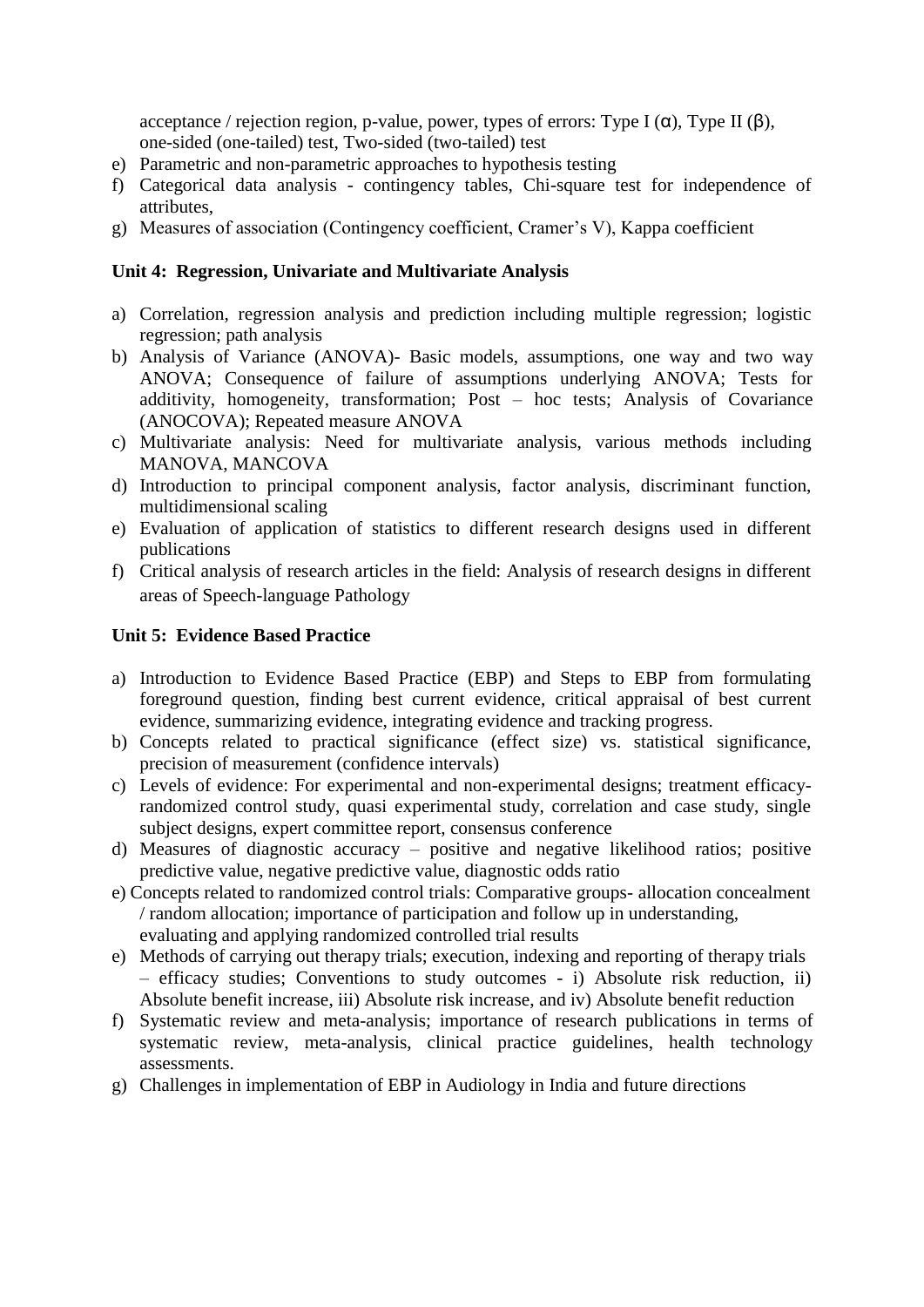- Russell, C., & Jay, L. (2016). Rehabilitation Research: Principles and Applications. Elsevier
- Robert E. Owens Jr., Dale Evan Metz, Kimberly A. Farinella (2014). Introduction to Communication Disorders: A Lifespan Evidence-Based Perspective. Pearson Education
- Laura M. Justice, Erin Redle (2013). Communication Sciences and Disorders: A Clinical Evidence-Based Approach.Pearson Education.
- Robert F. Orlikoff, Nicholas E. Schiavetti, Dale Evan Metz (2014). Evaluating Research in Communication Disorders. Pearson Education
- David L. Irwin, Mary Pannbacker, Norman J. Lass (2013). Clinical Research Methods in Speech-Language Pathology and Audiology.Second Edition. Plural Publishing
- Timothy Meline (2009). A Research Primer for Communication Sciences and Disorders. Pearson Education
- David, L., Maxwell, EikiSatake. (2006) Research and Statistical Methods in Communication Sciences and Disorders.Thomson/Delmar Learning.
- John C Reinard (2006). Communication Research Statistics. SAGE Publications
- Nicholas Schiavetti, Dale Evan Metz (2006). Evaluating Research in Communicative Disorders.Allyn& Bacon
- Tim Pring (2005). Research Methods in Communication Disorders. Wiley
- Donald G. Doehring (2002). Research Strategies in Human Communication Disorders. Pro-Ed
- Carole E. Johnson, Jeffrey L. Danhauer (2002). Handbook of Outcomes Measurement in Audiology. Singular
- David L. Maxwell, EikiSatake (1997). Research and Statistical Methods in Communication Disorders. Williams & Wilkins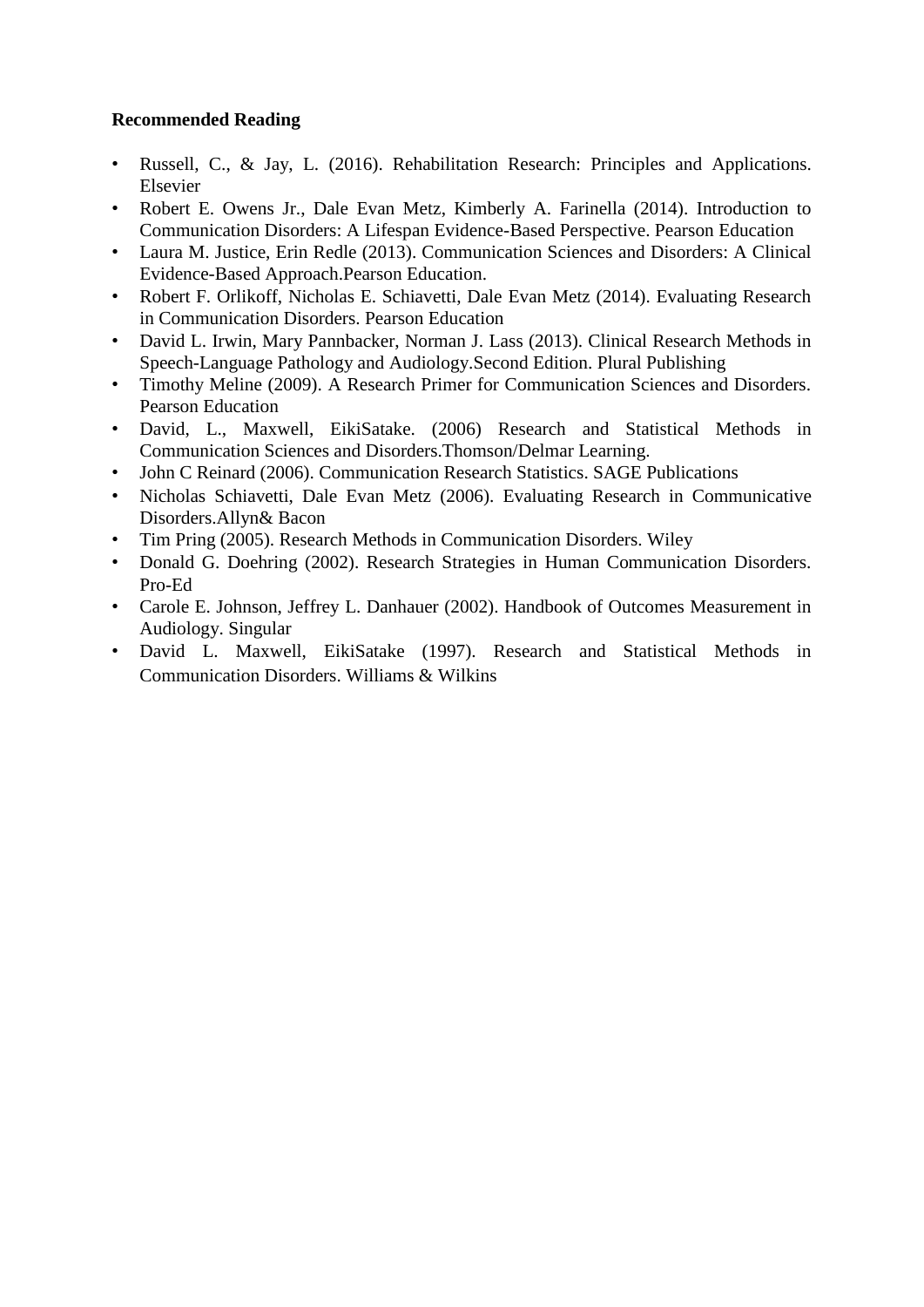# **A 102: Technology in Audiology**

Hour - 60 : Marks - 100

**Objectives**: After completing this course, the student will be able to understand

- a) advanced aspects of signal acquisition and processing,
- b) development and application of software based tools,
- c) development and application of tele-technology, and
- d) technology of amplification devices

#### **Unit 1: Fundamentals of Digital Signal Processing & Communication Systems**

- a) Digitization of data and digital systems; Principles and methods of digital signal processing
- b) Fundamentals of communication systems (i) AM & FM transmission & reception (ii) Digital modulation techniques, (iii) Satellite communication
- c) Transducers and signal generation
- c) Biomedical signals &signal processing: Principles of generation of acoustic stimuli
- d) Signal acquisition and processing techniques
- e) Working principles of EEG / Magnetoencepholography, event related potentials/ evoked potential.
- f) High-fidelity sound reproducing systems: Auditorium acoustics

#### **Unit 2: Techniques of Speech Processing and Analysis**

- a) Artificial neural networks
- b) Speech processing and synthesis models and techniques (linear predictive coding, linear prediction model, LPC-based synthesis) and applications, review of signal processing, Fourier transform and short-time speech analysis( energy, zero-crossing rate, autocorrelation function).
- c) Voice response system, speaker recognition system and speech recognition system: Speech synthesis methods, speech recognition, speaker recognition, speech coding, and speech enhancement.
- d) Basic principles of cepstral analysis, filtering low-time filtering for formant estimation, high-time filtering for pitch estimation, complex cepstrum

#### **Unit 3: Neuro Imaging**

- a) Principles of neuro imaging techniques MRI, fMRI,NIRS, CT, PET, SPECT, TMS and MEG and their technology (working principles, interpretation and implications).
- b) Synching various speech stimuli and events for fMRI acquisition and speech perception in fMRI
- c) Technology available for intra-operative monitoring of sensory and motor functions

## **Unit 4: Tele-technology**

- a) Tele-technology: Definition, applications, technology, resources
- b) Transmission of information: transmission of patient images, reports, etc.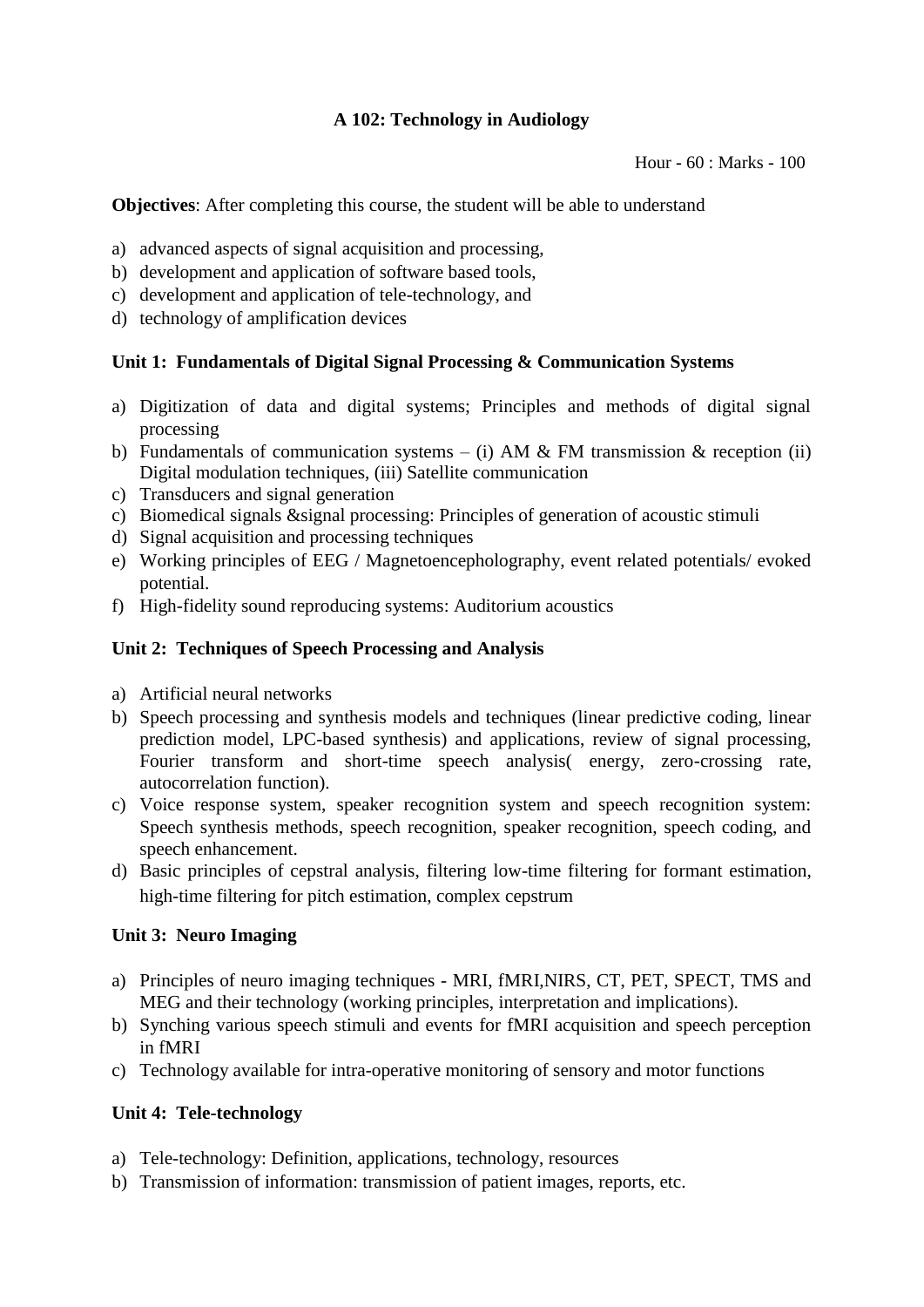- c) Remote consultations and databases
- d) Distance learning- multimedia meeting room / videoconferencing

## **Unit 5: Software for Analysis**

- a) Software packages and applications in hearing diagnostics and research MATLAB, Adobe audition, Audacity, PRAAT
- b) Basics features, vectors and matrices, built-in functions and plotting
- c) Editing audio files, applying effects in waveform editor, amplitude compression and modulation effects, filter and equalizer effects, noise reduction/ restoration effects, basic multitrack controls, saving and exporting
- d) Computer based assessment and intervention programs relating to hearing
- e) Calibration and maintenance of equipment

- Moser, P. (2015). Electronics and Instrumentation for Audiologists. Psychology Press.
- Villchur, E. (1999). Acoustics for Audiologists (1 edition.). San Diego, Calif: Delmar Cengage Learning.
- Baber, C. & Noyes, J.M. (1993). Interactive Speech Technology: Human Factors Issues in the Application of Speech Input Output to Computers. London: Taylor and Francis.
- Daniloff, R.G (1985). Speech Sciences: Recent advances. London: Taylor and Francis.
- Gottingen, M.R.S. (Ed.) (1985). Speech and Speaker Recognition. Basel: Kager.
- Haton, J.P. (Eds) (1981). Automatic speech analysis & Recognition. USA, D. Reidel Publishing Company.
- Keller, E. (ed.) (1994). Fundamentals of Speech Synthesis and Speech Recognition: Basic Concepts, State of the art and Future challenges. New York: John Wiley & sons.
- Morgan, D.P. & Scofield, C.L (1991). NeuralNetworks and Speech Processing. Boston, Kluwer Academic Publishers.
- Nakagawa, S. &etal. (1995). Speech, Hearing and Neural Network Models. Oxford: IOS, Press
- Oppenheim & Schafer (1989). Digital signal processing. New Delhi: Prentice Hall of India.
- Boulston, F. R. & Dvorak, J.D (2015). Matlab Primer for Speech Language Pathology and Audiology. San Diego: Plural Publishing Inc
- Silman,S& Emmer, M.B. (2011). Instrumentation in Audiology and Hearing Science: Theroy and Practice. San Diego: Plural Publishing Inc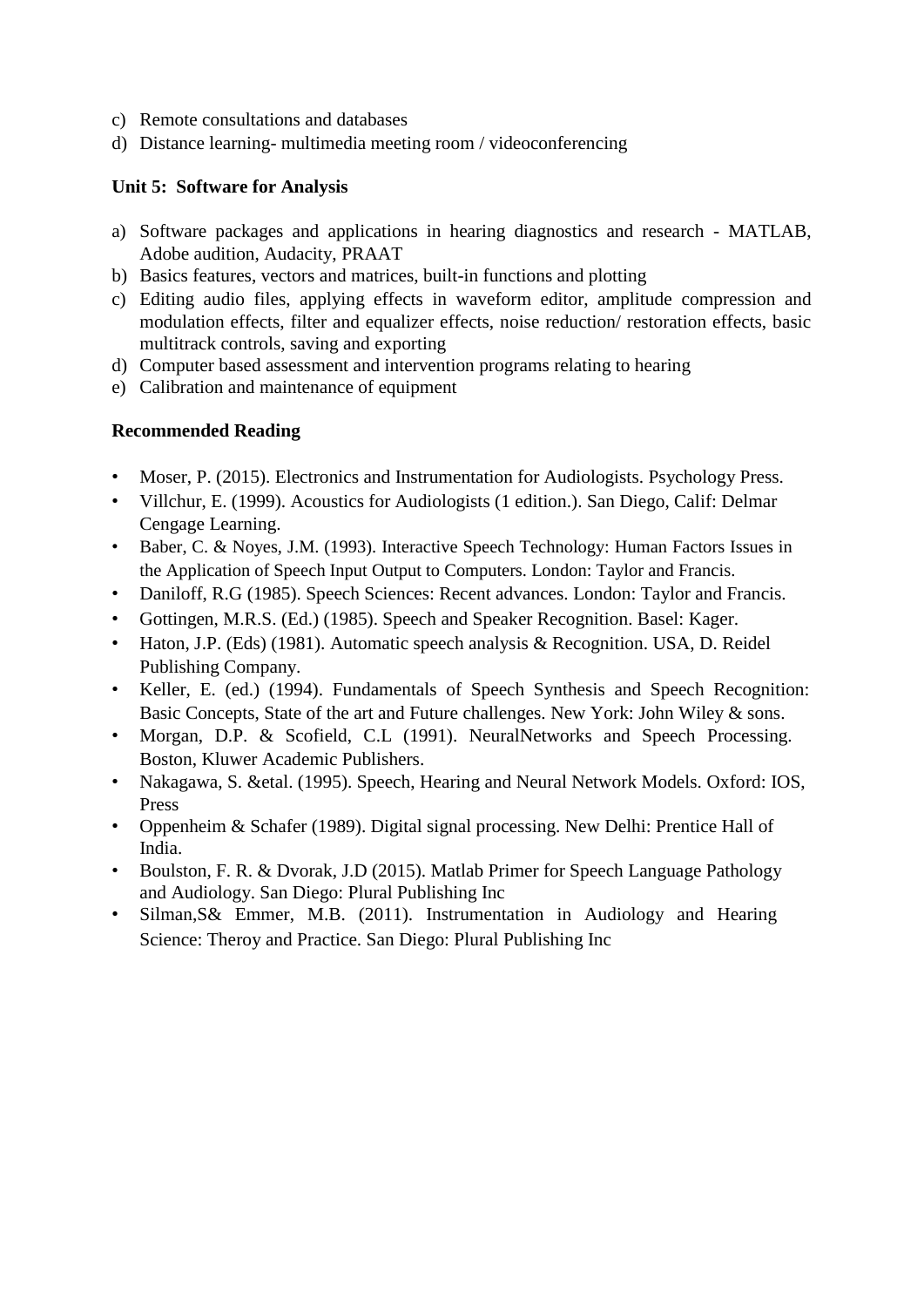# **A 103: Cochlear Physiology**

60 hours: 100 marks

**Objectives**: After completing this course, the student will be able to

- a) describe the micro and macro structures of cochlea,
- b) explain the physiology of cochlea,
- c) explain the physiological basis for generation of OAE,
- d) use appropriate protocol for recording OAEs in clinics and for research,
- e) use appropriate protocol for recording ECochG in clinics and for research, and
- f) understand the research needs in physiological measurements of hearing

# **Unit 1: Cochlear Anatomy**

- a) Macro & microanatomy of cochlea
- b) Homeostatic mechanisms in cochlea
- c) Blood supply to cochlea
- d) Innervations of cochlea
- e) Cochlear regeneration
- f) Evolution of human cochlea

# **Unit 2: Cochlear Physiology**

- a) Techniques to study hair cell and basilar membrane physiology
- b) Basilar membrane mechanics and non-linearity
- c) Outer hair cell physiology different mechanisms involved in hair cell motility
- d) Inner hair cell physiology
- e) Cochlear non-linearity

## **Unit 3: Development of cochlea and top down control of sensory process**

- a) Efferent control of cochlear hair cells
- b) Nutrients related to sensory cell physiology
- c) Ontogenetic development of cochlea
- d) Phylogentic development of cochlea
- e) Developmental changes in the cochlea; effect of advancing age on cochlea
- f) Comparative physiology of auditory system in non-mammalian species

## **Unit 4: Otoacoustic Emissions**

- a) Classifications of OAEs; mechanism based taxonomy
- b) Characteristics of different types of OAEs
- c) Instrumentation and techniques for recording different types of OAEs
- d) Factors affecting different types of OAEs
- d) Fine structure DPOAEs
- e) Suppression of OAEs: ipsilateral, contralateral, and bilateral
- f) Clinical applications of OAEs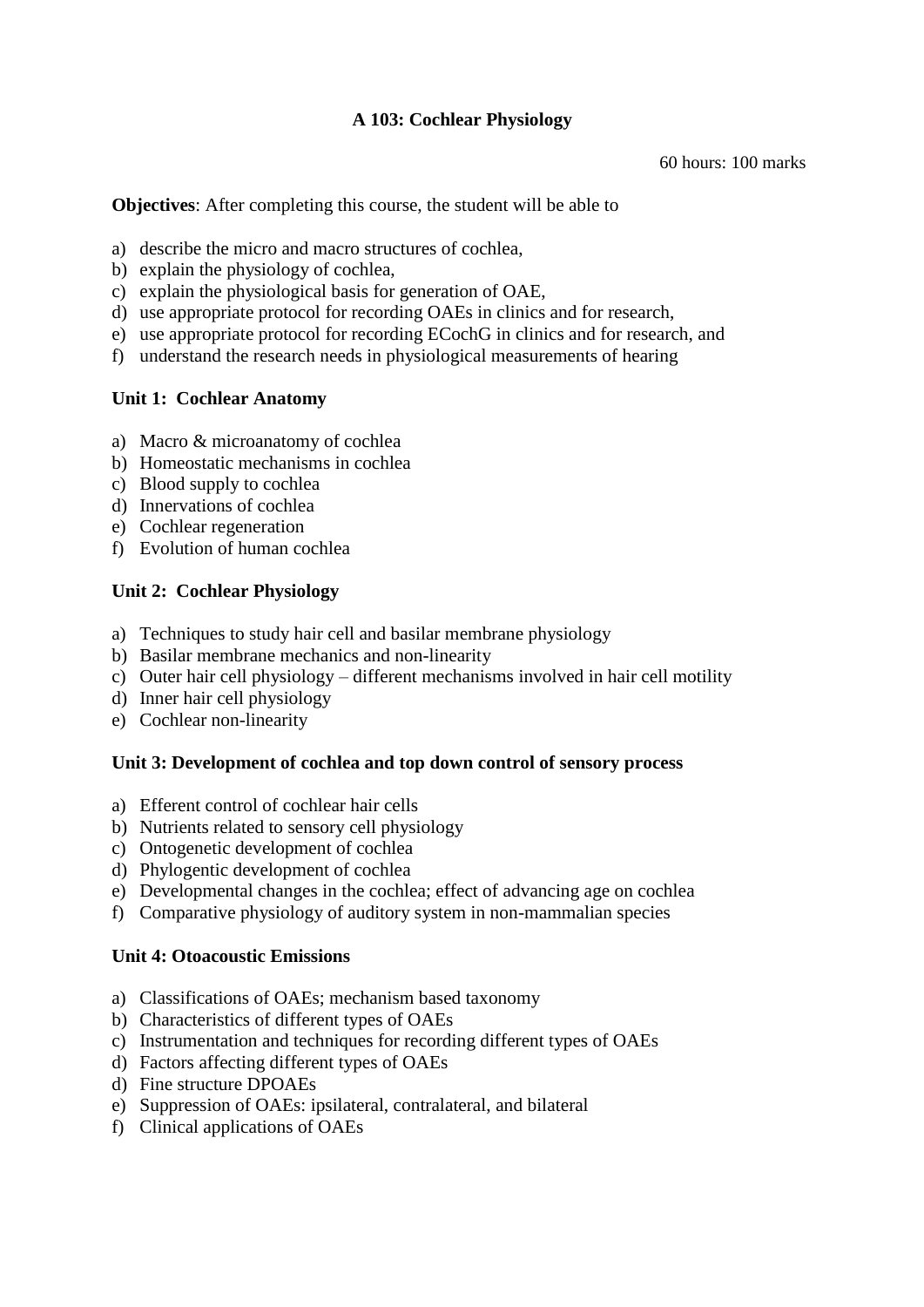# **Unit 5: Cochlear Potentials**

- a) Endocochlear potentials.
- b) Electrocochleograhy: Instrumentation and technique
- b) Protocol for recording ECochG
- c) Interpretation of ECochG
- d) Clinical application of ECochG

- Altschuler, R. A., & Hoffman, D. W. (1986). Neurobiology of hearing: the cochlea. New York: Raven Press.
- Berlin, C. I. (1996). Hair cells and hearing aids. San Diego: Singular Publishing Group.
- Dallos, P. (1973). Auditory periphery: Biophysics & physiology. New York: Academic Press.
- Dallos, P., Popper, A. N., & Fry, R. R. (1996). The cochlea. New York: Springer.
- De Reuck, A. V. S., & Knight, J. (1968). Hearing mechanisms in vertebrates. London: Churchill.
- Dhar, S and Hall, J.W. (2011). Otoacoustic emissions: Principles, Procedures and Protocols. San Diego: Plural Publishing Inc
- Drescher, D. G. (1985). Auditory biochemistry. Springfield: Charles C. Thomas.
- Flock, A., Ottoson, D., &Ulfendahi, M. (1995). Active hearing. Baltimore: Williams & Wilkins.
- Gelfand, S. A. (2004). Hearing: Introduction to Psychological and Physiological Acoustics. (4<sup>th</sup>Edn.). New York: Marcel Decker.
- Hall, J.W. (2007). New Handbook of Auditory Evoked Responses. Boston: Pearson.
- Jahn, A. F., & Santos-Sacchi, J. (1989). Physiology of the Ear. New York: Academic Press.
- Kemp, D. T. (1986). Otoacoustic emissions, travelling waves, and cochlear mechanisms. *Hearing Research*. 22, 95-104.
- Moller, A. R. (2000). Hearing: Its physiology and pathology. San Diego: Academic Press.
- Moore, B. C. J. (1995). Hearing. San Diego: Academic Press.
- Musiek, F.E. &Baran, J.A. (2016). Auditory System: Anatomy, Physiology and Clinical Correlates. San Diego: Plural Publishing Inc
- Robinette, M. S., &Glattke, T. J. (1997). Otoacoustic emissions: clinical applications. New York: Thieme Medical Publications.
- Zemlin, W. R. (2010). Speech & Hearing Science: Anatomy & Physiology. Boston: Allyn & Bacon.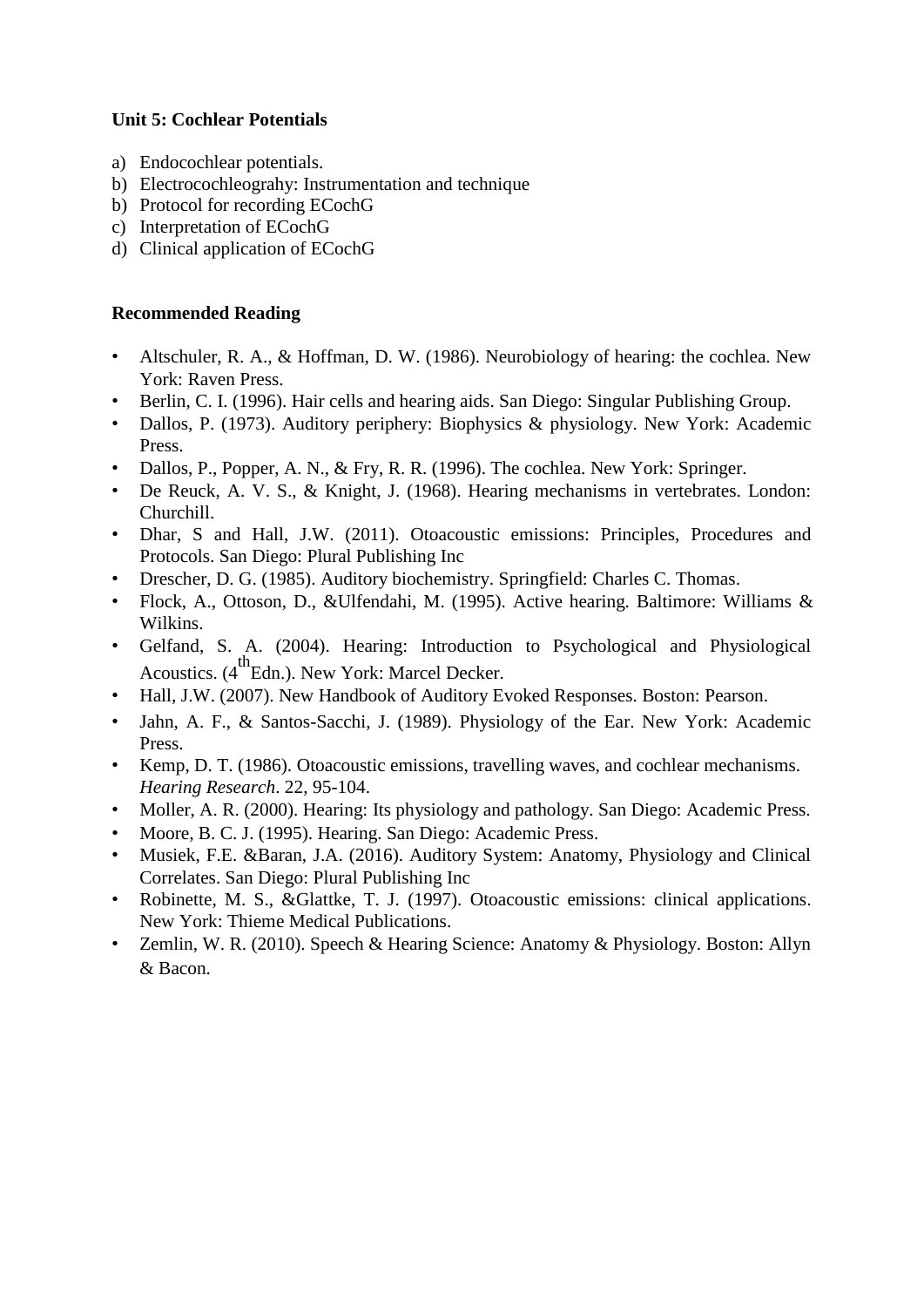# **A 104: Neurophysiology of Hearing**

60 hours: 100 marks

**Objectives**: After completing this course, the student will be able to

- a) explain the anatomy afferent system,
- b) describe the neurophysiology of hearing,
- c) explain the efferent auditory system,
- d) describe the functioning and role of efferent system,
- e) understand the neurophysiological basis of the disorders affecting the auditory nervous system, and
- f) understand the basis of electrophysiological assessment

#### **Unit 1: Ascending Auditory Pathway: Anatomy**

- a) Auditory nerve
- b) Cochlear nucleus
- c) Superior olivary complex
- d) Lateral leminiscus
- e) Inferior colliculus
- f) Medial geniculate body

## **Unit 2: Functioning of the Auditory Nerve**

- a) Stimulus coding
	- i. Frequency, intensity and temporal coding
	- ii. Coding of complex signals
- b) Non linearity
- c) Action potentials
- d) Neurotransmitters and neuromodulators

#### **Unit 3: Physiology of Auditory Brainstem**

- a) Tonotopic organization of auditory brainstem
	- i. Cochlear nucleus
	- ii. Superior olivary complex
	- iii. Lateral lemniscus
	- iv. Inferior colliculus
	- v. Medial Geniculate body
- b) Coding of simple and complex acoustic signals at auditory brainstem
	- i. Cochlear nucleus
	- ii. Superior olivary complex
	- iii. Lateral lemniscus
	- iv. Inferior colliculus
	- v. Medial Geniculate body
- c) Role of subcortical structures in sound localization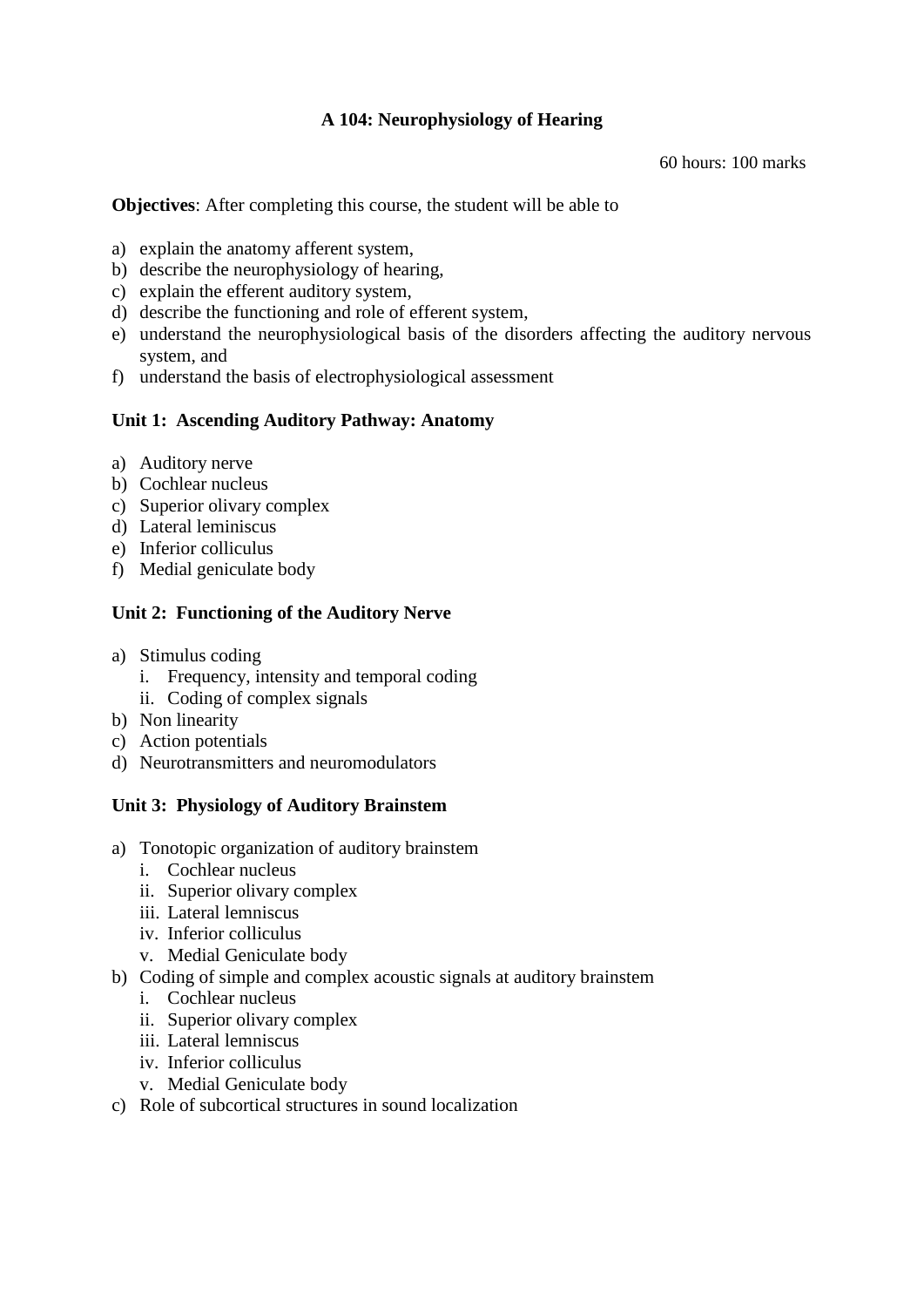# **Unit 4: Anatomy and Physiology of Auditory Cortex**

- a) Anatomy of primary and secondary auditory cortex
- b) Tonotopic organization in auditory cortex
- c) Coding of signals in the at auditory cortex
	- i. Simple and complex signals
	- ii. Speech
- d) Association of auditory cortex with other structures
- e) Role of auditory cortex in sound localization
- f) Plasticity of auditory cortex

#### **Unit 5: Efferent Auditory System**

- a) Efferent auditory pathway: medial and lateral olivo cochlear bundle
- b) Functioning of the auditory efferent system
- c) Role of auditory efferent system in hearing
- d) Protective function of auditory efferent system

- Aitkin, L. (1990). The auditory cortex: structural and functional bases of auditory perception. University of Michigen: Chapman and Hall.
- Berlin, C.E. (1999). The efferent auditory system: basic science and clinical applications. USA: Singular Publishing Group.
- Enrique A. & Lopez-Poveda,S. (2010). The neurophysiological bases of auditory perception. New York: Springer -Verlag.
- Gelfand, S.A. (2004). Hearing: An introduction to psychological and physiological acoustics. USA: Marcel Dekker Inc.
- Günter, E., &Romand, R. (1997). The central auditory system. United Kingdom: Oxford University Press.
- Jahn, A.F., & Santos-Sacchi J. (2001). Physiology of the ear. San Diego: Singular/Thomson Learning.
- Jeffery, A., & Schreiner, C. (2005). The inferior Colliculus. USA: Springer-Verlag.
- Lambert, M.S., Miriam T. T, & Susan F. M (2010). Superior Olivary Complex. USA: Betascript Publishers.
- Meddis,R.(2010). Computational Models of the Auditory System. USA: Springer-Verlag.
- Moore, D., Rees, A. & Palmer, A.R. (2010). Oxford handbook of auditory science the ear. United Kingdom: Oxford University Press.
- Musiek, F.E., &Baran, J.A. (2006). The auditory system: anatomy, physiology and clinical correlates. USA: Indiana University Press.
- Musiek, F.E., Baran, J.A., Shinn, J., & Raleigh, J. (2012). Disorders of the Auditory System. San Diego: Plural Publishers.
- Pickels, J.O. (2012). An introduction to the physiology of hearing. United Kingdom: Emerald Group Publishing Inc.
- Richard, A. (1991). Neurobiology of Hearing. USA: Raven Press.
- Ryugo, D.K. (2010). Auditory and Vestibular Efferents. USA: Springer-Verlag.
- Schnupp, J., Nelken, I., & Andrew, K (2011). Auditory Neuroscience: Making Sense of Sound. USA: Library of Congress.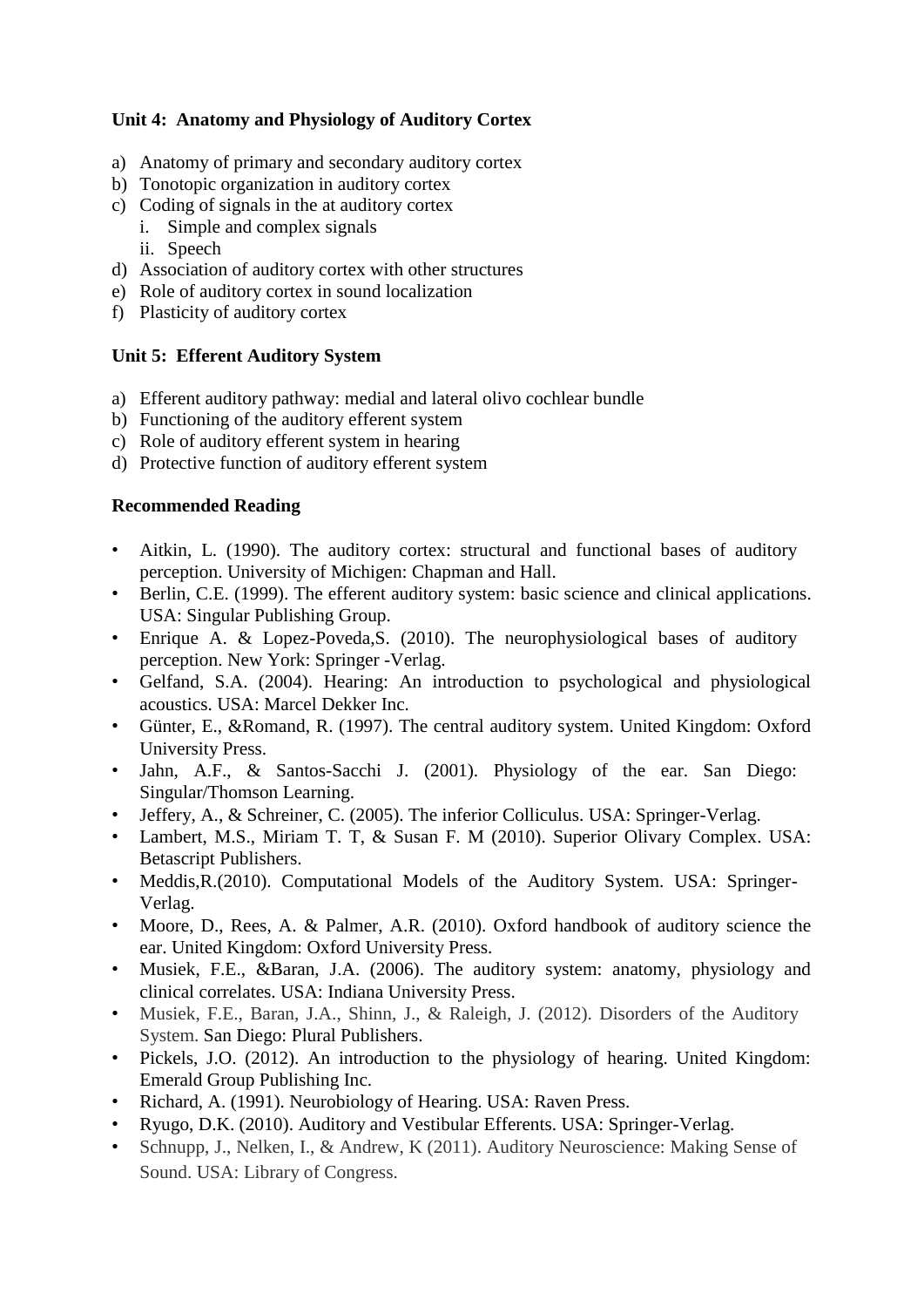- Steven, G., & William, A.A. (2006). Listening to Speech: auditory perspectives. New Jersey: Lawrence Erlbaum Associates Inc.
- Syka, J. (1997). Acoustical signal processing in the central auditory system. USA: Springer Science.
- Syka, J., &Merzenich, M.M. (2003). Plasticity and signal representation in the auditory system. USA: Springer Science.
- Tony, L. S., Richard, H. N., &Musiek, F.E. (1997). Efferent auditory system: structure and function. USA: Singular Publishing Group.
- Webster, D.B., Popper A.N., & Fay R.R. (1992). The Mammalian auditory pathway: neuroanatomy. New York: Springer-Verlag.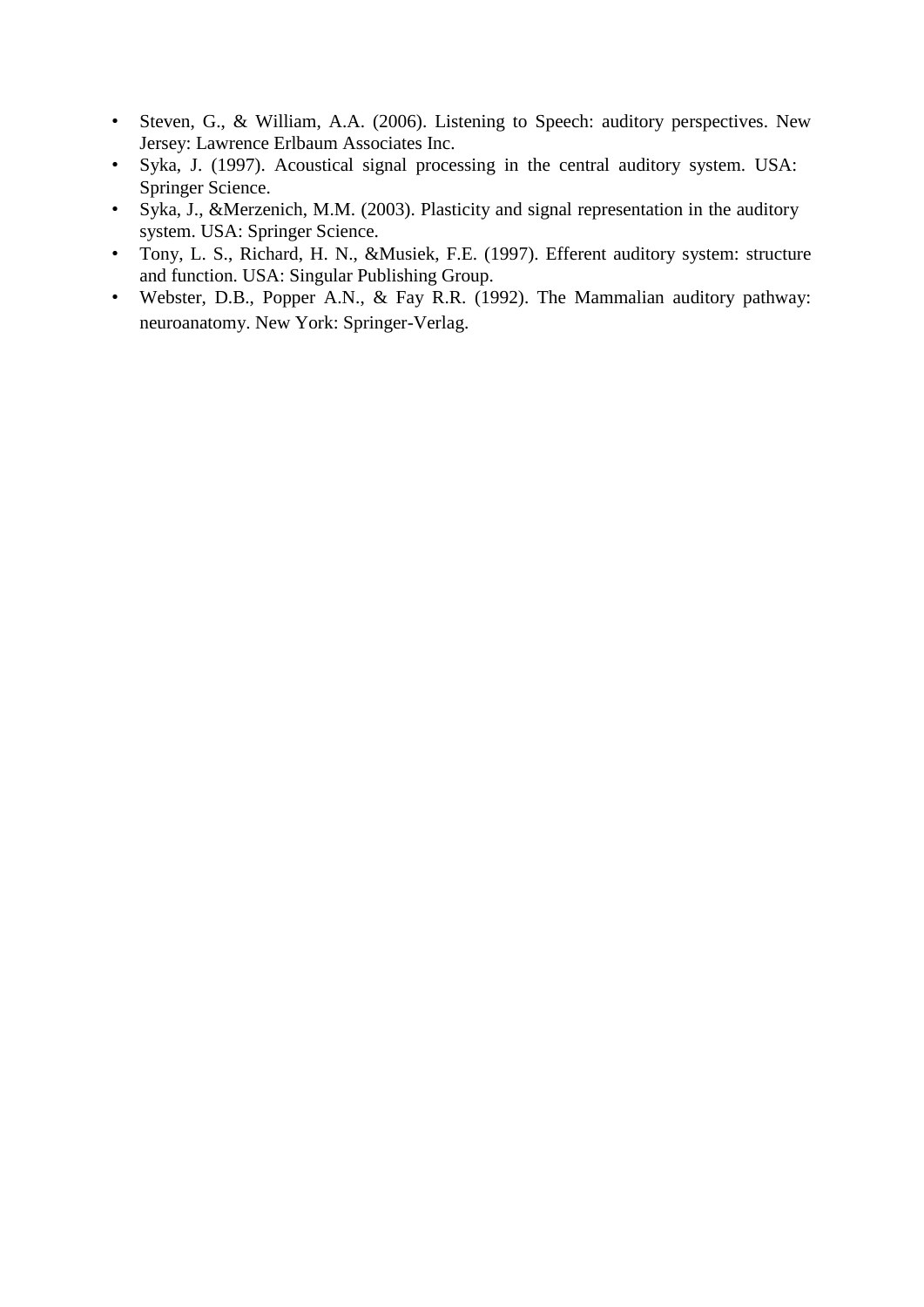# **A 105: Hearing Sciences**

Marks -100: Hours - 60

**Objectives**: After completing this course, the student will be able to

- a) understand psychophysical components of sound and their measurement,
- b) analyse and critically evaluate the different methods of estimation of thresholds, frequency analysis and application of masking, and
- c) conduct experiments to estimate thresholds, measure pitch.

# **Unit 1: Introduction to Psychoacoustics**

- a) Physical description and parameters for generation of sounds: Sine wave and complex signals; Analysis of sound: Spectrum and spectrogram, LTASS; Filters and their properties
- b) Theory of signal detection: Basic concepts and applications of signal detection
- c) Psychophysical methods Classical and adaptive methods

# **Unit 2: Thresholds and Loudness**

- a) Overview of absolute and relative measures: Methods of measuring absolute and relative thresholds; thresholds of audibility (MAP & MAF); Models of loudness.
- b) Loudness perception in normal hearing persons
- c) Effect of hearing impairment on perception of loudness
- d) Dynamic range of hearing, equal loudness contours and loudness scaling.
- e) Recruitment and softness imperceptions
- f) Consequences of altered loudness perception
- g) Factors affecting loudness: Bandwidth, duration, adaptation and masking.
- h) DLI

# **Unit 3: Pitch**

- a) Theories of pitch perception simple and complex signals
- b) Pitch scales
- c) Factors affecting pitch perception
- d) Perception of pure-tones by persons with normal hearing and those with hearing impairment
- d) Perception of complex signals by persons with normal hearing and those with hearing impairment

e) DLF

## **Unit 4: Peripheral Masking**

- a) Critical band concept and power spectrum model
- b) Estimating the shape of auditory filter: Psycho-physical tuning curve; Notched noise; Non-simultaneous masking
- c) Auditory filter shapes in normal hearing and hearing impaired
- d) Masking patterns and excitation patterns in normal hearing and hearing impaired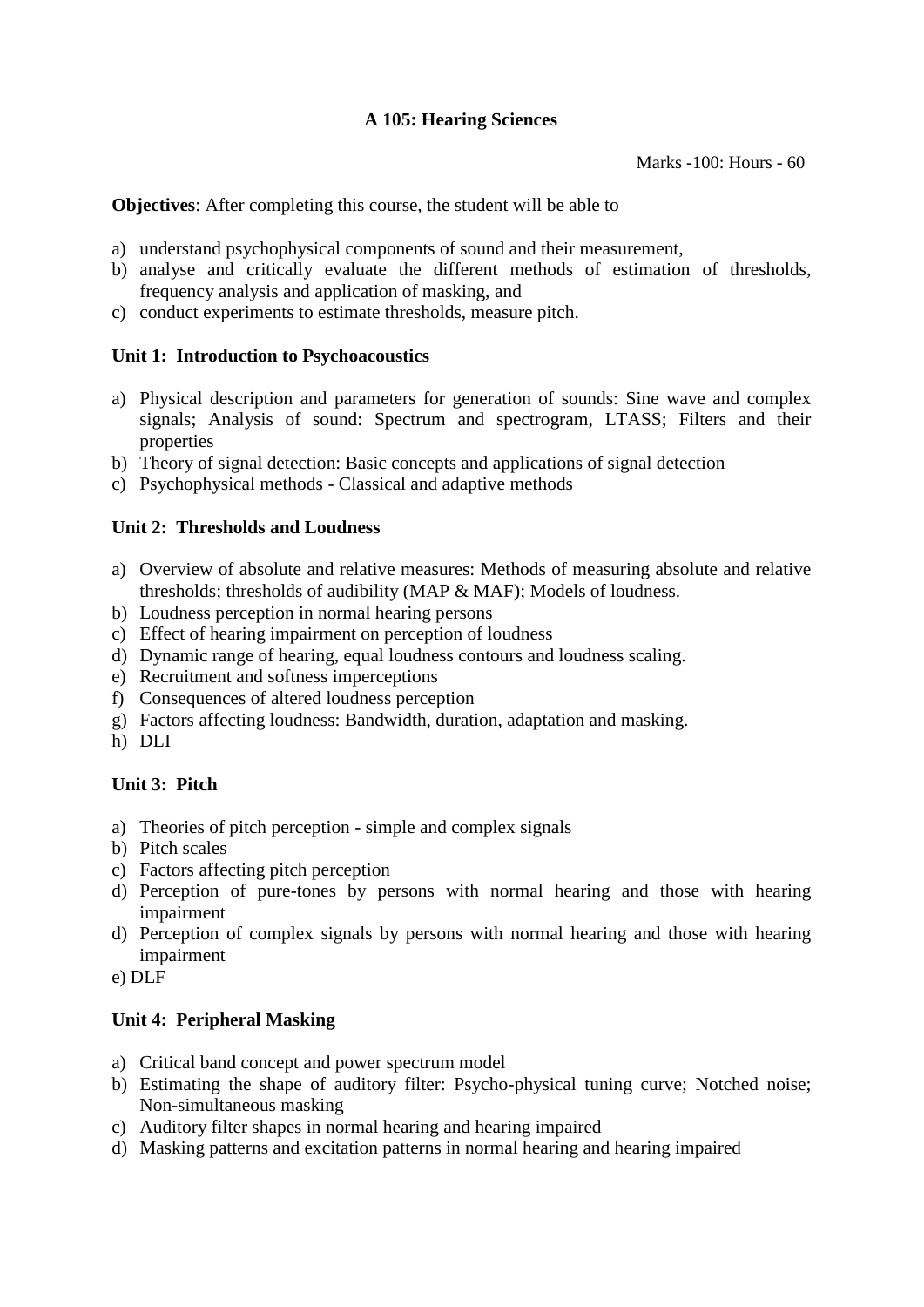# **Unit 5: Non-Peripheral Masking**

- a) Central masking
- b) Informational masking
- c) Overshoot phenomena
- d) Co-modulation masking release
- e) Effect of hearing loss on non-peripheral masking

- Brain C.J., Moore (2007). Cochlear Hearing Loss: Physiological, Psychological and Technical Issues. England: John Wiley and Sons Ltd.
- Brain, C.J. Moore (1998). Cochlear Hearing Loss. (2nd and 3rd Editions). London: Whurr Publishers.
- Gelfand, S, A. (2005). Introduction to psychological and physiological acoustics. New York: Marcel Dekker.
- Gullick, W.L. (1971). Hearing physiology and psychophysics. New York: Oxford University Press.).
- Howard, D and Angus, J ( 2013). Acoustics and Psychacoustics. Oxford: Taylor & Francis
- Moore, B. C. J. (1995). Hearing. San Diego: Academic Press.
- Stanley, A. Gelfand (1998). Hearing. New York: Marcel Dekker Inc.
- Stuart Rosen & Deter Howell (1991). Signals and systems for speech and hearing. CA: Academic Press Inc.
- Stuart Rosen and Deter Howell (1991). Signals and systems for speech and hearing. CA: Academic Press Inc
- Yost, W. A. (1994). Fundamentals of hearing: An introduction. San Diego: Academic Press.
- Zwicker, E., &Fastl, H. (1999). Psychoacoustics-Facts and models. Springer Verlag: Berlin Heidelberg.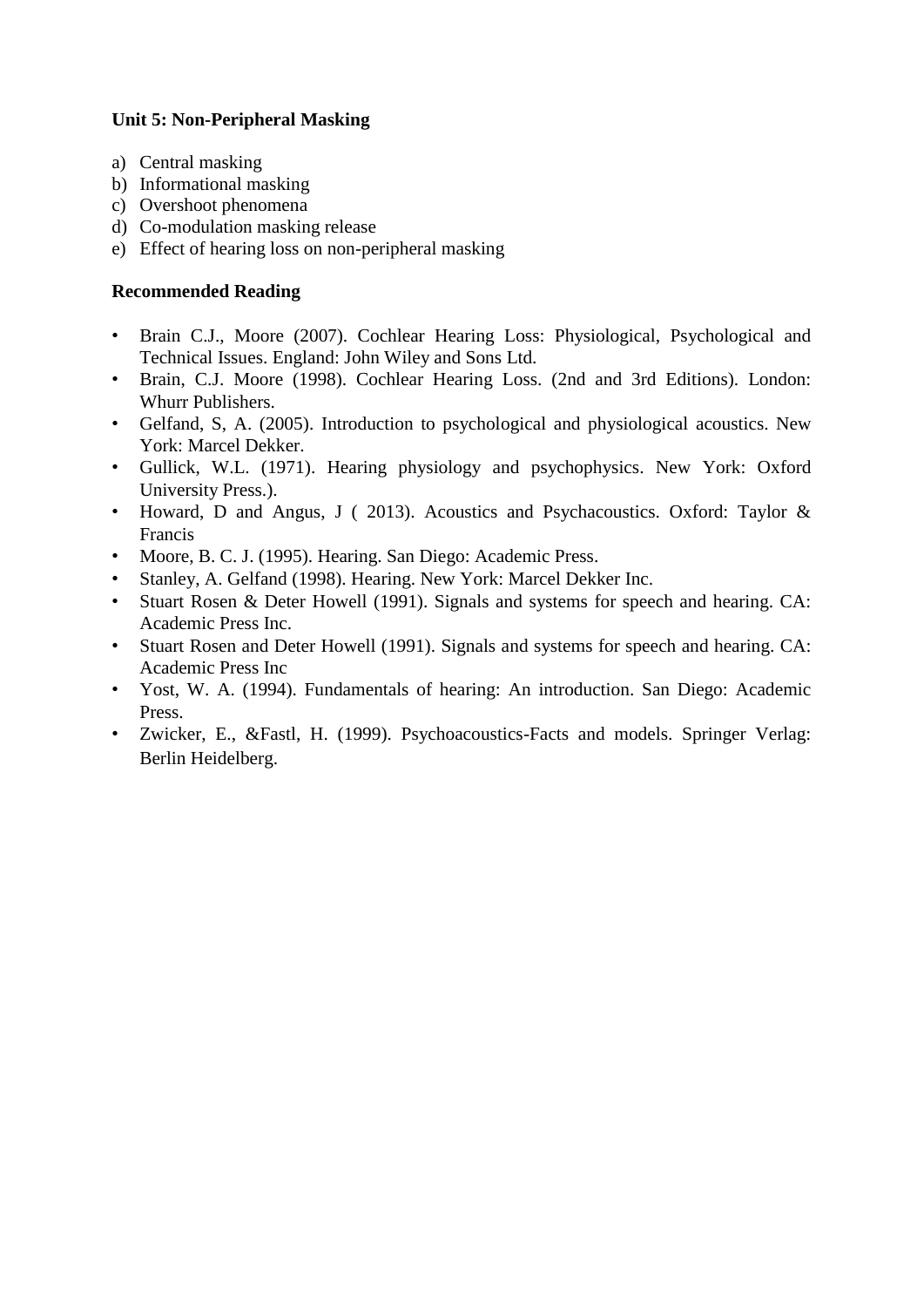## **Semester II**

# **A 201: Auditory Perception**

Marks -100: Hours - 60

**Objectives**: After completing this course, the student will be able to

- a) understand the processes involved in the perception of speech by persons with normal and impaired hearing, and
- b) apply principles of speech perception in therapy and research.

## **Unit 1: Temporal processing**

- a) Overview of temporal processing: temporal resolution; temporal integration; models of temporal processing
- b) Detection and discrimination of gaps in normals and individuals with hearing impairment
- c) Temporal modulation transfer function in normals and individuals with hearing impairment
- d) Temporal integration in persons with normal hearing and those with hearing impairment
- e) Models of temporal processing in persons with normal hearing and those with hearing impairment

# **Unit 2: Auditory object and pattern perception**

- a) Basic concepts in auditory object perception
- b) Spectral cues for object perception
- c) Temporal cues for object perception
- d) Auditory pattern perception in individuals with normal hearing and those with hearing impairment
- e) Timber perception
- f) Time invariant-pattern and time varying pattern perception

## **Unit 3: Adaptation**

- a) Adaptation vs. fatigue
- b) Methods of studying adaptation
- c) Adaptation in in persons with normal hearing and those with hearing impairment
- d) Neurophysiological basis of adaptation
- e) Factors affecting adaptation

## **Unit 4: Perception in Space**

- a) Perception of distance: localization vs. lateralization; localization of pure tones; localization of complex signals
- b) Effect of hearing loss on localization
- c) Monaural localization
- c) Factors affecting localization
- d) Neurophysiology of localization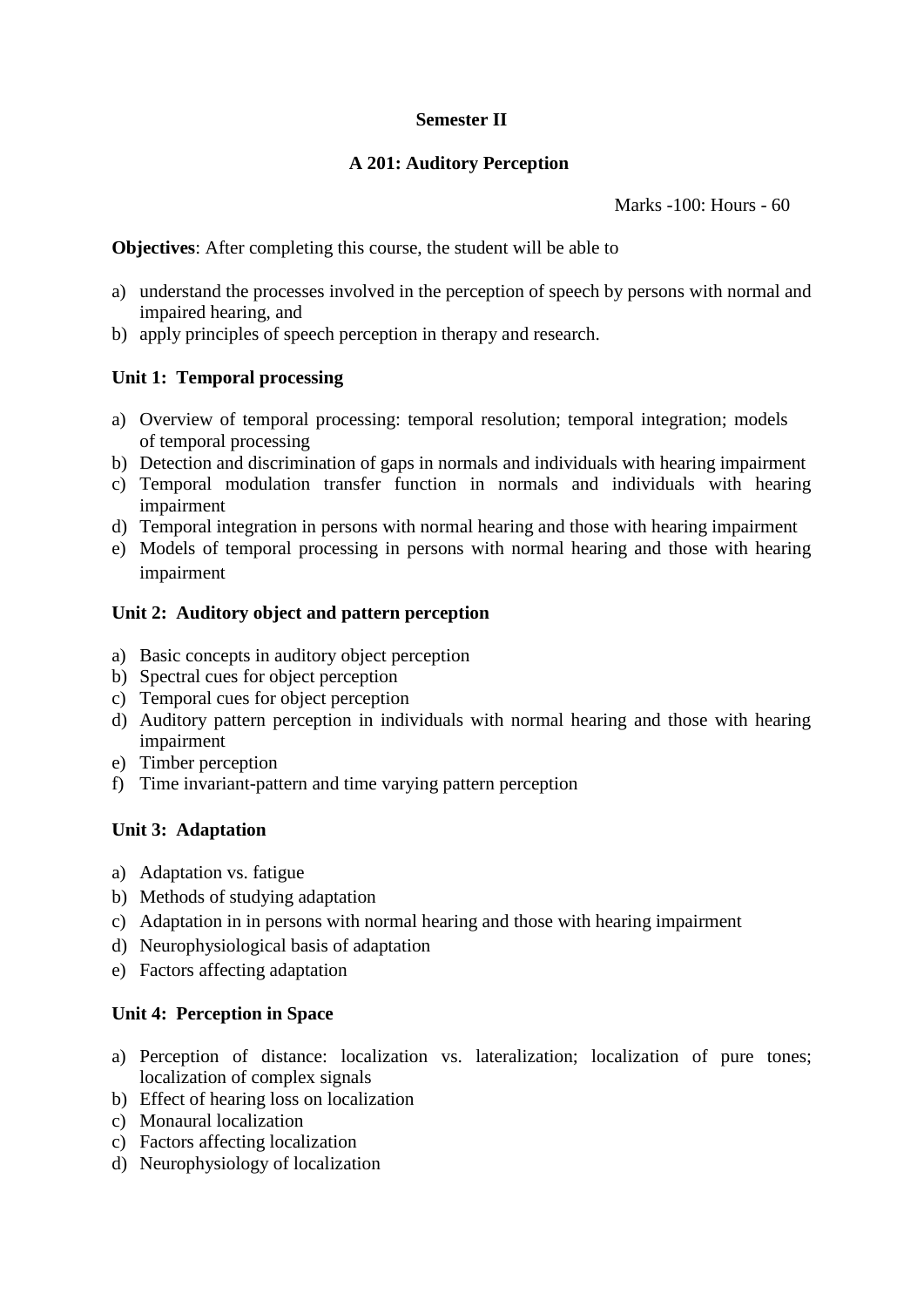# **Unit 5: Binaural hearing and Perception of Music**

- a) Binaural hearing overview
- b) Models of binaural hearing
- c) Masking level difference
- d) Musical scales/Musical notes
- e) Factors affecting perception of music

- Brain, C.J. Moore (1986). Frequency selectivity in Hearing. CA: Academic Press Inc.
- Diana Deutsch (2013). The Psychology of Music, Third Edition (Cognition and Perception) 3rd Edition. Academic Press
- Gelfand, S, A. (2005). Introduction to psychological and physiological acoustics. New York: Marcel Dekker.
- Howard, D and Angus, J ( 2013). Acoustics and Psychacoustics. Oxford: Taylor & Francis
- M. Riess Jones, R.R. Fay, A.N. Popper (2010). Music Perception. Springer
- Oxenham, A., & Bacon, S. (2003). Cochlear Compression: Perceptual Measures and Implications for Normal and Impaired Hearing. Ear and Hearing, 24, 350-366.
- Plack, C.J., Oxenham, A.J., & Fay, R.R. (2005). Pitch: Neural Coding and Perception. New York: Springer.
- Stanley, A. Gelfand (1998). Hearing. New York: Marcel Dekker Inc.
- Warren, R. M. (2008). Auditory Perception: An Analysis and Synthesis. Cambridge: Cambridge University Press.
- Yost, W. A. (1994). Fundamentals of hearing: An introduction. San Diego: Academic Press.
- Zwicker, E., &Fastl, H. (1999). Psychoacoustics-Facts and models. Springer: Verlag Berlin Heidelberg.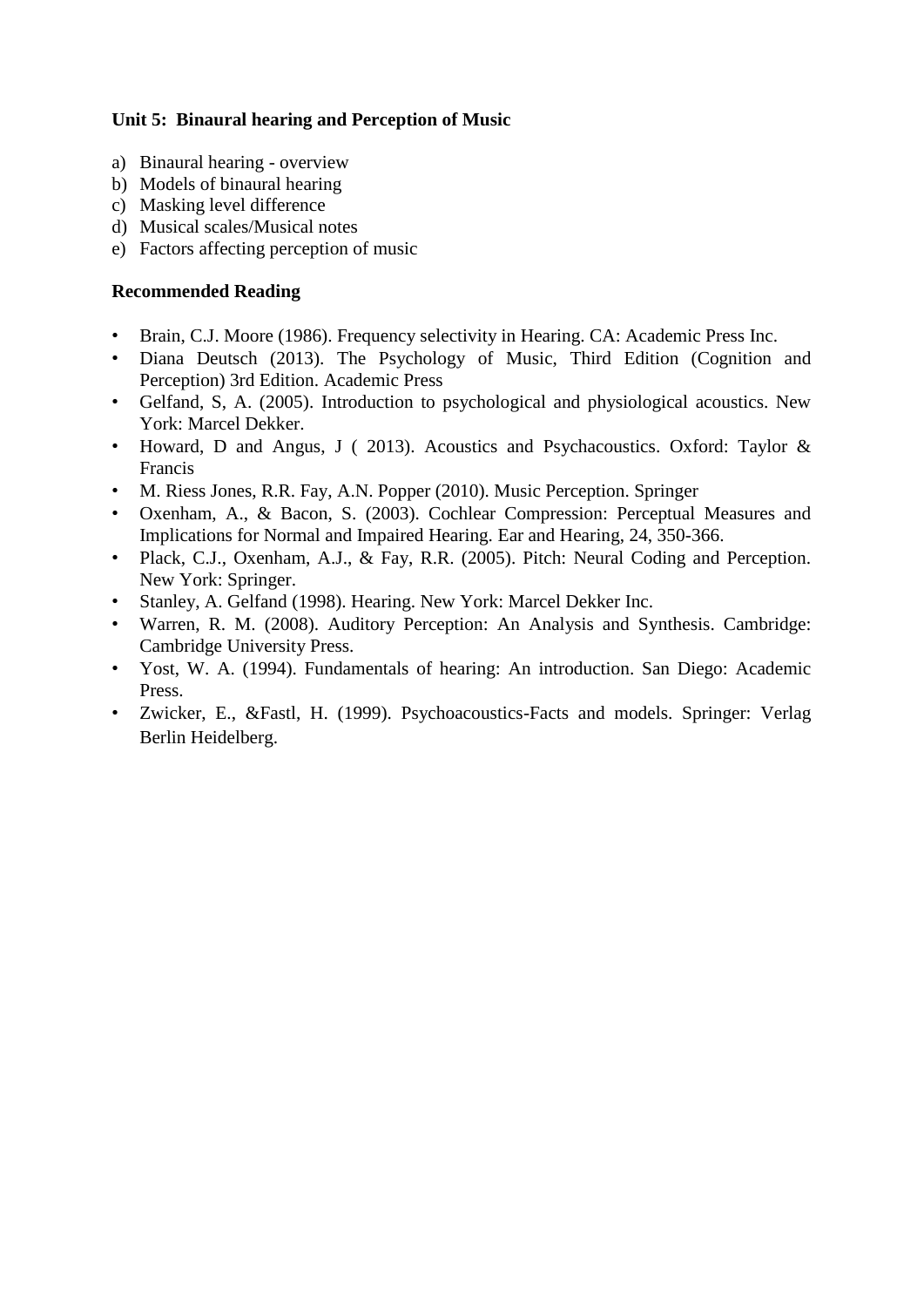# **A 202: Auditory Disorders**

**Objectives**: After completing this course, the student will be able to

- a) explain the pathophysiology of auditory disorders,
- b) diagnose and differentially diagnose auditory disorders, and
- c) recommendappropriate management options for the clients with hearing loss .

## **Unit 1: Disorders of the External and Middle Ear**

- a) Congenital malformations of external and middle ear
- b) Diseases of the external ear: otitis externa, neoplasms of external ear, cerumen, keratosis obturans, injuries, sebaceous cysts, acquired atresia, stenosis of external auditory canal & malignant otitis externa
- c) Diseases of the middle ear cleft: otosclerosis otitis media, non suppurative otitis media, complications of middle ear diseases, neoplasms.
- d) Assessment of middle ear functioning: multicomponent tympanometry, multifrequency tympanometry, wide band reflectance/absorbance, reflexometry
- d) Reconstruction of external and middle ear hearing mechanisms: reconstructive and rehabilitation procedures

## **Unit 2: Disorders of the Cochlea**

- a) Pathophysiology inner ear disorders: ototoxicity, Meniere's, age related hearing loss, Sudden hearing loss, auto immune conditions, hearing loss due to systemic diseases
- b) Audiological profile in persons with above inner ear disorders
- c) Nonaudiolgical management options

## **Unit 3: Disorders of the Cochlea– NIHL &Traumatic Injury**

- a) Pathophysiology inner ear disorders due toNIHL and other traumatic injuries
- b) Audiological profile in persons with NIHL and other traumatic injuries
- c) Hearing conservation: National and International guidelines
- d) Nonaudiolgical management options

#### **Unit 4: Auditory Nerve and Brainstem**

- a) Pathophysiology of space occupying lesions of auditory nerve and brainstem
- b) Audiological profile in persons with space occupying lesions
- d) Radiological findings and its correlations with audiological findings
- d) Challenges in diagnosis of space occupying lesion
- e) Management options for space occupying lesion

## **Unit 5: Auditory Neuropathy Spectrum Disorders**

- a) Pathophysiology of ANSD
- b) Etiology of ANSD
- c) Audiological profile of persons with ANSD and its correlations with pathophysiology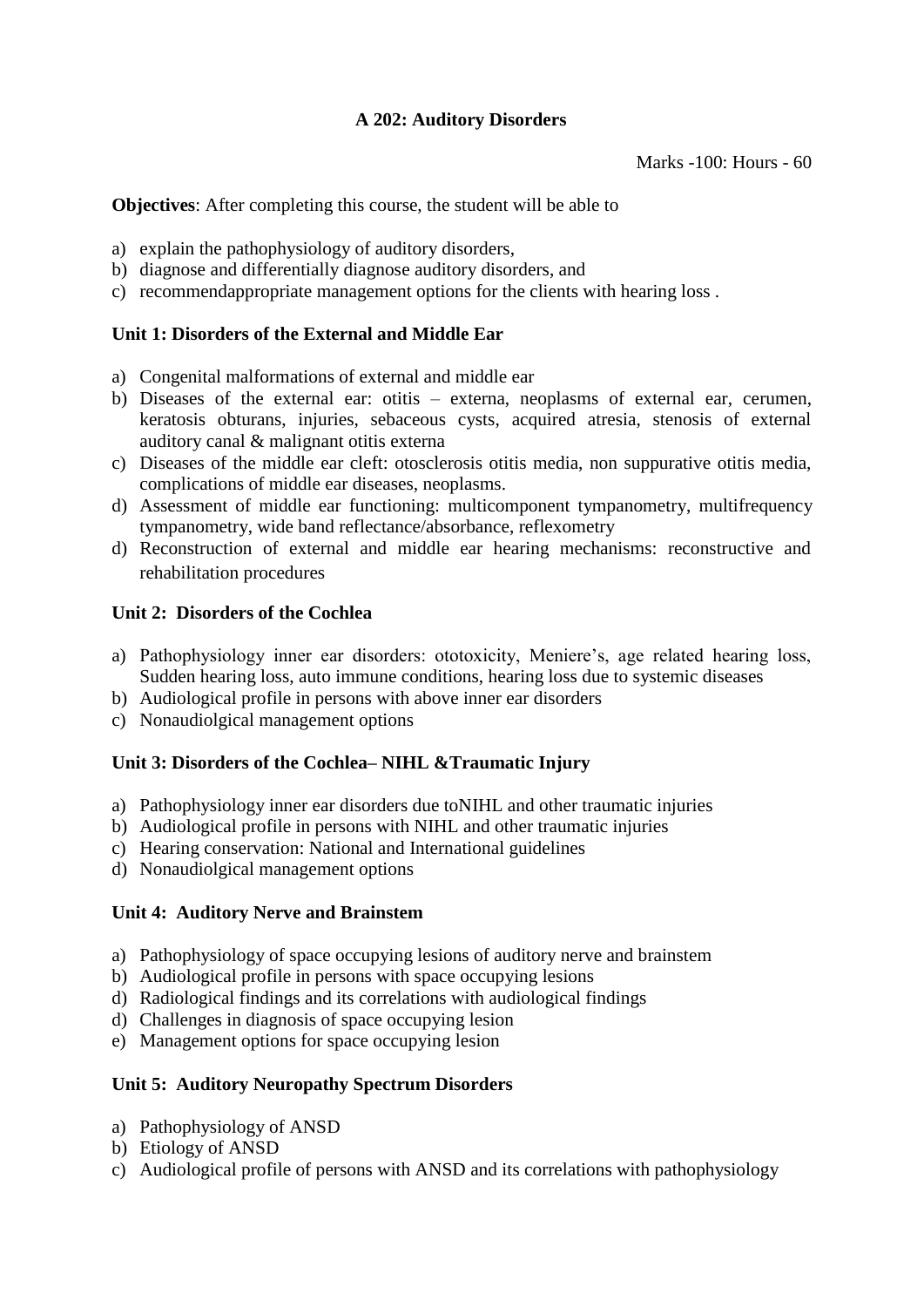- d) Speech perception in persons with ANSD
- e) Management of persons with ANSD: Aids strategies

- Berlin, C. I., Hood, L. J., & Ricci, A. (2002). Hair Cell Micromechanics and Otoacoustic Emissions. New York: Thomson Learning Inc.
- Chasin, M (2009) Hearing Loss in Musicians: Prevention and Management. San Diego: Plural Publishers
- Hall, J. W. (2000). Handbook of Otoacoustic Emissions. San Diego: Singular Publishing Company.
- Hall, J.W. (2007). New Handbook of Auditory Evoked Responses. Boston: Pearson.
- Hood, L.J. (1998). Clinical applications of auditory brainstem response. San Diego: Singular Publishing Group Inc.
- Moller, A. R. (2000). Hearing: Its physiology and pathology. San Diego: Academic Press.
- Rintleman, W.F. (1991). Hearing Assessment. Boston: Allyn and Bacon.
- Roeser, R. J., Valente, M., & Hosford-Dunn, H. (2007). Audiology: Diagnosis. New York: Thieme Medical Publishers.
- Sanbridge, S.A. (2009). Ear Disorders. San Diego: Plural Publishers
- Sininger, Y& Starr, A (2001). Auditory Neuropathy: A new perspective in hearing disorders
- Standring, S. (2008). Gray's Anatomy: The Anatomical Basis of Clinical Practice, Expert Consult. Livigstone: Churchill publishers.
- Wiley, T.L., & Fowler, C.G. (1997). Acoustic immittance measures in clinical audiology: A primer. San Diego: Singular Publishing Group Inc.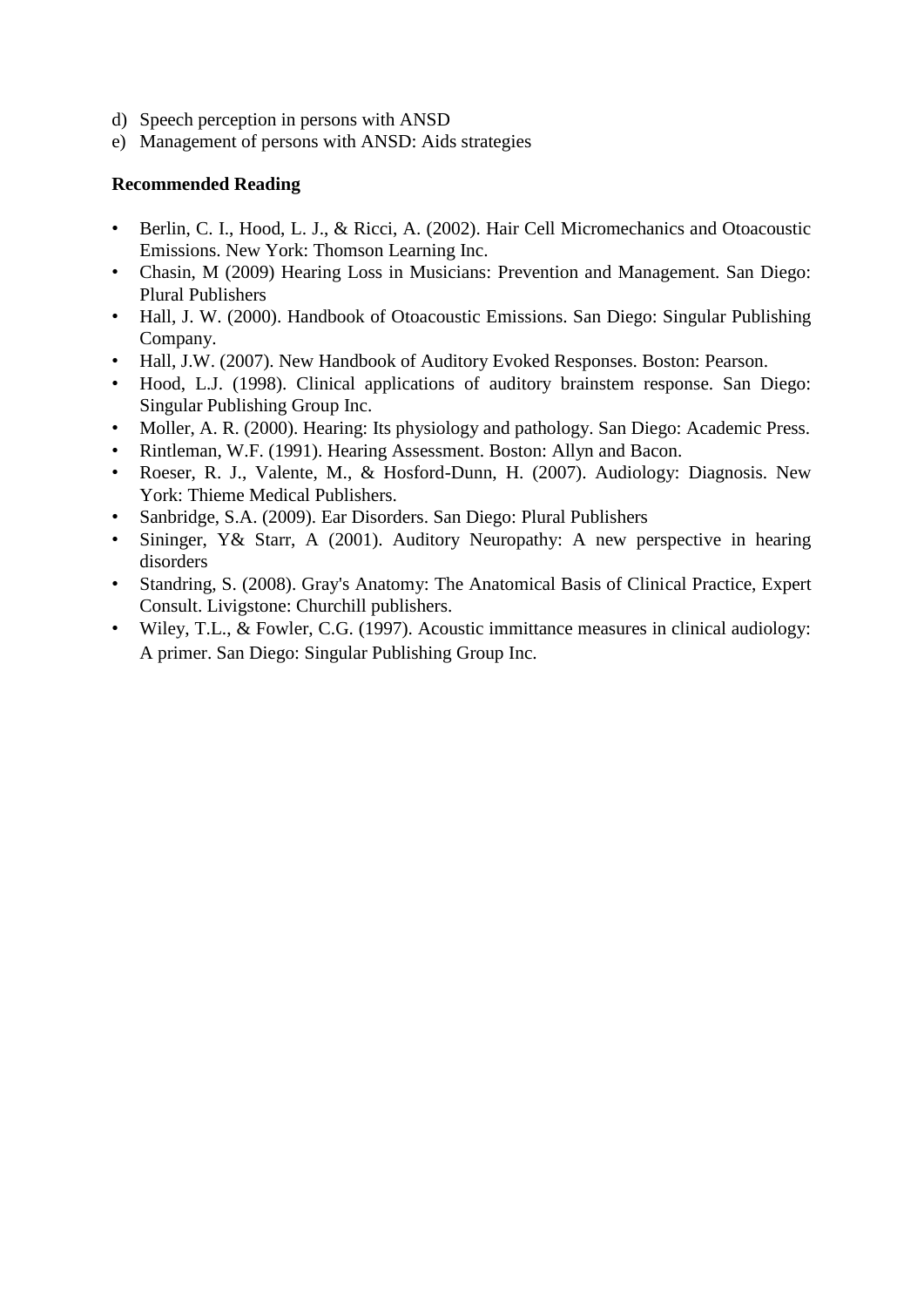# **A 203 : Electrophysiological Assessment**

60 hours: 100 marks

**Objectives**: After completing this course, the student will be able to

- a) describe and classify auditory evoked potentials,
- b) understand the technology for recording auditory evoked potentials,
- c) record and interpret exogenous and endogenous potentials,
- d) use appropriate protocols for recording exogenous and endogenous potentials for clinical and research purposes, and
- e) understand research needs in auditory evoked potentials

# **Unit 1: Foundations of Auditory Evoked Potentials (AEPs)**

- a) Introduction and Classification of AEPs
- b) Neuroanatomy and neurophysiology related to AEPs; dipole orientation and scalp distribution of AEPs
- c) Stimuli for recording AEPs- generation, characteristics and types
- d) Electrodes for recording AEPs
- e) General principles of recording AEPs
- f) Overview to advanced analyses techniques such as independent component and time frequency analyses
- g) Maintenance and Calibration of instrumentation

#### **Unit 2: Auditory Brainstem Responses**

- a) Acquisition and analysis responses for different stimuli -clicks, tone buursts, chirps, complex stimuli such as speech
- b) New trends in ABR such as Cochlear Hydrops Analysis Masker Procedure (CHAMP) and stacked ABRs, and ABR for chained stimuli,
- c) Factors influencing ABR: Stimuli related, acquisition related, subject related
- d) Clinical applications

# **Unit 3: Middle Latency Auditory Evoked Potentials and Auditory Steady State Responses**

- a) Acquisition and analysis of middle latency responses,
- b) Factors influencing middle latency responses: Stimuli related, acquisition related, subject related
- c) Acquisition and analysis of auditory steady state responses (ASSR)
- d) Factors influencing ASSR: Stimuli related, acquisition related, subject related
- e) Post auricular muscle responses
- f) Clinical applications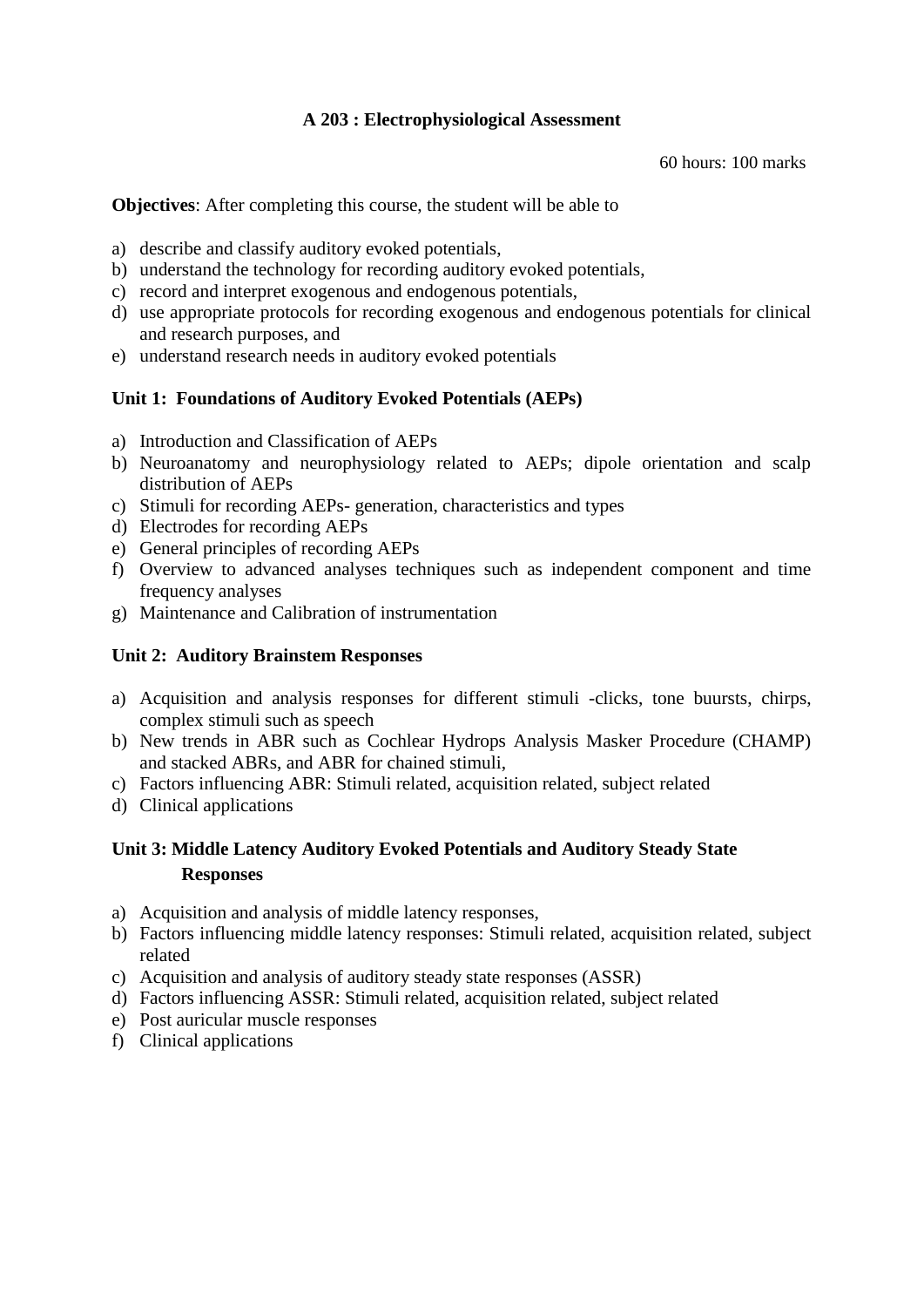## **Unit 4: Cortical Auditory Evoked Potentials**

- a) Overview of exogenous and endogenous cortical evoked potentials
- b) Acquisition and analysis of obligatory cortical auditory evoked potentials, acoustic change complex, T-complex, mismatch negativity, P300, N400, P600, CNV and other endogenous potentials
- c) Factors affecting exogenous and endogenous evoked potentials Stimuli related, acquisition related, subject related
- d) Clinical applications

#### **Unit 5: Intraoperative monitoring**

- a) Physiological tests useful in intraoperative monitoring of auditory function
- b) Effect of anesthetic agents on electrophysiological responses of the auditory system
- c) Recording auditory evoked potentials during surgery; requirements, patient preparation
- d) Guidelines for intraoperative monitoring
- e) Electroneurenography

- Burkard, R.F., Don, M., &Eggermont, J.J. (Eds.) (2007). Auditory Evoked Potentials: Basic Principles & Applications. Baltimore: Lippincott Williams & Wilkins.
- Ferraro, J.A. (1997). Laboratory exercises in auditory evoked potentials. San Diego: Singular Publishing Group Inc.
- Hall, J.W. (1992). Handbook of Auditory Evoked Responses. Massachussetts: Allyn and Bacon.
- Hall, J.W. (2007). New Handbook of Auditory Evoked Responses. Boston: Pearson.
- Hall, J.W., & Mueller, H.G. (1997) Audiologists' Desk Reference. Volume 1: Diagnostic Audiology Principles, Procedures and Protocols. San Diego: Singular Publishing Group.
- Hood, L.J. (1998). Clinical applications of auditory brainstem response. San Diego: Singular Publishing Group Inc.
- Katz, J. (Ed.). (1994). Handbook of Clinical Audiology. Baltimore: Williams and Wilkins.
- Kilney, P.R. (2017). Audiologists handbook of intraoperative neurophysiological monitoring. San Diego: Plural Publishing Group
- McPherson, L.D. (1995). Late potentials of the auditory system. London: Singular Publishing Group.
- Picton, T. (2010). Human Auditory Evoked Potentials. San Diego: Plural Publishing Group.
- Rance, G (2008). Auditory Steady State Responses. San Diego: Plural Publishing Group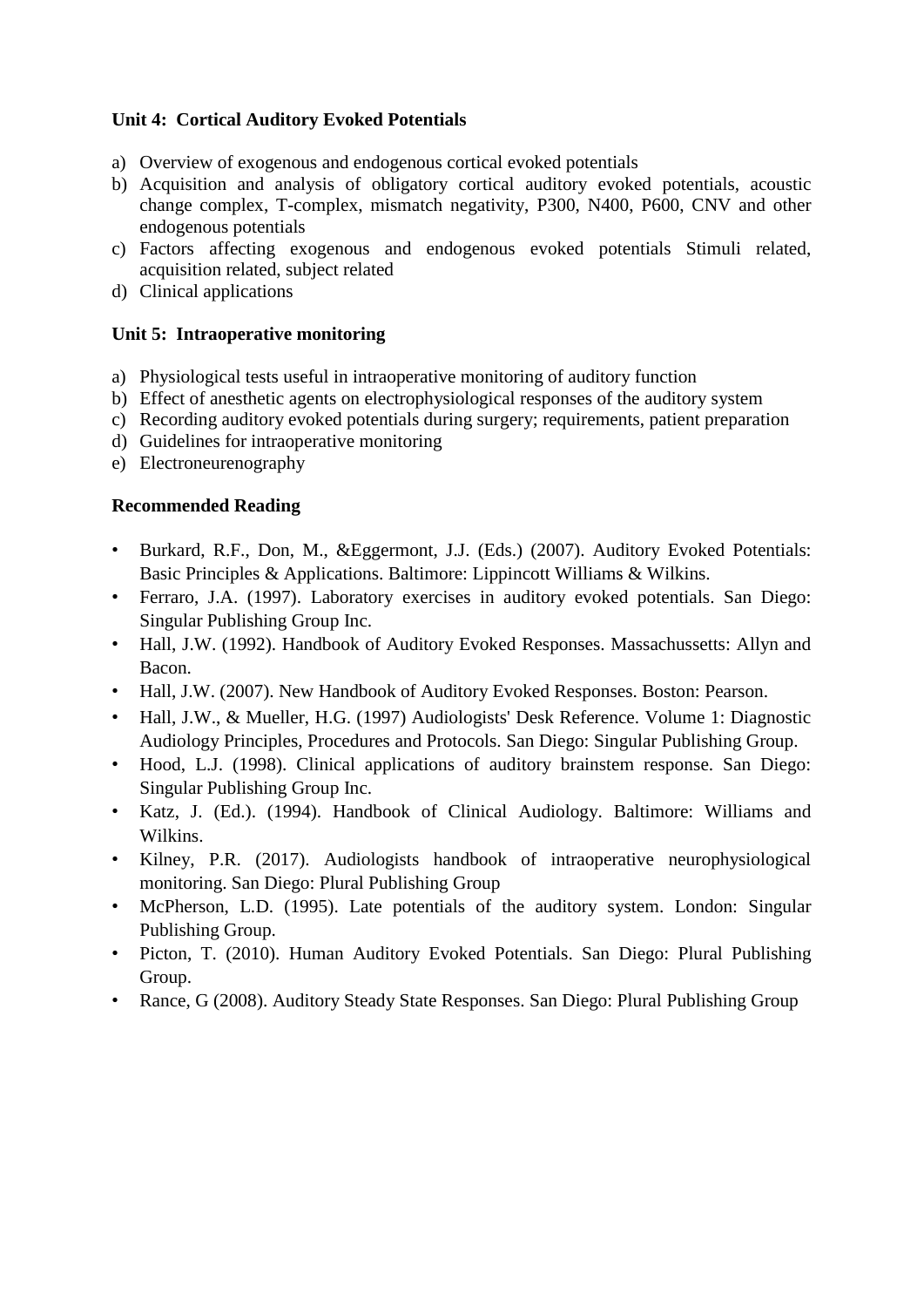# **A 204: Advances in the Management of Hearing Loss**

Hours - 60 : Marks - 100

**Objectives:** At the end of the course, the students should be able to

- a) understand the different amplification/assistive devices and their changing technology
- b) explain the strategies of device selection and optimization
- c) develop need-based programs and intervention strategies for persons with different types of hearing impairment across age groups, and
- d) to list specific needs and know psychosocial and communicative demands and strategies to solve these

#### **Unit 1: Advances in Hearing Aid and Hearing Assistive Technology**

- a) Application of recent advances in hearing aids and hearing assistive technology : Compression and expansion, directionality, advanced signal processing techniques including noise reduction algorithms, wireless technology, data logging, trainable hearing aids, occlusion reduction, application of nanotechnology in hearing aids, Personal amplification systems
- b) Techniques to control acoustic feedback, distortion, circuit noise: Electromagnetic interference – measurement, solutions; techniques to improve compatibility of hearing aids with mobile phones
- c) Application of LASER technology in ear mold production, ear mold modifications for enhancing listening comfort – physical and acoustic modifications
- d) Electroacoustic measurement of hearing aids: Variables affecting electroacoustic measurements and its implications
- f) International and Indian standards/legislations for hearing aids and ALDs.

#### **Unit 2: Selection and Fitting of Hearing Aid and Hearing Assistive Devices**

- a) Selection, verification and validation of hearing aids and hearing assistive devices: Preselection, selection an assessment of listening needs
- b) Objective procedures for hearing aid fitting (ABR, ALLR, ASSR and others):
- c) Hearing aid programming, optimization, verification and validation
- d) Hearing aid fitting for children : pre-selection, selection, verification and validation: Different protocols used
- e) Hearing aid fitting for persons with different types of hearing loss (Sudden hearing loss, unilateral hearing loss, High frequency hearing loss, Cochlear dead region)
- f) Future trends in hearing aids and HATs: Technology and fitting strategies

#### **Unit 3: Speech Perception Through Hearing Aids**

- a) Factors affecting speech perception through hearing aids and hearing devices: Auditory plasticity
- b) Methods to improve speech perception through hearing aids and hearing devices: Speech cue enhancement – spectral shape, duration, intensity, enhancement of CVR, speech simplification, re-synthesis, enhancement of perception of telephone speech
- c) Emerging technology for better speech perception
- d) Noise reduction algorithms and nanotechnology in hearing aids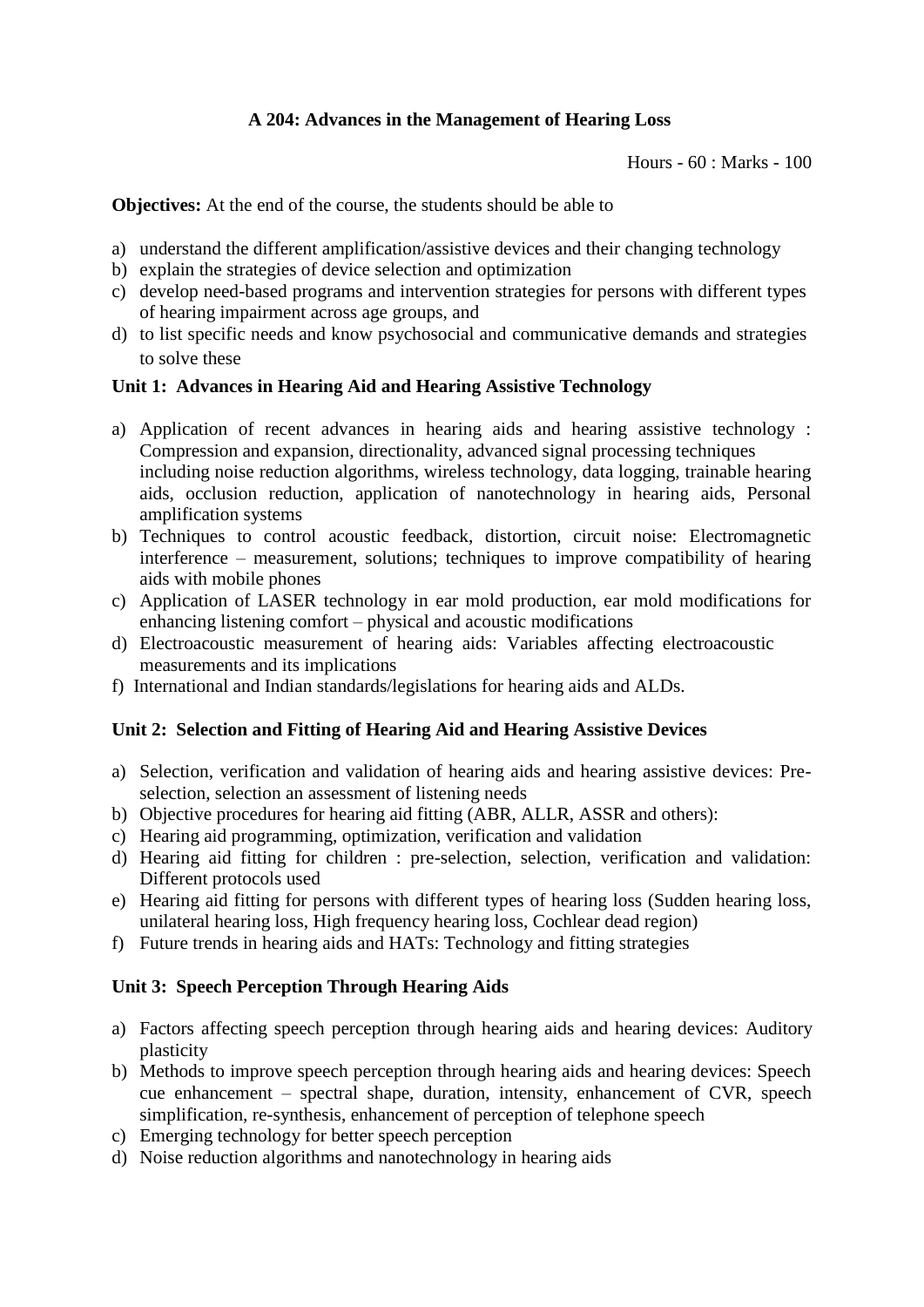# **Unit 4: Rehabilitation of Individuals with Hearing Impairment**

- a) Counseling of users of hearing aid and hearing assistive devices: techniques: Realistic expectations, adjusting to hearing device, other management options
- b) Care and maintenance of hearing aid and hearing assistive devices
- c) Trouble shooting and fine tuning/optimization of hearing aids and assistive devices
- d) Management of children with hearing impairment: Criteria for selecting different auditory listening programs; criteria for transition from one method to the other as a child grows: Adapting AVT techniques for Indian languages and late identified children
- e) Providing group listening training activities for children having different listening skills
- f) Rehabilitation of adults and older adults: auditory listening / speech reading training for older adults: variables that affect the communication and the role of the communication partner: auditory plasticity: Planning training activities; assertiveness training
- g) Quality of life of hearing impaired and its enhancement: Outcomes of different management strategies across age groups: Methods and measures

# **Unit 5: Management of the children/adult with Multiple Disabilities and other Hearing Related Disorders**

- a) Management of children and adults with multiply disability: hearing aid fitting considerations, strategies used and the outcome with different strategies for individuals with hearing impairment with visual problems; cognitive problems; neuro-motor problems: educational and vocational placement, role of caregivers and outcome measures
- b) Audiological management of tinnitus: characteristics, assessment of tinnitus, basis and theories of tinnitus, models related to tinnitus management: patho-physiological and neurophysiological model: overview to non-audiological management techniques for tinnitus
- c) Audiological management techniques for those with normal hearing and different degrees of hearing loss (TRT, counseling, others) and their outcomes
- d) Audiological management of persons with hyperacusis: Models related to hyperacusis management; overview to non-audiological management techniques for hyperacusis Audiological management techniques for normal hearing and different degrees of hearing loss and their outcomes

- Atcherson, S. R., Franklin, C. A., & Smith-Olinde, L. (2015). Hearing assistive and access technology. San Diego: Plural Publishing Inc.
- Dillon, H. (2012). Hearing Aids. 2nd Edn. Australia: Boomerang Press.
- Martini, A., Mazzoli, M., Read, A., & Stephens, D. (2001). Definitions, Protocols and Guidelines in Genetic Hearing Impairment. England: Whurr Publishers Ltd.
- Metz, M. J. (2014). Sandlin's textbook of hearing aid amplification. 3rd Edn. San Diego: Plural publishing Inc.
- Schaub, A. (2008). Digital hearing aids. New York: Thieme Medical publishers.
- Mueller, H. G., Rickettes, T. A., &Bentler, R. (2014). Modern hearing aids: Pre-fitting Testing and selection considerations. San Diego: Plural Publishing Inc.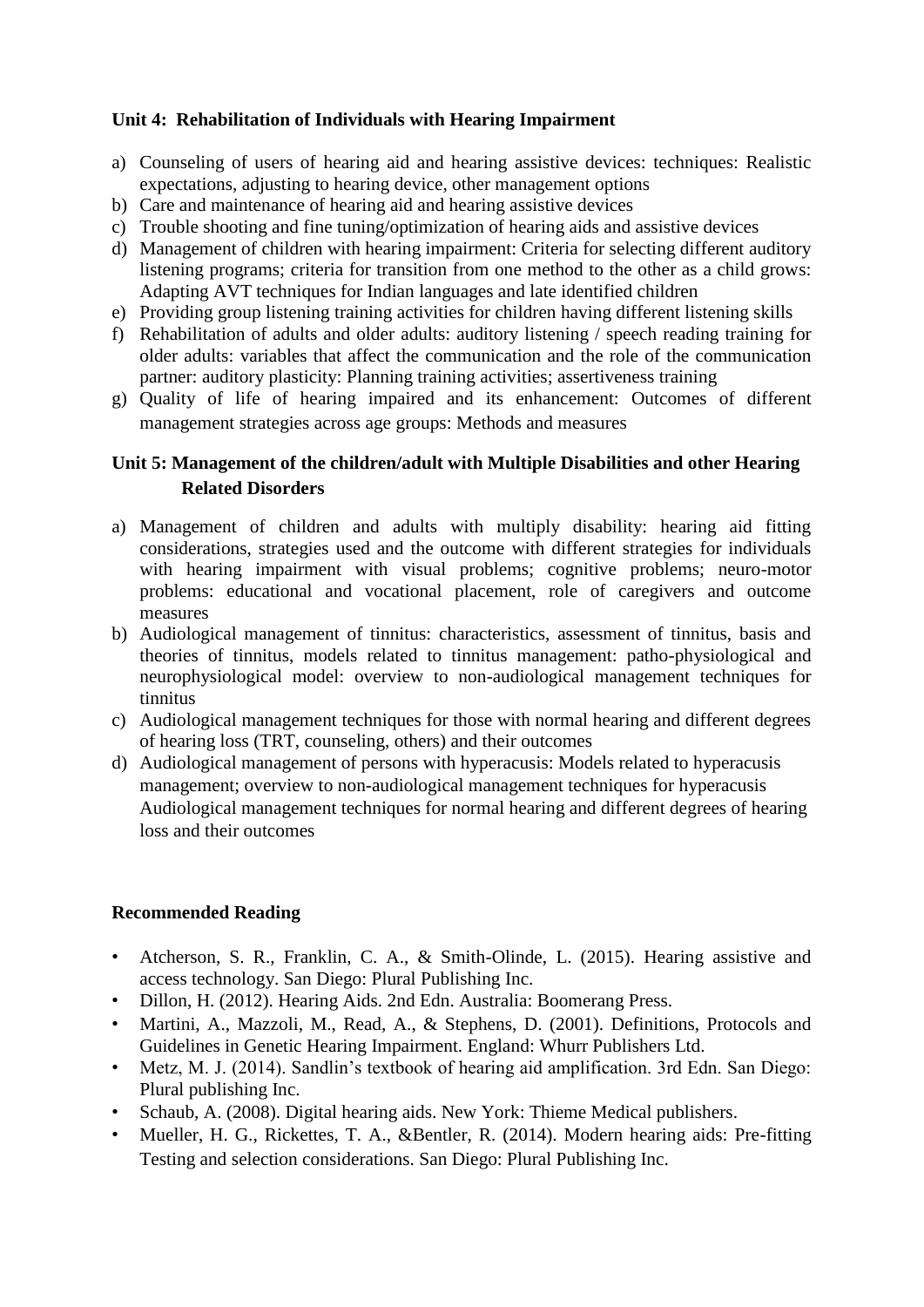- Sandlin, R.E. (1995). Handbook of Hearing aid amplification clinical consideration and fitting practices. London: Singular Publishing Group.
- Tyler, R.S., &Schum, J. (1995). Assistive devices for persons with hearing impairment. United States of America: Allyn&Baccon.
- Cole, E.B., & Carol, F. (2007).Children with hearing loss- Developing Listening & Talking. United States of America: Plural Publishing Inc.
- Estabrooks, W. (2006). Auditory Verbal Therapy & Practice. United States: Alexander Graham Bell Association for the Deaf and Hard of Hearing Inc.
- Hull, R. H. (2014). Introduction to aural rehabilitation. 2nd edn. San Diego: Plural publishing Inc.
- Tye-Murray, N. (2015). Foundations of aural rehabilitation-Children, Adults & Their family members. 4th Edn. United States of America: Stamford, Cengage Learning.
- Baguley, D. M., &Andersson, G. (2007). Hyperacusis: Mechanisms, Diagnosis and Therapies. San Diego: Plural Publishing Inc.
- Hersh, M. A., & Johnson, M. A. (2003). Assistive Technology for the hearing-impaired, Deaf and Deaf-blind. Nottingham: Springer-Verlag London Ltd.
- Jastreboff, P.J., &Hazell, J.W.P. (2004). Tinnitus retraining therapy-implementing the Neurophysiological model. United Kingdom: Cambridge University Press.
- Johnson, C. E. (2012). Introduction to auditory rehabilitation: A contemporary issues approach. New Jersy: Pearson Education, Inc.
- Wong, L., &Hickson, L. (2012). Evidence-based practice in audiology: Evalauting interventions for children and adults with hearing impairment. San Diego: Plural Publishing Inc.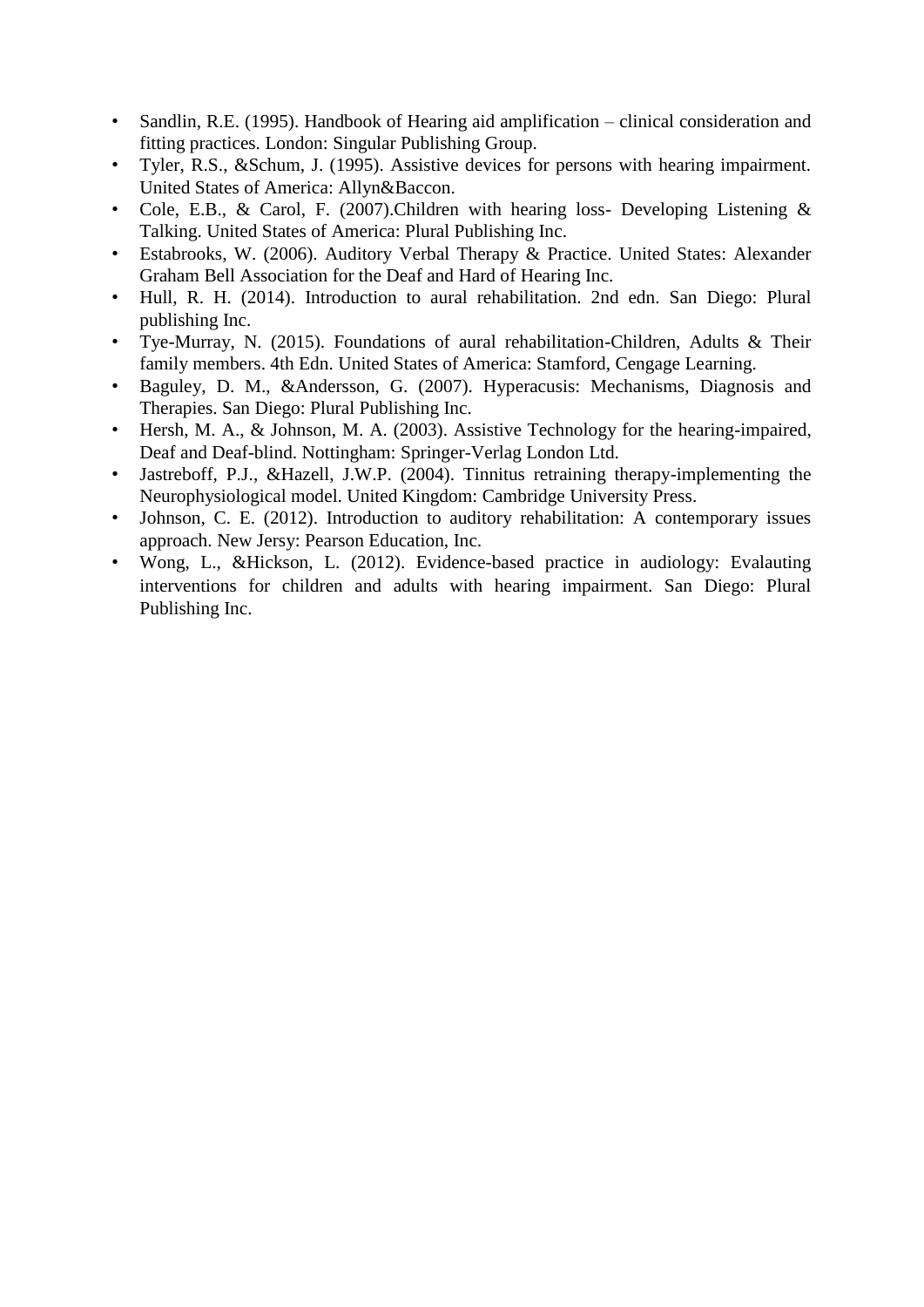## **A 106 & A 205: Clinicals in Audiology**

#### **General considerations:**

- a) The student should be able to carry out complete audiological evaluation and management of persons with hearing impairment.
- b) After completion of clinical postings, the student will have the ability to apply, show(in a clinical diary/log book), and perform the following on patients/clients:

#### **Know-how**

- a) Make appropriate changes in OAE protocols depending on the clinical / research needs
- b) Develop protocol for recording exogenous and endogenous auditory evoked potentials
- d) Integrate the results of audiological evaluation and correlate it to the possible pathophysiological/radiological findings
- e) Apply the latest technological advances available for persons with hearing impairment.
- f) Make appropriate modifications in hearing devices depending on the listening needs.
- g) Recommend appropriate aural rehabilitation program for persons with hearing impairment

#### **Demonstrate**

- a) Recording of exogenous and endogenous potentials
- b) Generation of stimuli for recording AEPs
- c) Analyze auditory evoked potential waveforms
- d) Electroacoustic measurement of different types of hearing aids
- e) Carry out ear mold modifications

## **Do**

- a) Record OAEs, ABR for different stimuli and cortical auditory potentials on 5 persons with hearing loss
- b) Complete audiological evaluation on 5 persons with hearing loss and prepare a detailed report with appropriate recommendations
- c) Select and fit appropriate hearing devices to 10 individuals with different degree, configuration and type of hearing loss.
- d) Plan and carry out appropriate aural rehabilitation program for five children
- e) Evaluate and counsel/carry out appropriate audiological management for 5 persons with tinnitus.
- f) Carry out aided AEPs

## **Evaluation**

- a) Internal evaluation shall be based on attendance, clinical diary, log book and learning conference.
- b) External evaluation: Spot test, OSCE, Record, Viva-voce, case work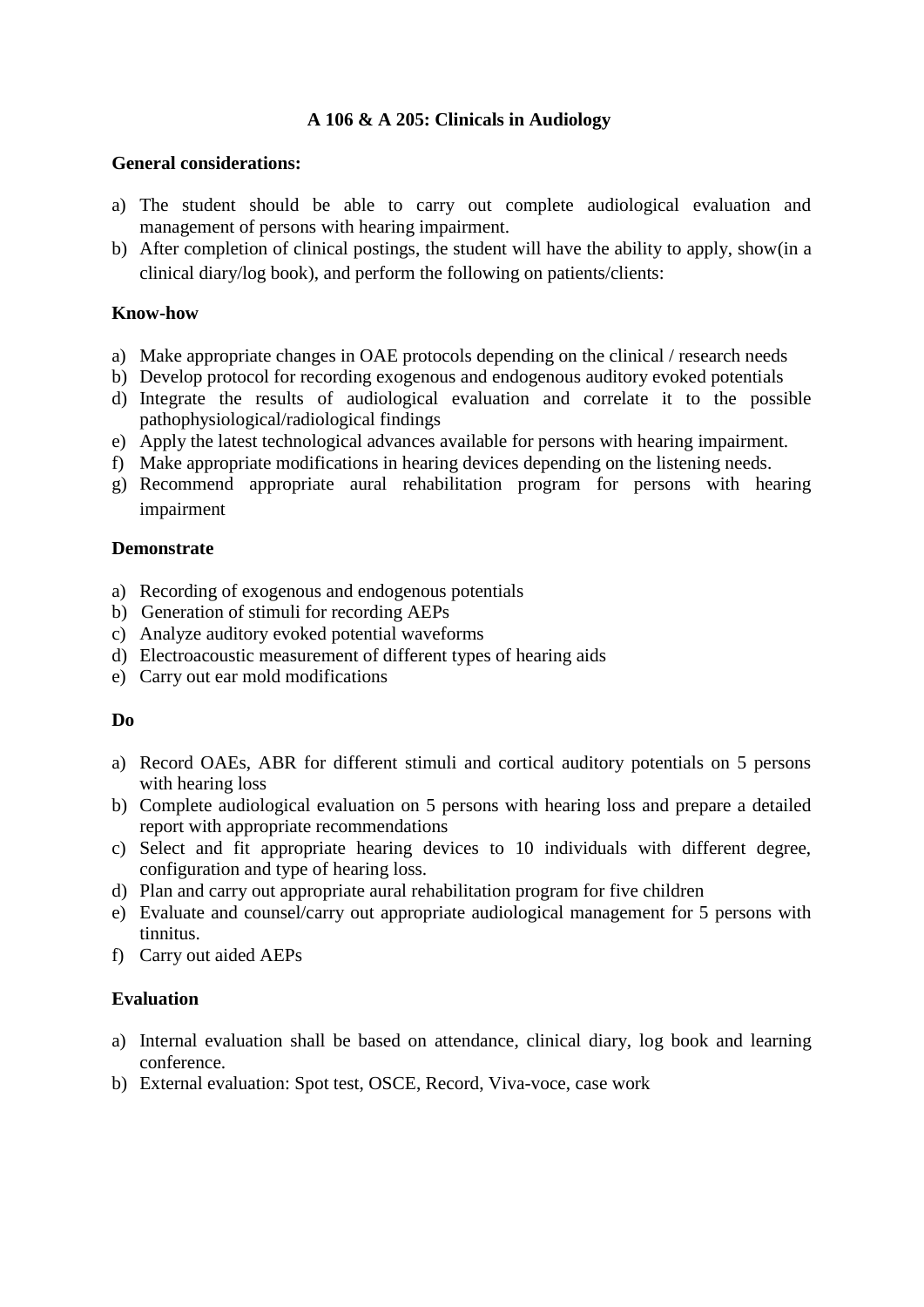## **Semester III**

## **A 301 : Genetics of Hearing and Pediatric Audiology**

Hours - 60 : Marks - 100

**Objectives**: After completing this course, the student will be able to

- a) understand the genetic basis for hearing loss
- b) understand the tests/procedures for identifying genes for hearing loss
- c) counsel parents or caregivers of children with genetic and non-genetic hearing loss
- d) carry out screening programs to identify hearing loss using appropriate protocols, and
- e) diagnose and manage hearing loss in children using appropriate tests/protocols and aural management procedures

#### **Unit 1: Molecular Genetics for Audiologists**

- a) Basic concepts of genetics
- b) Genes involved in hearing
- c) Gene localization methods, gene mapping

#### **Unit 2: Genetic Hearing Loss**

- a) Genetics of hearing impairment, gene database for hearing loss
- b) Genetic evaluation of persons/families with hearing loss, genetic screening
- c) Genotypes and phenotypes of non syndromic hearing loss
- d) Genotypes and phenotypes of syndromic hearing loss
- e) Genetic counseling

## **Unit 3: Hearing Screening**

- a) Neonatal and infant hearing screening, international and national Protocols to identify middle ear disorders; sensory and neural hearing loss
- b) Screening for hearing loss in school children
- c) Screening for central auditory processing disorders in school children
- d) Issues related to hearing screening

#### **Unit 4: Pediatric Hearing Evaluation**

- a) Etiology of hearing loss in children
- b) Behavioral tests of hearing evaluation for children
- c) Physiological tests of hearing evaluation for children
- d) Assessing hearing in children with associated problems
- e) Speech audiometry in children
- f) Development of tests for speech audiometry in children
- g) Issues related to assessment and diagnosis of hearing loss in children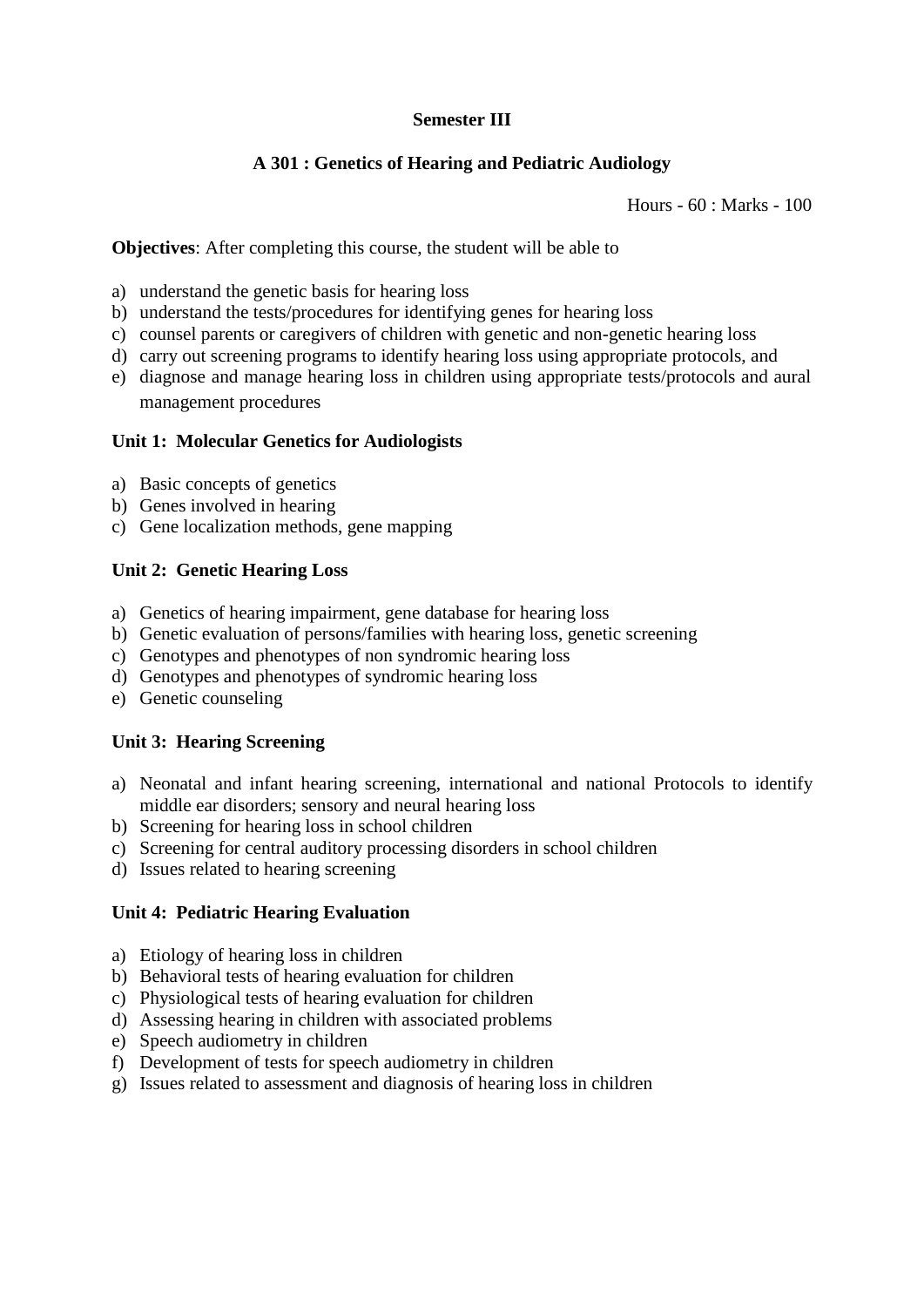# **Unit 5: Team Approach in diagnosis of hearing loss in children**

- a) Integration of results of behavioral and electrophysiological assessment of hearing
- b) Correlating results of audiological evaluation with those of otolaryngological, pediatric, psychological and speech-language evaluation
- c) Problems faced by children with hearing loss in preschool and school setup
- d) Challenges/problems faced by children with conductive hearing loss and auditory processing problems
- e) Counseling parents/caregivers regarding hearing impairment, sequel and management
- f) Counseling and management of children with unilateral hearing loss and mild hearing loss

- Bess, F.H. & Gravel, J.S. (2006). Foundations of Pediatric Audiology. San Diego: Plural Publishing Inc
- Driscoll, C. & McPherson, B (2010). Newborn Screening Systems: The complete perspective. San Diego: Plural Publishing Inc
- Martini, A, et al.(1996) Genetics and Hearing impairment, London: Whurr Publishers.
- McCreery, R.W. & Walker, E.A. (2017). Pediatric Amplification: Enhancing Auditory Access. San Diego: Plural Publishing Inc
- Northern, J. L. & Downs, M. P. (2014). Hearing in Children. San Diego: Plural Publishing Inc
- Shprintzen, R.J. (1997). Genetic, Syndromes and communication disorders. San Diego: Singular Publishing Group Inc.
- Willems P J. (2004). Genetic Hearing loss. USA: Marcel Deckeer Inc.
- Tharpe, A.M. &Seewald, R. (2016). Comprehensive Handbook of Pediatric Audiology.San Diego: Plural Publishing Inc
- Toriello H V., & Smith S D. (2013). Hereditary Hearing Loss and Its Syndromes. United Kingdom: Oxford University Press.
- Flexer C A (2008).Pediatric Audiology: Diagnosis, Technology, and Management. New York: Thieme Medical Publishers.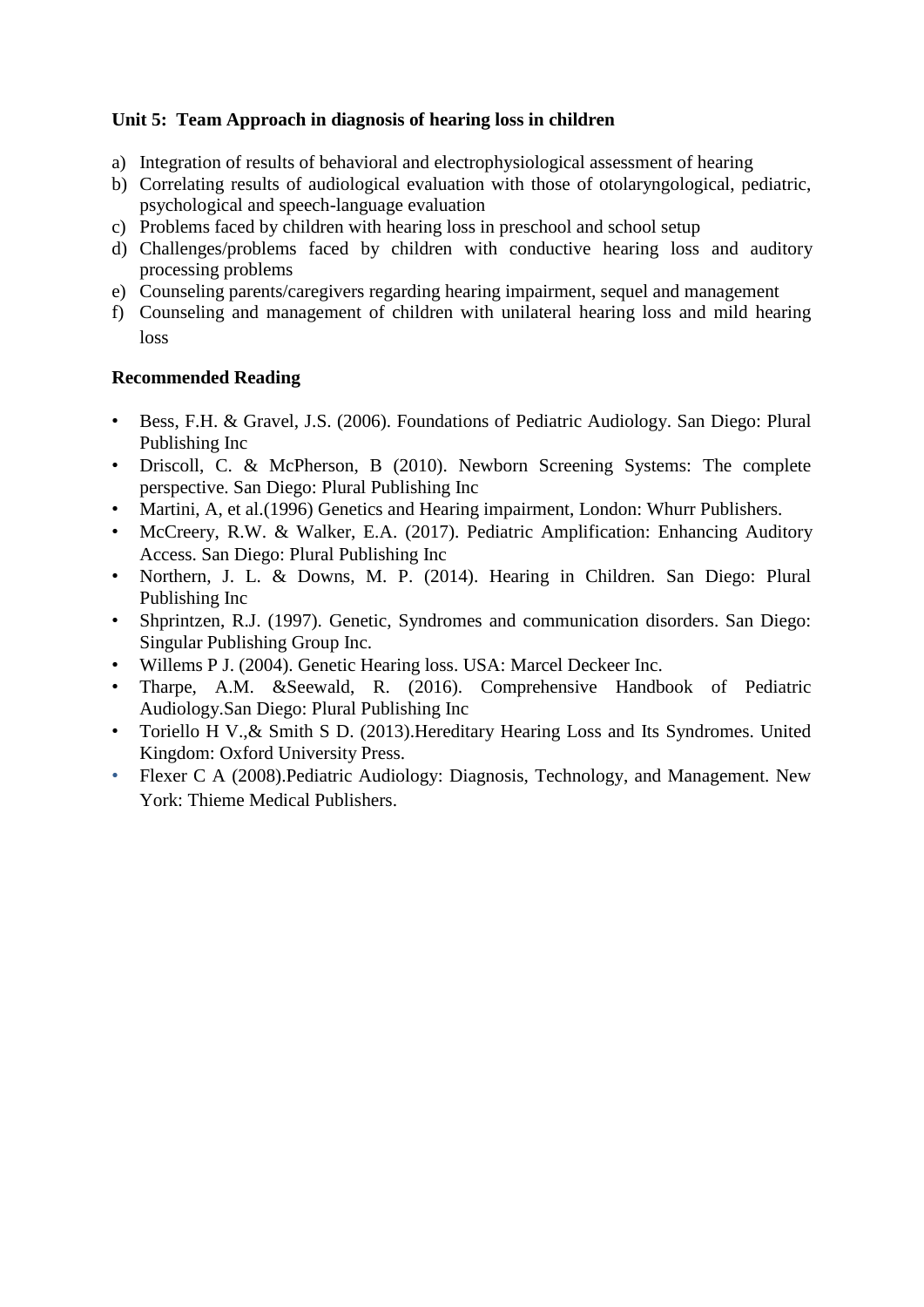# **A 302: Implantable Auditory Devices**

**Objectives**: At the end of the course, the student should be able to

- a) identify and describe the types of implantable hearing devices,
- b) describe the purpose of different components of implantable hearing devices,
- c) determine candidacy for implantable hearing devices,
- d) assess benefits from implantable hearing devices and guide the clinical population, and
- e) understand and contribute to formulation Government policies and schemes relating to implantable hearing devices

# **Unit 1: Development of Technology, Criteria/ Candidacy and Program**

- a) Candidacy for bone conduction implantable devices (BCID), middle ear implants **(**MEI), cochlear implant (CI), auditory brainstem implant (ABI) and mid brain implant (MBI): evidence from research
- b) Comprehensive Candidacy Assessment for implantable hearing devices (IHD-Audiological and non-audiological).
- c) Safety standards and regulation for IHD.
- d) State and central Government schemes for cochlear implants and other implantable devices.
- e) Pre-requisite to start aIHD program
- f) Comprehensive policy issues relating to IHD

# **Unit2: Bone Conduction Implantable Devicesand Middle Ear Implants**

- a) Types of BCID and components (per-cutaneous, trans-cutaneous and intra-oral)
- b) Types of MEI and components
- c) Intra-operative and post-operative measurements/assessment for device function (troubleshooting) and performance outcomes
- d) Programming BCID and MEI
- e) Contra indications and management of device failures and poor performance.
- f) Limitations and future development/requirement

## **Unit 3: Cochlear Implants**

- a) Concepts and types of ci : external components (sound processor- body worn, BTE, off the ear); internal component ( electrode type/design, MRI compatibility & reliability);totally implantable cochlear implants.
- b) Expanding criteria- audiological and non-audiological assessment: single sided deafness, ski sloping SN hearing loss, bilateral asymmetric HL; cochlea/nerve anomaly(classification), auditory neuropathy spectrum disorder (ANSD) and multiple disabilities.
- c) Speech/Sound Coding Strategies: Within and across devices; Evidences from research and critical analysis of each strategy; Features for Enhancing Speech and Music perception.
- d) Surgical procedures: posterior tympanotomy, varia technique, hearing preservation technique; surgical complications and management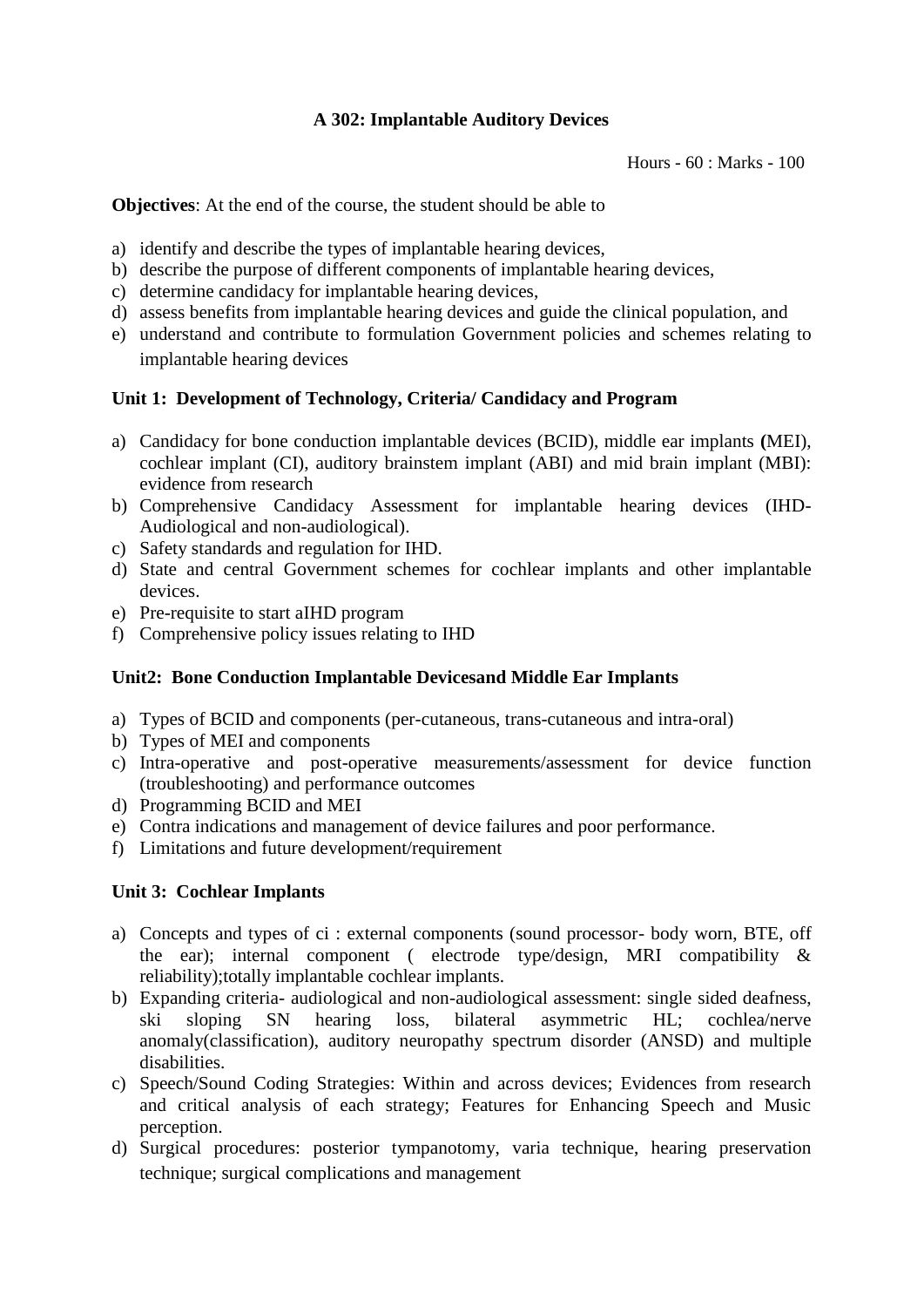e) Intra-operative measurement: device function (impedance/ voltage/ complaince telemetry); patient function (eCAP, eSRT, eABR and facial nerve monitoring); Special consideration in anomalous cochlear/nerve, ANSD and multiple disabilities.

## **Unit 4: Programming Cochlear Implants**

- a) Psychophysics of programming: parameters (pulse width, rate of stimulation, frequency allocation/ re-allocation, map law);pre-requisites for mapping: pre-implant radiological report, post-implant radiological report; discharge report of surgeon; non-physiological objective measures (electrode impedance, compliance, electrode voltage); special considerations in cochlea/nerve anomaly, ANSD, multiple disabilities and SSD; Effect of map parameters on perception of loudness, pitch perception, gap,
- b) Programming technique: evidences from research: behavioral maps; objective maps (eCAP, eSRT&eABR based programming); evidence and target based programming (artificial intelligence);self-programming.
- c) Measuring performance and MAP optimization: assessment of benefit: speech and nonspeech; electrophysiological measures (EABR and other evoked potentials); optimization of: hearing aid in the contralateral ear for bimodal implants; bilateral cochlear implants; electroacoustic stimulation and SSD.
- d) Complications: identifying and managing device failures; identifying and managing infection, magnet migration, electrode extrusion; identifying and managing poor performance; decision making in subjects with poor performance; special consideration in revision implantation; outcome audit.
- e) Limitations and future developments/requirements (device, techniques and procedures)

# **Unit 5: Auditory Brainstem Implant (ABI) and Auditory Midbrain Implant (MBI)**

- a) Pre-op (ABI and MBI): candidacy for children and adult; audiological and nonaudiological assessment; evidences from research for predicting outcome; counseling and expectations; device type and components
- b) Intra-op (ABI and MBI): Surgical procedures overview; eABR, cranial nerve monitoring; decision making.
- c) Post-op: programming ABI (subjective and objective methods) and technique for pitch ranking, identifying auditory and non-auditory electrodes); MAP optimization (pitch, loudness, auditory and non-auditory sensation); techniques to identify auditory and nonauditory sensation; assessment of benefit: speech and non-speech; role of eABR, aided cortical potentials, PET and fNIRS in programming and monitoring outcomes.
- d) Managing and monitoring subject with ABI: rehabilitation strategy; identifying and managing complications (device failure, infection, trauma, device migration, radio imaging); identify poor performance- auditing outcome; decision making in complications and poor performance

- Boheim, K. (2010). Active middle ear implants. Basel: Karger.
- Clark, G., (2003). Cochlear implants fundamentals & Applications. New York: Springer – AIP Press.
- Cooper, H. (1995). Cochlear Implants –A practical guide. Delhi: AITBS Publishers.
- Hughes, M. L. (2013). Objective measures in cochlear implants. San Diego: Plural Publishing Inc.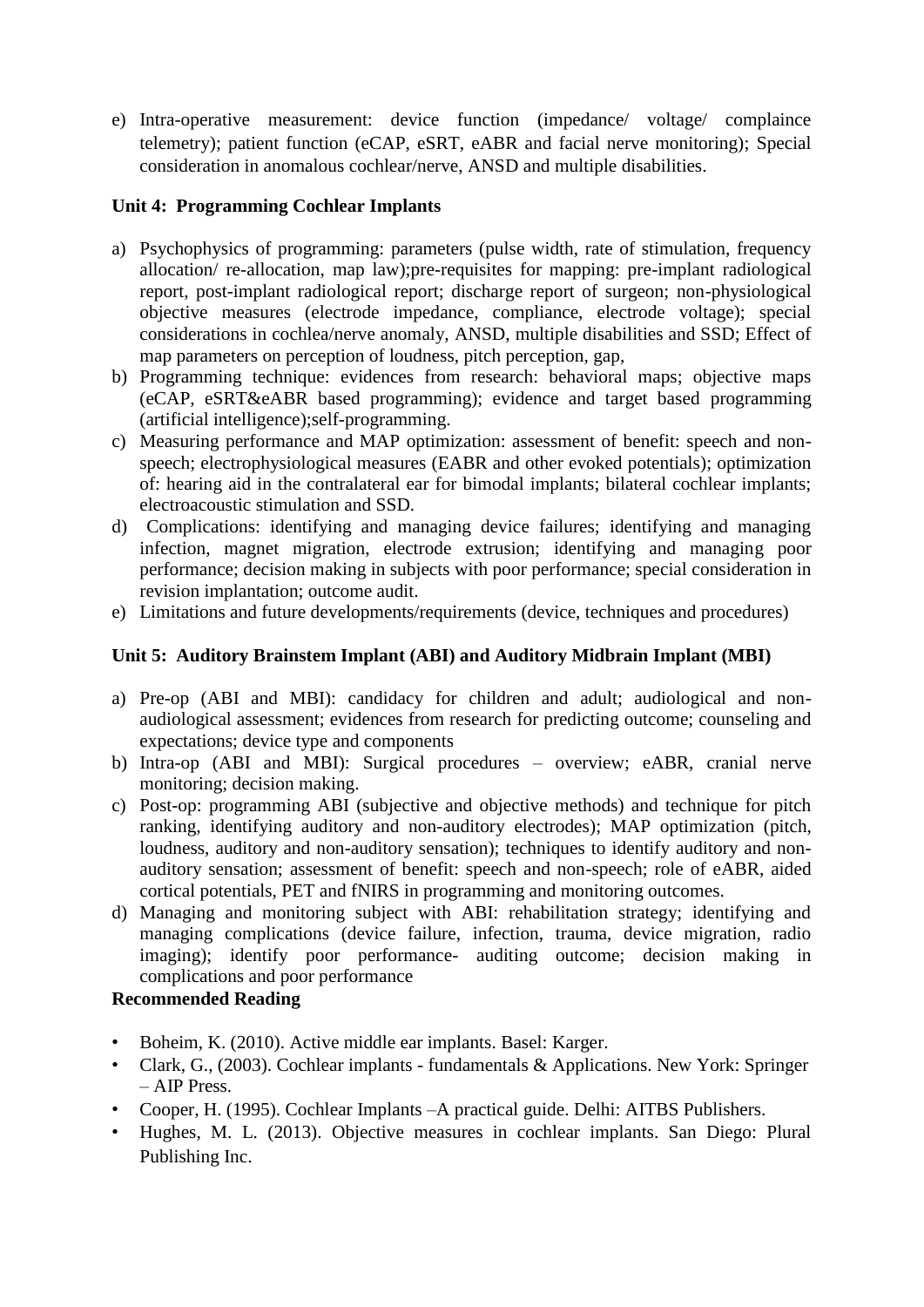- Kirwin, S.H. (2014). Cochlear Implants: Technological advances, psychological/social impacts and long-term effectiveness. Ney York: Nova Biomedical.
- Kompis, M., &Caversaccio, M.D. (Eds.). (2011). Implantable Bone Conduction Hearing Aids. (New Delhi) Switzerland: Karger.
- Lim, H. H., Lenarz, M., &Lenarz, T., (2009). Auditory midbrain implant: A review. Trends in Amplification, Sept. 13(3), 149–180.
- Manenkar, G. (2014). Implantable hearing devices other than cochlear implants. New D Suzuki, J.I, Tokyo (1988). Advances in audiology-Middle ear implant: Implantable hearing aids. Switzerland: Karger. Delhi: Springer-Verlag.
- Niparko, J. K. (2009). Cochlear Implants: Principles and practices. 2nd Edn. Philadelphia: Lippincott: Williams & Wilkins.
- Wolfe, J., & Schafer, E. C. (2010). Programming Cochlear Implants. San Diego: Plural Publishing Inc.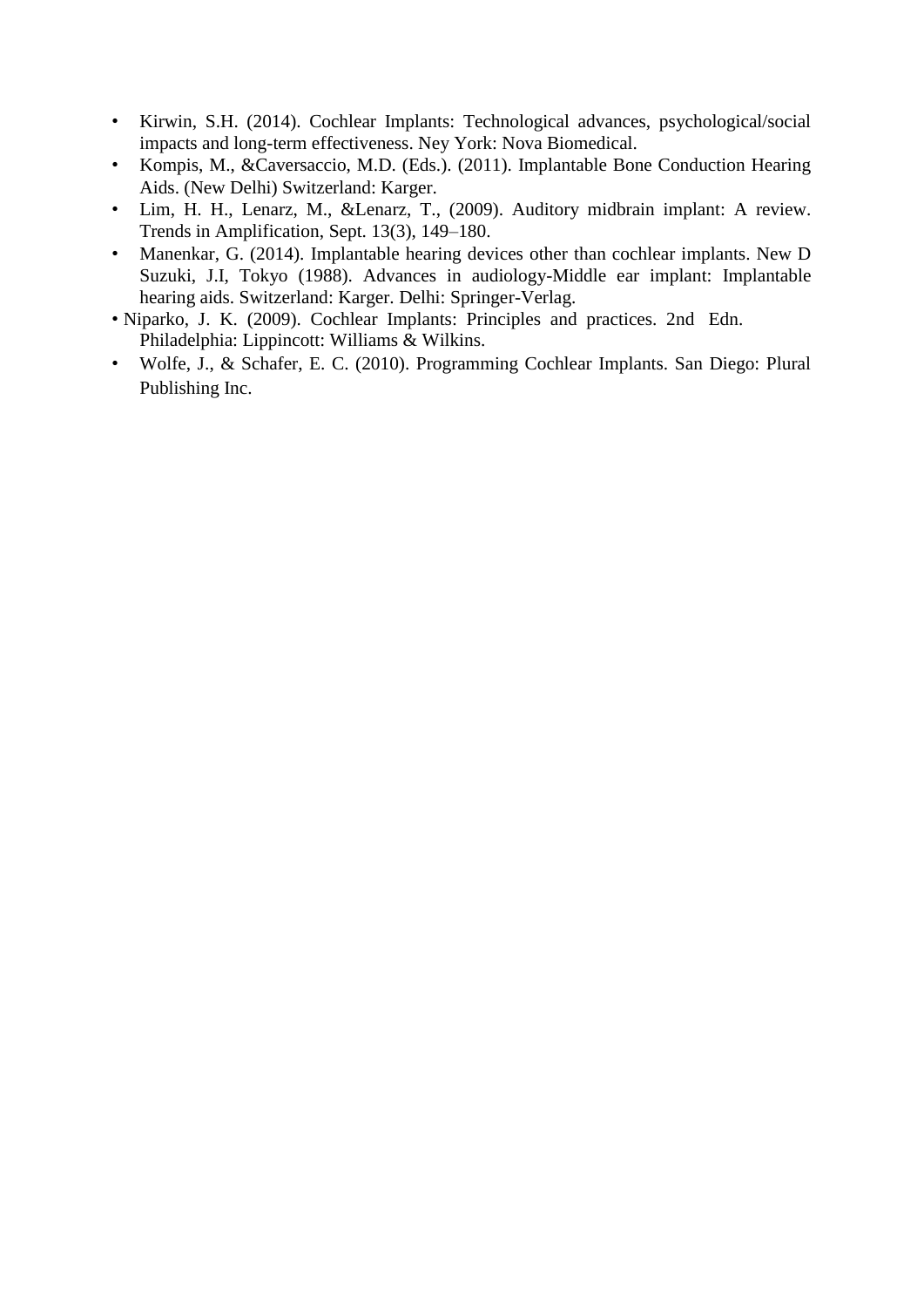# **A 303: Speech Perception**

**Objectives**: At the end of the course, the student should be able to

- a) explain coding of speech in the auditory pathway in normal hearing and hearing impaired individuals,
- b) critically evaluate theories of speech perception and methods to synthesis speech,
- c) explain speech perception in relation to short term memory,
- d) describe aspects of dichotic speech perception.

# **Unit 1: Theories of Speech Perception**

- a) Basic concepts of speech perception; hearing, listening, perception and comprehension; acoustic cues of different classes of speech sounds
- b) Definition and concept of categorical and continuous speech perception
- b) Normalization in speech perception: Definition and methods used for normalization of vowels and consonants
- c) Coding of speech in the auditory pathway cochlea, auditory nerve and the central auditory pathway
- d) Theories of speech perception (acoustic, neurological, auditory, motor, analysis-bysynthesis, dual stream, reverse hierarchy theory)

## **Unit 2: Perceptual Cues for Vowels and Consonants**

- a) Perception of vowels and diphthongs in normal major and minor cues
- b) Perception of consonants in normals: Major and minor cues to identify place, manner and voicing features of stops, fricatives, affricates, nasals
- c) Perception of vowels and consonants in the persons with hearing impairment
- d) Perception of vowels and consonants through amplification and implantable devices.

## **Unit 3: Speech Perception of Segmental and Suprasegmental Features**

- a) Effects of co-articulation on speech perception:
- b) Perception of segmental features in normal hearing individuals
- c) Perception of suprasegmental cues in normal hearing individuals
- d) Perception of segmental and suprasegmental cues in persons with hearing impairment

#### **Unit 4: Factors related to Speech Perception**

- a) Memory and speech perception: Stages of memory, coding and capacity at the different stages; Models of short term memory: Dual coding Model, Modal model, A model for auditory memory and contrast, Working memory model; Role of short term memory in the perception of consonants and vowels
- b) Dichotic listening: Theories and physiological bases: Testing of dichotic listening and the clinical significance of the results; Factors influencing dichotic perception
- c) Music perception: Methods of study of perception of music; Perception of music through amplification and implantable devices.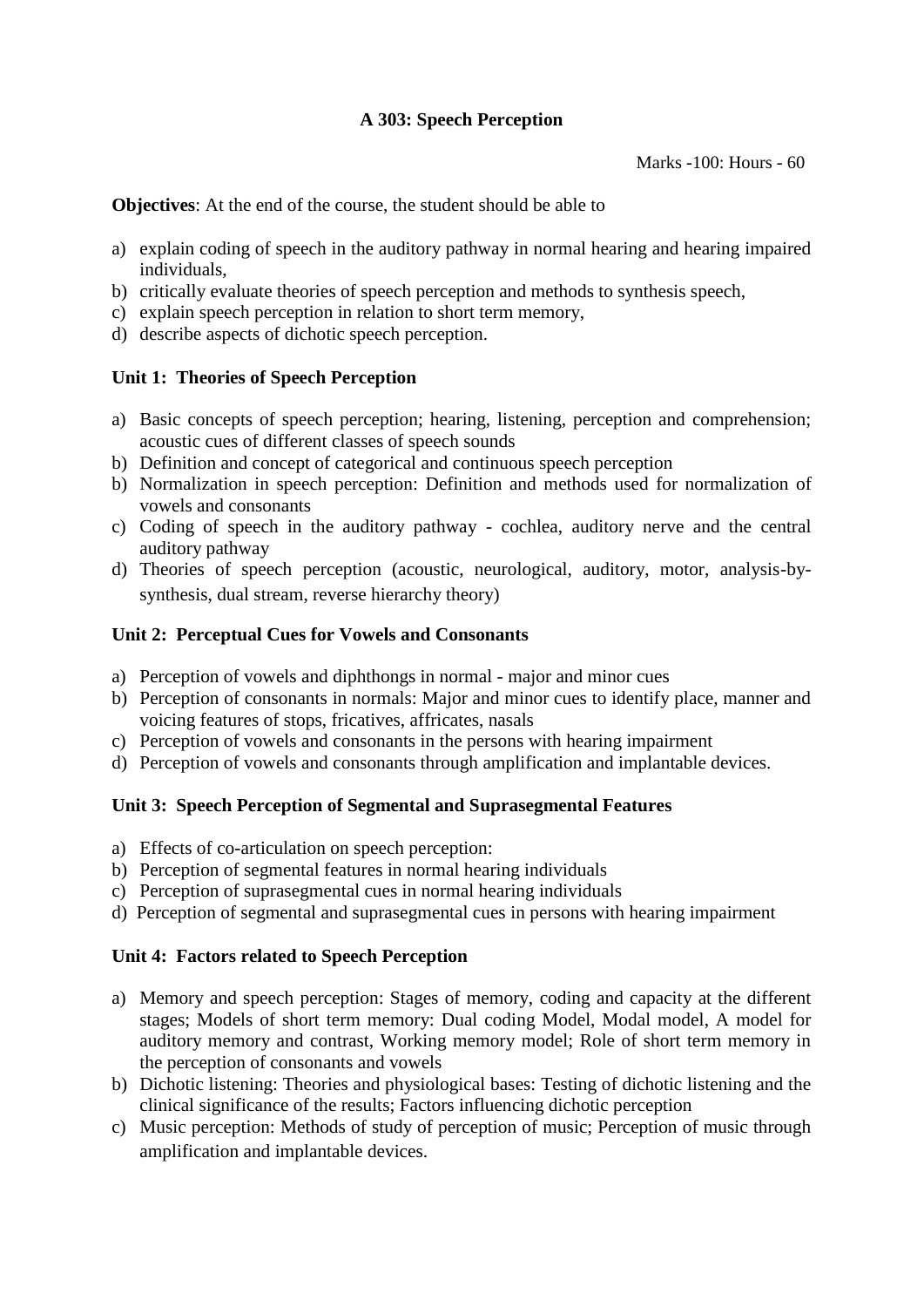## **Unit 5: General issues related to speech perception**

- a) Infant perception: theories of infant speech perception (universal theory, attunement theory, perceptual learning theory, maturational theory, perceptual magnetic theory); methods of studying infant speech perception;perception of consonants and vowels in infants, and comparison with adults
- b) Speech perception in animals: methods of study of speech perception in animals; perception of consonants and vowels; categorical perception and normalization; animal vs. human perception; need for study of speech perception in animals
- c) Methods to study speech perception: EEG/electrophysiological and behavioral methods to study speech perception; study designs; role of cognition in speech perception.

- Raphael, L. J., Borden, G. J., & Harris K. S. (2011). Speech Science Primer: Physiology, Acoustics, and Perception of Speech (Sixth edition). Baltimore, MD: LWW.
- Greenberg, S., Ainsworth, W. A., & Fay, R. R. (Eds.).(2004). Speech Processing in the Auditory System. New York: Springer.
- Mildner, V. (2007).The Cognitive Neuroscience of Human Communication (1 edition). New York: Psychology Press.
- Pickett, J. M. (1998). The Acoustics of Speech Communication: Fundamentals, Speech Perception Theory, and Technology (1 edition). Boston: Pearson
- Pisoni, D. B., &Remez, R. E. (Eds.). (2005). The Handbook of Speech Perception. Blackwell Publishing Ltd.
- Studdert-Kennedy, M., & Mattingly, I. G. (Eds.). (1990). Modularity and the Motor theory of Speech Perception: Proceedings of A Conference ToHonor Alvin M. Liberman (1 edition). Hillsdale, N.J: Psychology Press.
- Sanders, D.A (1977). Auditory perception of speech an introduction to principle and problems. New Jersey: Prentice Hall
- Tatham, M., & Morton, K. (2011).A Guide to Speech Production and Perception (1 edition). Edinburgh: Edinburgh University Press
- Kent, R. D. (2002). Acoustic Analysis of Speech (2nd Revised edition edition). Australia ; United States: Delmar Cengage Learning.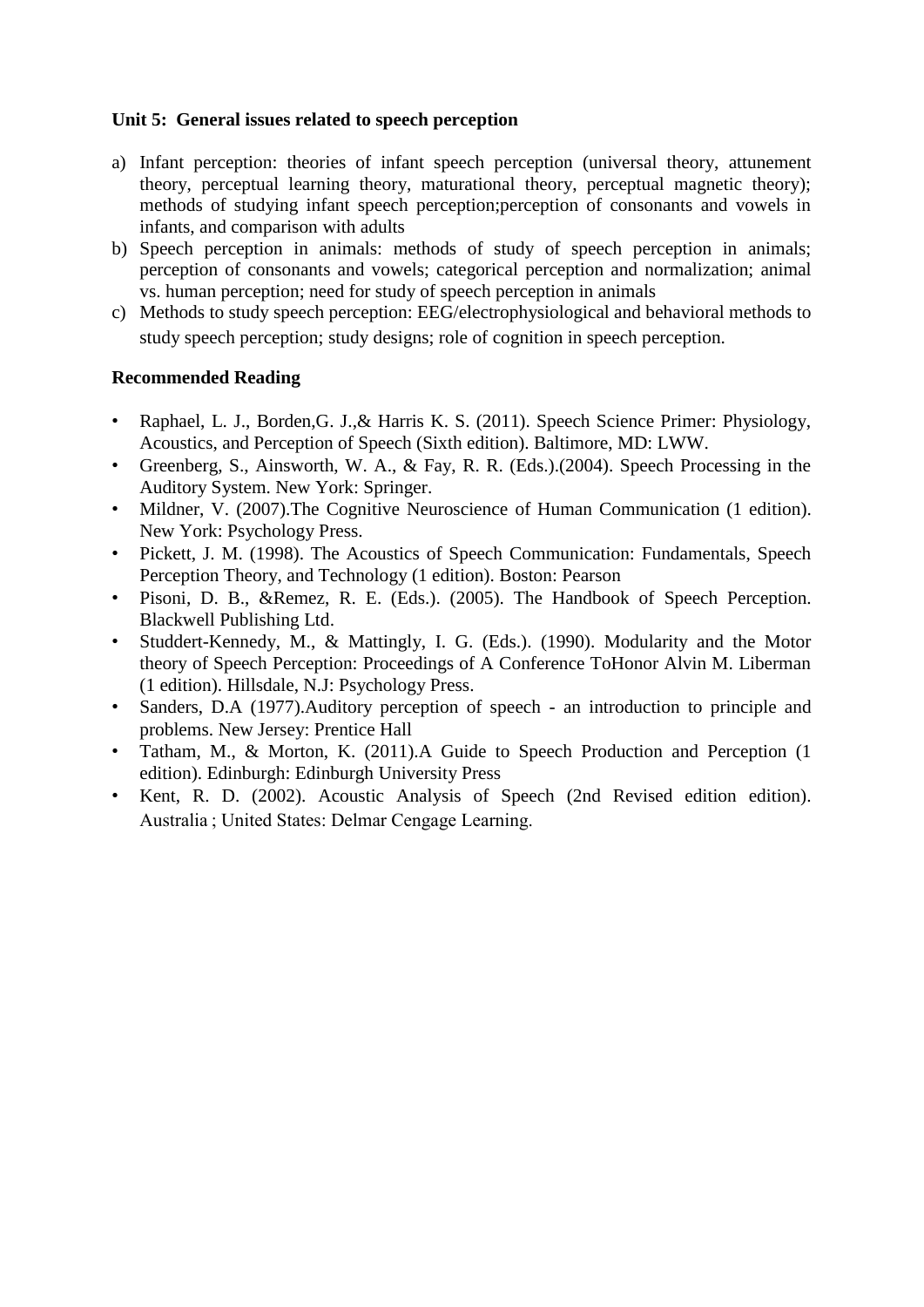## **A 304: Auditory Processing Disorders**

60 hours: 100 marks

**Objectives:** At the end of the course, the students should be able to

- a) diagnose and differentially diagnose auditory processing disorders (APDs) and explain their physiological bases,
- b) administer different tests for diagnosis and interpret the findings including correlation with findings from imaging and cognitive studies,
- c) institute screening and public education programs in different setups on APDs,
- d) identify and explain factors influencing assessment of APDs,
- e) advise clinical clientele on management of APDS including guidance on aids and appliances, and
- f) advise and liaise with members of the management team like neurologists, neurosurgeons on the diagnosis as well as management of APDs.

## **Unit 1: Introduction to Auditory Processing Disorders (APDs)**

- a) Terminologies and definitions of APD
- b) Underlying neurobilogical and neurochemical (genetic) correlates
- c) Relationship between neural maturation degeneration and auditory processing
- d) Models to explain auditory and spoken language processing: Relationship between the two
- d) Methods of studying auditory processing Animal studies
- e) Various disorders that lead to APDs ( Syndromes, TBIetc): Signs, symptoms and classification
- f) Developmental communication disorders and APDs

#### **Unit 2: Assessment of APDs (Behavioral)**

- a) Overview of behavioral assessment in APDs
- b) Screening for APDs: questionnaires, checklists and tests
- c) Dichotic test (linguistic and non-linguistic)
- d) Monaural tests (linguistic and non-linguistic)
- e) Psychoacoustic tests for assessment of APDs

#### **Unit 3: Assessment of APDs (Electrophysiological)**

- a) Electrophysiological measures and their clinical applications in diagnosing APDs
	- i. Endogenous potentials
	- ii. Exogenous potentials
- b) Correlation between behavioral and electrophysiological measures: implications for diagnosis
- c) Factors influencing assessment of APDs: behavioral and electrophysiological

## **Unit 4: Management of APDs**

- a) Management of APDs in children and adults
- b) Direct remediation techniques and meta-cognitive and meta-linguistic approaches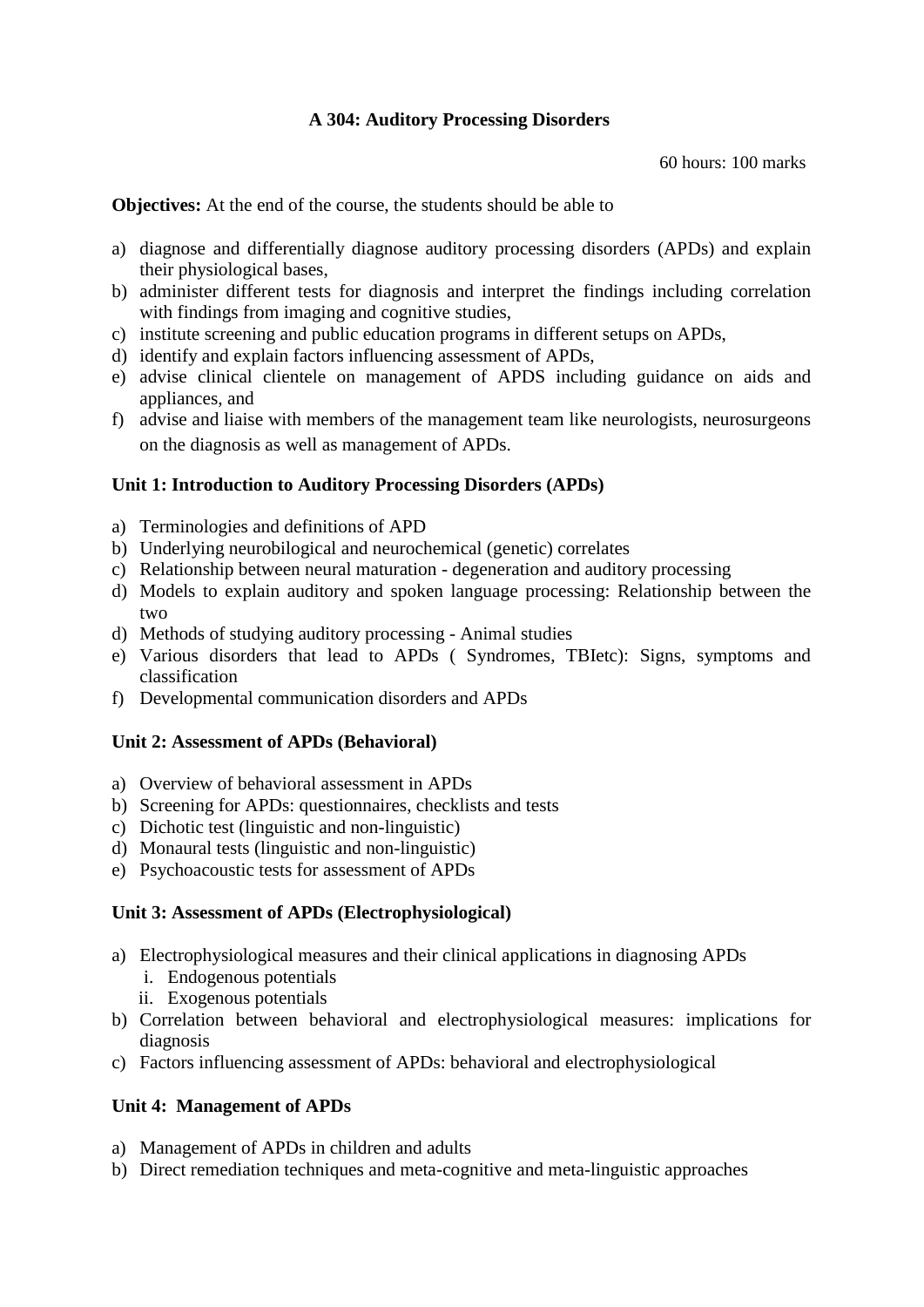- c) Auditory perceptual training and its methods, applicability and outcome.
- d) Evidence based approach and treatment efficacy
- e) Multidisciplinary approach
- f) Signal enhancement and room acoustics
- g) Aids and appliances indication and outcome
- h) Factors affecting management of APDs

#### **Unit 5: Team work in the diagnosis and management of APDs**

- a) Electrophysiological and radiological correlates for APDs: implications in management
- b) Imaging and cognitive studies in APDs
- c) Diagnosis and differential diagnosis
- d) Development of APD test materials (linguistic and non-linguistic)
- e) Open source software for developing diagnostic tests and intervention modules

- American Speech-Language-Hearing Association. (2005). (Central) auditory processing disorder (technical report) Retrieved from http://www.asha.org/ members/desrefjournals/deskref/ default..
- Geffner, D., & Ross-Swain, D. (2013). Auditory Processing Disorders: Assessment, Management, and Treatment. 2nd Edn. San Diego, Plural Publishing Inc.
- Musiek, F. E., Baran, J. A., Shinn, J. B., & Jones, R. O. (2012). Disorders of the Auditory System. San Diego: Plural Publishing Inc.
- Katz J., .ndE ht7 .ygoloiduA lacinilC fo koobdnaH .(2014 ) .K ,hsilgnE & ,.M nisahC snikliW & smailliW ,ttocnippiL :aihpledalihP.
- Musiek, F. E., &Chermak, G. D. (2014). Handbook Of Central Auditory Processing Disorder: Auditory Neuroscience And Diagnosis. 2nd Edn, Vol: 1. San Diego: Plural Publishing Group Inc.
- Chermak, G. D., &Musiek, F. E. (2006). Handbook of (Central) Auditory Processing Disorders – Comprehensive Intervention. Vol. II. San Diego: Singular Publishing Group Inc.
- Chermak, G. D., &Musiek, F. E. (2002). Auditory Training: Principles and Approaches for Remediating and Managing Auditory Processing Disorders. Seminars In Hearing, 23(4), 297-308.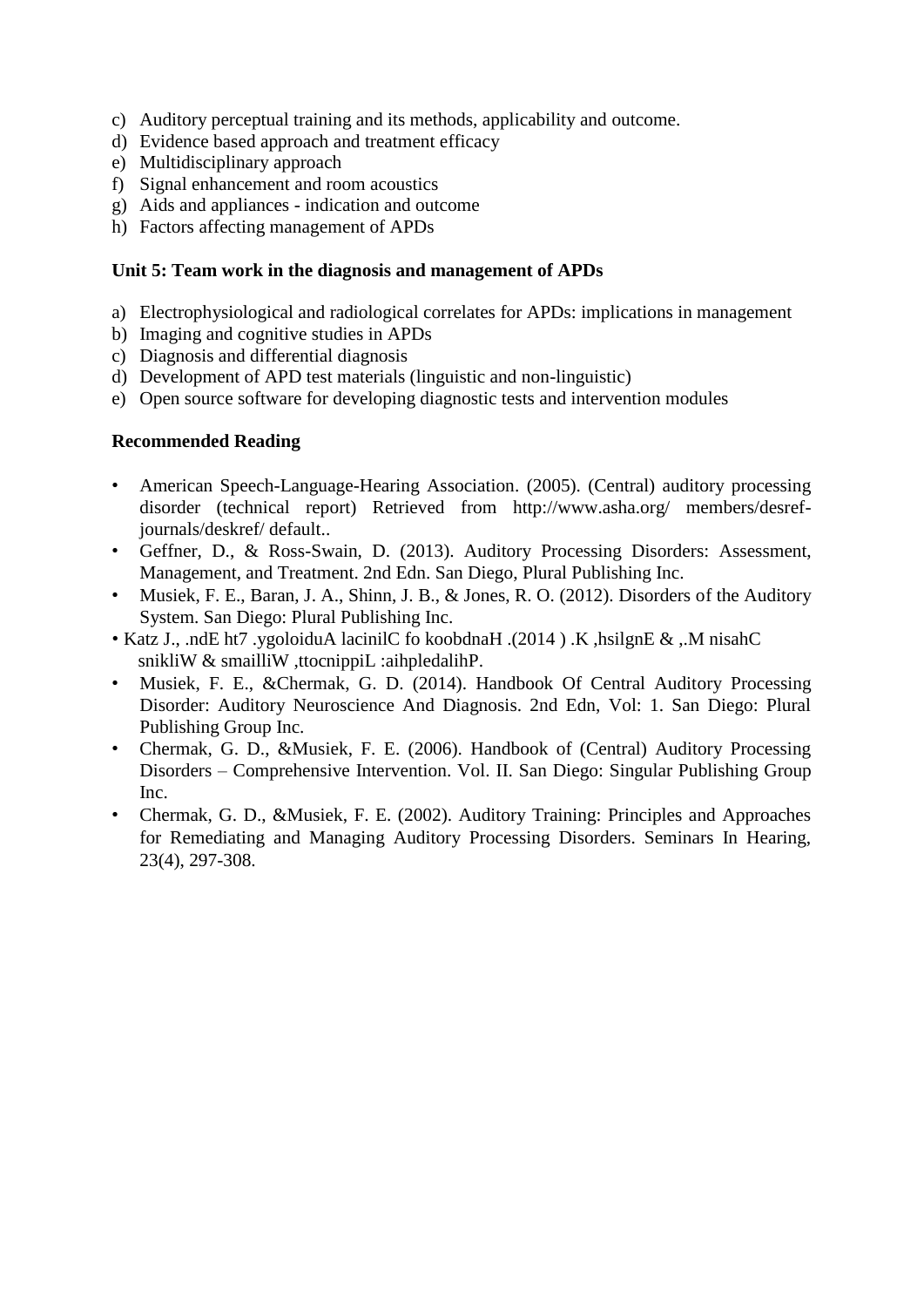# **A 305 : Vestibular System and its Disorders**

60 hours: 100 marks

**Objectives**: After completing this course, the student should be able to

- a) describe the functioning of the balance and vestibular system
- b) explain the disorders of the vestibular system
- c) assess vestibular system using appropriate tests/protocols
- d) recommend appropriate management option for persons with vestibular dysfunction
- e) counsel and guide the clinical clientele with vestibular disorders on quality of life etc.

## **Unit 1: Anatomy and Physiology of the Vestibular System**

- a) Peripheral vestibular system including semicircular canals, utricle, saccule and vestibular nerve
- b) Central vestibular pathway (brainstem, cerebellum, cortex)
- c) Reflexes involving vestibular system like vestibuloocular reflex, vestibulo spinal reflex and vestibulo colic reflexadvise
- d) Other systems involved in maintenance of balance like proprioceptive system, visual system etc.

#### **Unit 2: Assessment of the Vestibular System**

- a) Techniques and Principles of electronystagmography / videonystagmography, Rotatory chair test, Video Head Impulse test, Sclera Coil search test, Vestibular Evoked Myogenic Potentials: cVEMP, oVEMP, Dynamic Posturography, Craniocorpography, Subjective visual vertical horizontal tests, Vestibular autorotation tests
- b) Screening for vestibular disorders
- c) Questionnaires to assess quality of life in persons with vertigo

## **Unit 3: Pathophysiology of Vestibular Disorders**

- a) Peripheral Vestibular Disorders like Benign paroxysmal positional vertigo, Meniere's disease, Vestibular neuritis, Labyrinthitis, Ototoxicity, vestibular neuropathy
- b) Perilymph fistula, Superior semicircular canal dehiscence, Auditory neuropathy spectrum disorders, Vestibular schwannomas
- c) Central Vestibular disorders like Generalized neuropathy involving multiple systems, Multiple sclerosis, Cranial tumors, Cerebro-vascular accidents involving vestibular cortex and cerebellum, Vertebro-basilar insufficiency, Migraine, Meningitis and encephalitis
- d) Vestibular disorders in children
- e) Age related changes in vestibular system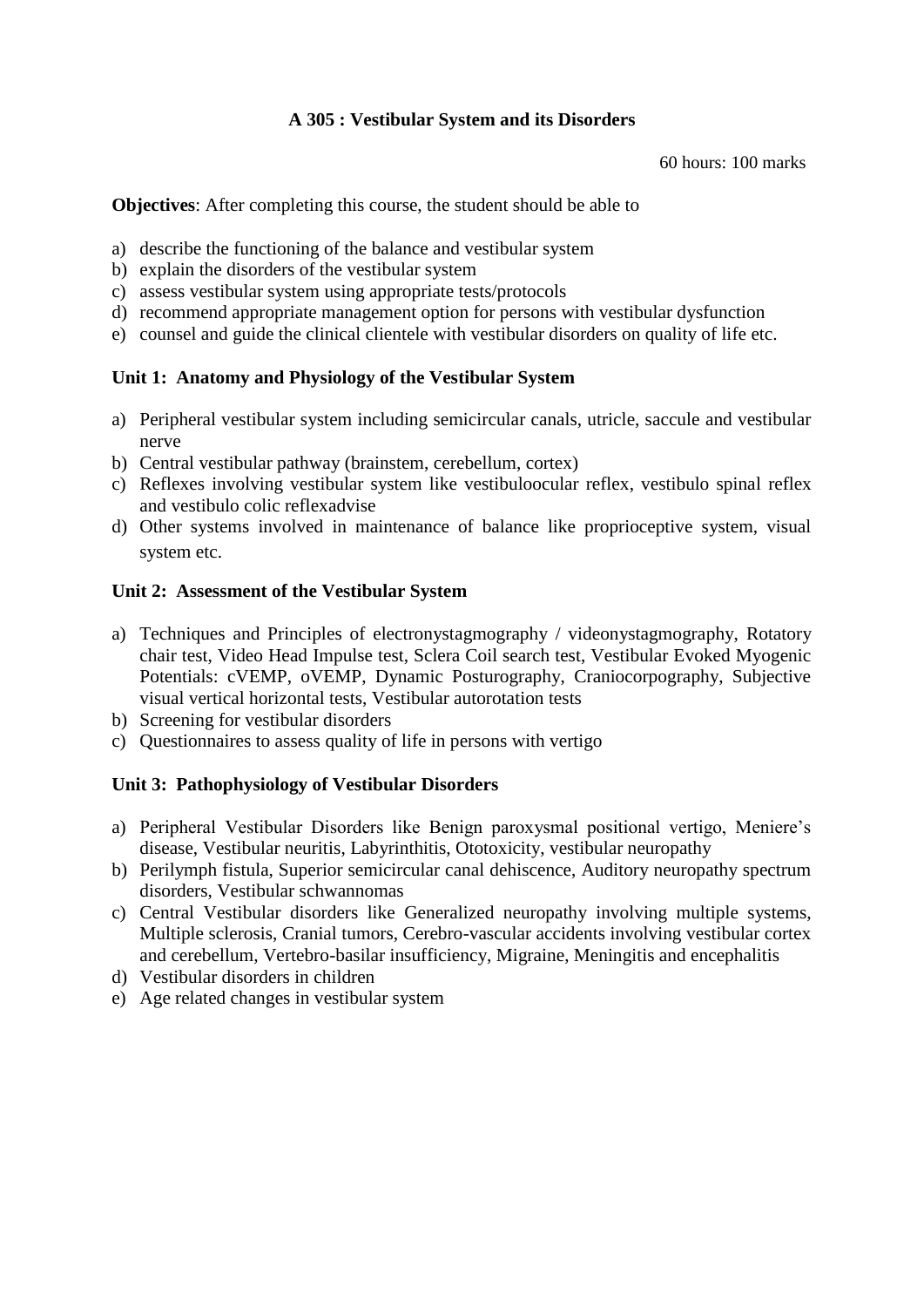## **Unit 4: Profiling Vestibular Disorders using Audio Vestibular Test Battery**

- a) Benign paroxysmal positional vertigo, Meniere's disease, Vestibular neuritis, Labyrinthitis, Ototoxicity, Perilymph fistula, Superior semicircular canal dehiscence, Auditory neuropathy spectrum disorders, Vestibular schwannomas, Multiple sclerosis, Cranial tumors, , vestibular neuropathy
- b) Quality of life in persons with vestibular disorders

#### **Unit 5: Management of Persons with Vestibular Disorders**

- a) Medical management
- b) Surgical management
- c) Vestibular rehabilitation:
	- i. Repositioning Maneuvers
	- ii. Adaptation Exercises
	- iii. Habituation Exercises
	- iv. Imbalance Exercises
- d) Special considerations for rehabilitation of children with vestibular problems
- e) Vestibular implants

- Ackley, R. S., Decker, T. N., & Limb, C. J. (2007). An essential guide to hearing and balance disorders. New Jersey: Lawrence Erlbaum Associates Inc.
- Biswas, A. (2009). Clinical audio-vestibulometry for otologists and neurologists.  $4^{\text{th}}$  Ed. Mumbai, India: Bhalani Publishing House.
- Desmond, A. L. (2004). Vestibular function: evaluation and treatment. New York: Thieme Medical Publishers Inc.
- Hughes, G. B., &Pensak, M. L. (2007). Clinical Otology. New York: Thieme Publishers, Inc.
- Jackler, R. K., &Brackmann, D. E. (2005). Neurotology.  $2^{nd}$  Ed. Philadelphia: Elsevier Mos<sub>by</sub>.
- Jacobson, G. P., & Shepard, N. T. (2014). Balance function assessment and management. San Diego: CA: Plural Publishing Inc.
- Kaga, K. (2014). Vertigo and balance disorders in children. Tokyo, Japan: Springer.
- McCaslin, D. L. (2013). Electronystagmography and videonystagmographyENG / VNG. San Diego: Plural Publishing Inc.
- Murofushi, T., &Kaga, K. (2009). Vestibular evoked myogenic potential- its basics and clinical applications. Tokyo, Japan: Springer.
- Myers, B.L. (2011). Vestibular Learning Manual. San Diego: Plural Publishing Inc.
- O'Reille, R.C., Morlet,T&Kushing, S.L (2013). Manual of pediatric balance disorders. San Diego: Plural Publishing Inc.
- Ruckienstien, M & Davis, S. (2014). Rapid interpretation of balance function tests. San Diego: Plural Publishing Inc.
- Shepard, N. T., &Telian, S. A. (1997). Practical management of the balance disorders patient. New York: Thomson Delmar Learning.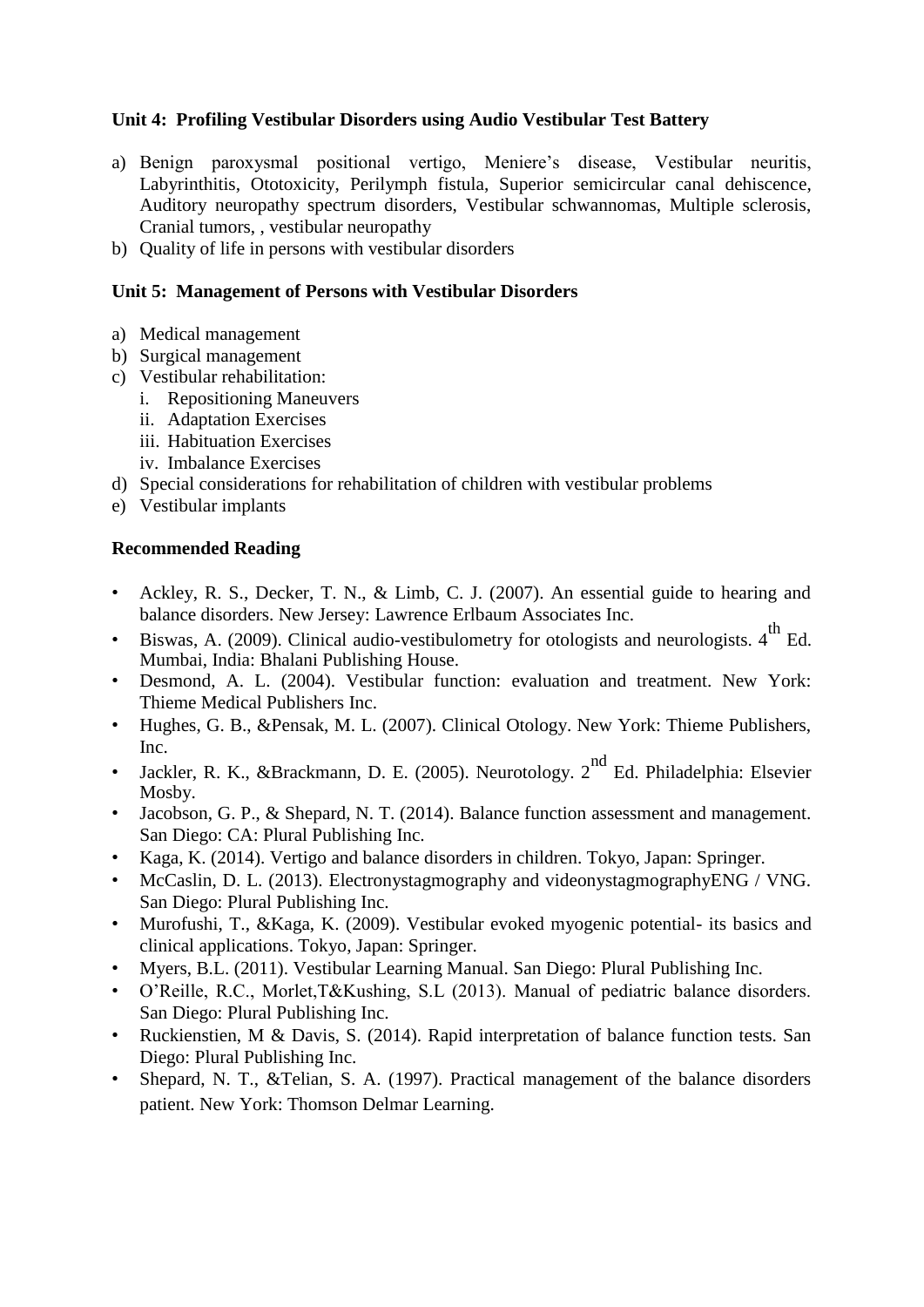# **A 401 : Audiology in Practice**

Marks - 100 : Hours - 60

**Objectives**: At the end of the course, the students should be able

- a) know the role of an audiologist in different set-ups.
- b) liaise with other professionals in setting-up an audiologyclinic.
- c) audit audiology practices in existing set-ups.
- d) implement acts and legislations relating to persons with hearing impairment,
- e) advise Governments and other agencies on the formulation of policies and legislative acts relating to hearing disability
- f) understand the legal implications of practice in audiology.

#### **Unit 1: Scope of Practice, Laws, Regulations and Professional Ethics**

- a) Scope of practice in global and Indian scenario
- b) Professional ethics
- c) Existing acts, legislations, policies related to persons with communication impairment
- d) Role of audiologist in the formulation of acts, regulations and policies
- e) Implementation of acts, legislations, policies and welfare measures relating to persons with hearing impairment
- f) Advocacy groups and rights of citizens
- g) National and international standards related to audiology
- h) Welfare measures provided by State and Central Government for persons with hearing impairment

## **Unit 2: Specialized Programs in Audiology**

- a) Need for specialized programs in audiology: Geriatric and persons with multiple disability
- b) Forensic audiology
- d) Health, wellness, and health care Health promotion and disease prevention, quality of life and healthcare finances
- e) Disability-friendly environment including public education
- f) Prevention and early identification programs including societal participation

#### **Unit 3: Service Delivery Models in Audiology**

- a) Services in different medical / rehabilitation/ research /educational set ups
- b) School based services pertaining to regular and special schools
- c) Community based practice in rural and urban areas
- d) Family empowerment programs
- e) Home based delivery of services
- f) Autonomous practice in audiology
- g) Apps for hearing screening/assessment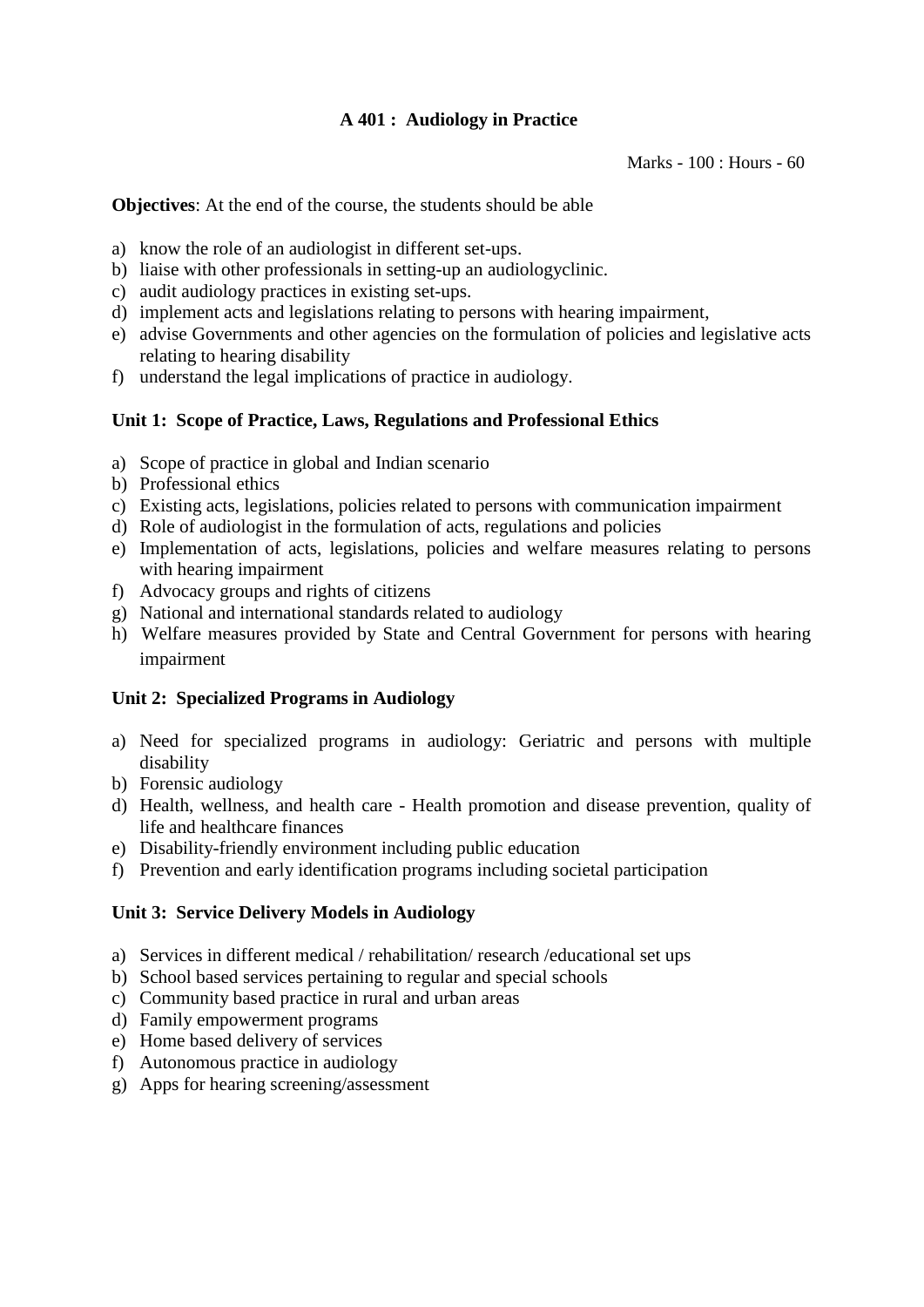# **Unit 4: Tele-practice in Audiology**

- a) Information and communication technology in Audiology practice
- b) Infrastructure for video-conferencing and tele-practice in audiology
- c) Techniques/principles of remote testing for screening and diagnostic assessment for hearing, intervention and counseling
- d) Challenges and limitations of tele-practice in audiology in screening, assessment and evaluation, selection of aids and appliances, therapeutics and counseling.

# **Unit 5: Issues in Audiology Practice**

- a) Medico-legal issues,
- b) Entrepreneurship and planning to set up private practice/clinic for audiology practice: Clinical ethics
- b) Documentation in audiology practice: clinical / demographic data, database management and storage
- c) ICF framework for documentation / reports
- d) Quality control and auditing in audiology practice
- e) Documenting and implementing evidence based practice in audiology
- f) Understanding team approach: Work in cohesion with other professionals
- g) Information resources in audiology including books and journals, both electronic and print - Databases

- College of Audiologists and Speech-Language Pathologists of Ontario.(2004). Use of Telepractice Approaches in Providing Services to Patients/Clients.
- Dobie, R.A (2015). Medico legal evaluation of hearing loss. San Diego: Plural Publishing Inc
- Dunn, H.H., Roeser, R.J., & Valente, M. (2000). Audiology- practice management. New York: Thieme Medical Publishers Inc.
- King, P.F. et al., (1993). Assessment of hearing disability- guidelines for medico-legal practice, London: Whurr Publishers.
- Ramachandran,V&Stach, B.A. (2013). Professional Communication Audiology. San Diego: Plural Publishing Inc
- Resource Guide for Educational/Pediatric Audiologists. Retrieved from http://www.asha.org/aud/pediatric-ed
- Rizzo, S.R., &Trudean, M.D. (1994).Clinical administration in audiology and speech language pathology. San Diego: Singular Publishing Group Inc.
- Rushbrooks, E & Houston, K.T. (2015).Telepractice in Audiology. San Diego: Plural Publishing
- Stephen, R.R., Jr., Trudeau, D.M. (Eds.) (1994). Clinical administration in audiology & speech language pathology. San Diego: Singular Publishing Group Inc.
- Taylor, B. (2015). Marketing in an Audiology practice.San Diego: CA: Plural Publishing Inc.
- www.rehabcouncil.nic.in (website of Rehabilitation Council of India)
- www.disabilityaffairs.gov.in (website of Department of Empowerment with Disabilities
- Acts relating to disability, particularly hearing, enacted by the Indian Parliament.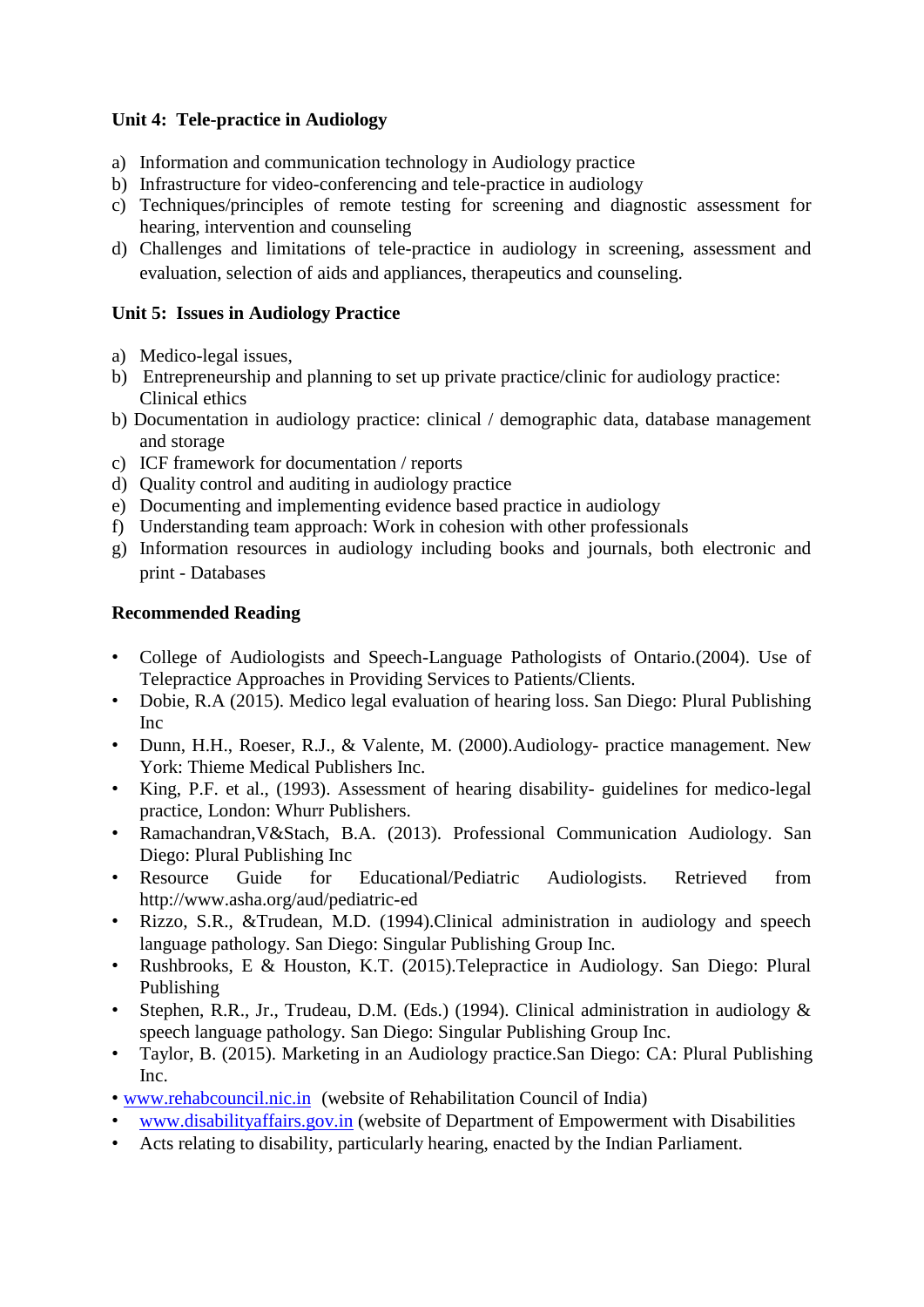## **A 306 & A 403 Clinicals in Audiology**

#### **General considerations**

- a) The student should be able to carry out complete audiological evaluation and management of persons with hearing impairment.
- b) After completion of clinical postings, the student will have the ability to apply, show (in a clinical diary/log book), and perform the following on patients/clients:

#### **Know-how**

- a) Identify, manage and counsel persons with genetic hearing loss
- b) Choose/modify appropriate tests/protocols for evaluating children and multiply disabled
- c) Choose appropriate tests/protocols for evaluation and management of persons with giddiness
- d) Develop language / culture sensitive APD tests
- e) Advise clinical clientele on the latest implantable devices available for persons with hearing impairment.
- f) Set up audiology clinics / centers in different set ups
- g) Procedure for certification of persons with disability
- h) Financial planning and insurance policies

#### **Demonstrate**

- a) Administration of different tests for APD
- b) Plan management for 5 persons with APD/at risk for APD
- c) Administration of different tests for vestibular assessment
- d) Troubleshoot cochlear implants

#### **Do**

- a) Administer complete audiological test battery, behavioural and electrophysiological tests on 10 children with hearing loss and prepare a report explaining the results of the test and make appropriate recommendations
- b) Administer APD test battery on 5 persons with APD symptoms and prepare a report
- c) Administer complete vestibular test battery on 5 persons with giddiness
- d) Carry out pre-implant counseling for 5 persons with hearing loss
- e) Carry out mapping for 5 persons using cochlear implants
- f) Counsel 5 persons regarding use and maintenance of cochlear implants

#### **Evaluation**

- a) Internal evaluation shall be based on attendance, clinical diary, log book and learning conference.
- b) External evaluation: Spot test, OSCE, Record, Viva-voce, case work